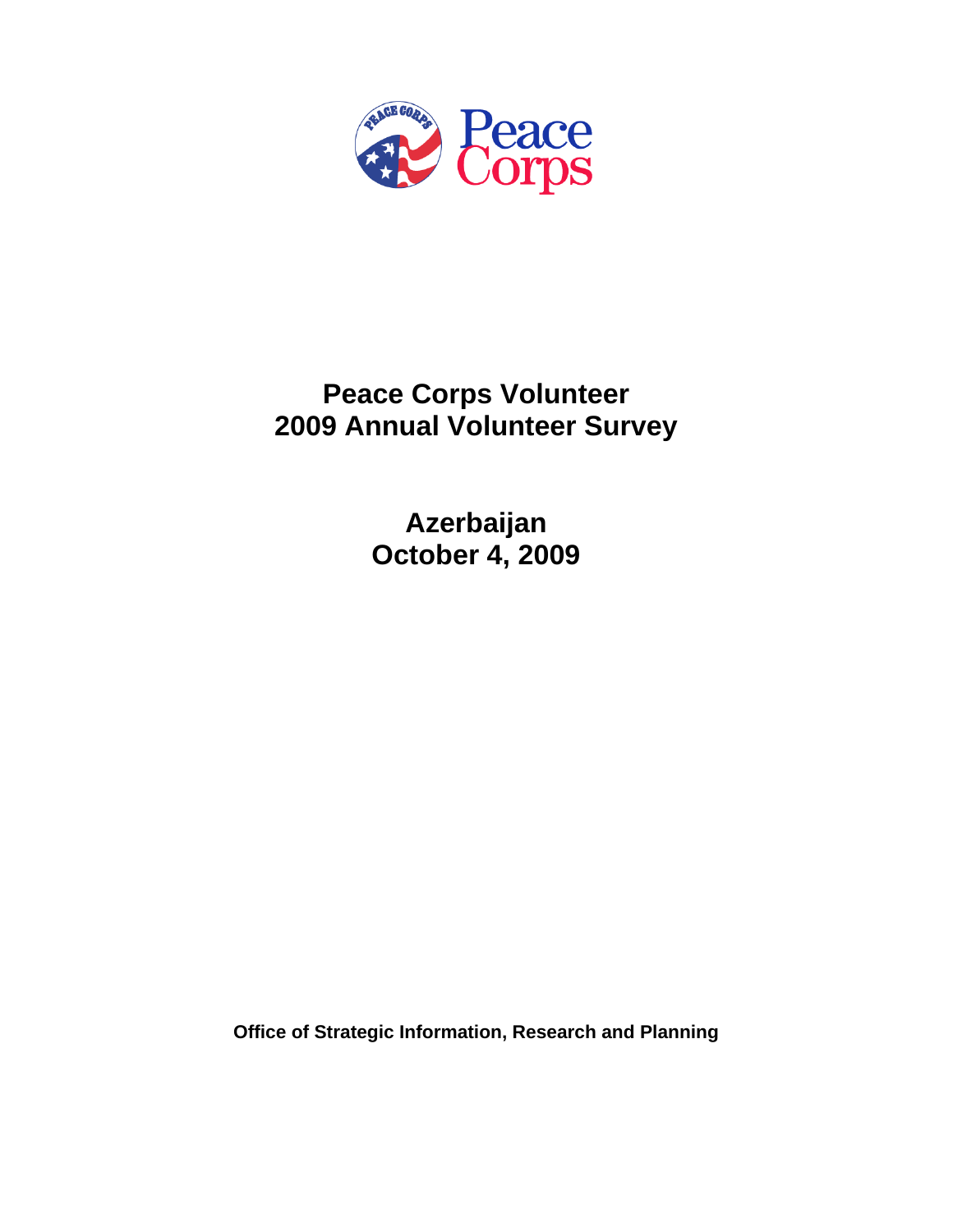# **Table of Contents**

| Introduction to the 2009 Annual Volunteer Survey Report 3 |     |
|-----------------------------------------------------------|-----|
| Overview of the Post's 2009 Volunteer Survey Respondents4 |     |
|                                                           |     |
|                                                           |     |
|                                                           |     |
|                                                           | 14  |
|                                                           |     |
|                                                           | 26  |
|                                                           | .32 |
|                                                           | 41  |
| I. Your Life in the Peace Corps.                          | .42 |
| J. Overall Assessment of Peace Corps Service47            |     |
| K. Activities After Peace Corps Service                   | .56 |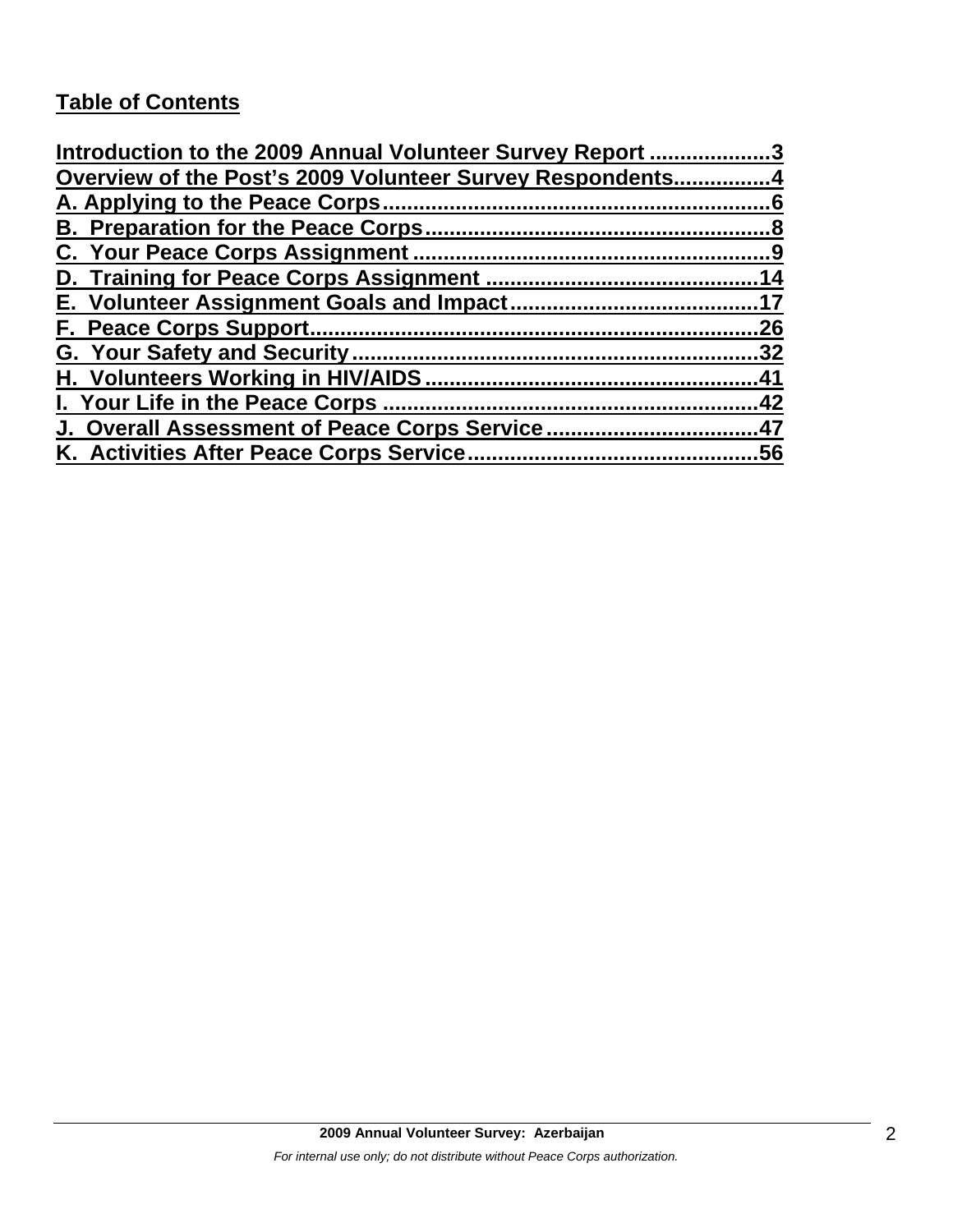# **Introduction to the 2009 Annual Volunteer Survey Report**

This country report contains the tables and charts from the Volunteers in your country who completed the 2009 Annual Volunteer Survey (AVS). The results provide a picture of the activities, experiences and views of Peace Corps Volunteers in 2009. The results show areas where Volunteers' needs are met and identify areas where improvements may be needed. The survey was fielded from May through August 2009.

A core set of questions was asked of all Volunteers. For the first time, Volunteers were also asked a series of questions relevant to their time in country:

- Volunteers in country 8 or less months were asked about applying to and preparing for the Peace Corps.
- Volunteers in country 18 or less months were asked about the effectiveness of their preservice training (PST).
- Volunteers in country 19 or more months were asked about their post-service plans, as well as the Peace Corps' resources for their post-service transition.

Tables and graphs are labeled by survey section and the survey question. The tables show the percent of post respondents that selected each choice and the total number of post respondents that answered the question. The number of responses for each question will vary, depending on:

- whether the question was asked of all Volunteers or only the Volunteers in-country a certain number of months and
- how many of the Volunteers who were "eligible" to answer the question did respond.

Most survey questions asked respondents to select only one from a set of choices. The percentages for the "select one" responses add up to 100 percent. Other questions asked Volunteers to "mark all that apply" in situations, for example, where it is likely that respondents are involved in more than one secondary activity. The percentages of the "mark all that apply" responses will total more than 100 percent; each percentage equals the number of respondents selecting that choice divided by the number of respondents who answered the question.

Posts are encouraged to compare these 2009 results with the 2006 and 2008 survey results to note trends and changes over time. Because questions are revised from one survey to the next, a crosswalk between the 2008 and 2009 questions is posted on the OSIRP intranet page under 2009 AVS Reports "Reference Documents." The earlier 2008 survey global, regional and post reports are also posted on the OSIRP Intranet page.

Volunteers' extensive narrative responses to the 29 open-ended questions on the survey are in the post's 2009 Annual Volunteer Survey Open Ended Reponses report. All Volunteers' narrative responses to key questions will be analyzed for global themes and presented in a later report.

The number of surveys for each post includes surveys submitted online by Volunteers and completed paper surveys sent to the Peace Corps headquarters for hand-entry into the online survey system. The final count may include mostly completed partial surveys added to the final dataset after the survey closed.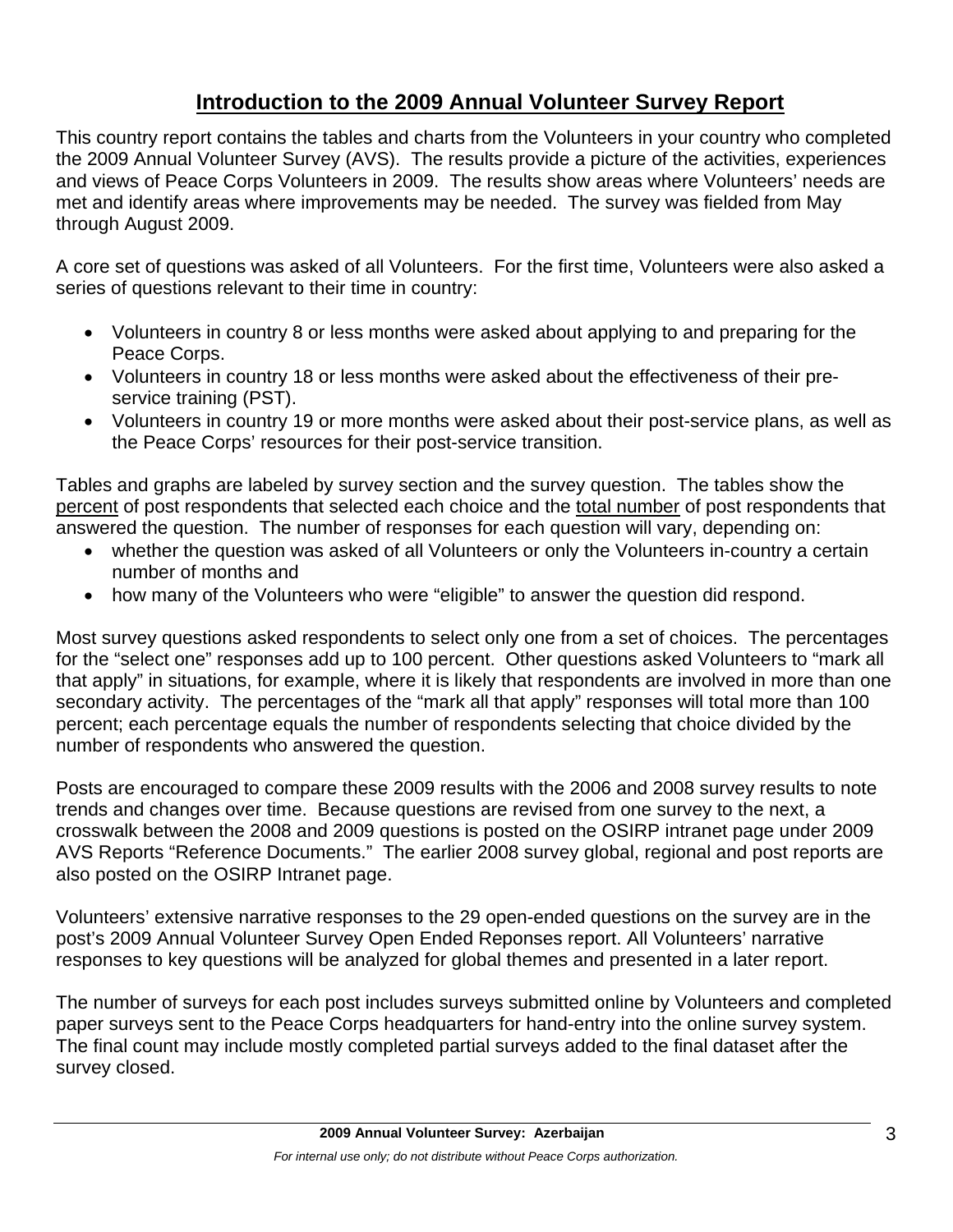# **Overview of the Post's 2009 Volunteer Survey Respondents**

This overview presents basic information about the characteristics of Volunteers who completed the 2009 Annual Volunteer Survey at post.

|            | 8 months or less |         | 9 to 18 months |         | 19 months or more |         | Total  |         |
|------------|------------------|---------|----------------|---------|-------------------|---------|--------|---------|
|            | Number           | Percent | Number         | Percent | Number            | Percent | Number | Percent |
| Months3grp | 10 <sup>1</sup>  | 13%     | 39             | 49%     | <b>30</b>         | 38%     | 79     | 100%    |

#### **Completed Surveys by Months in Country**

#### **L1: What is your age?**

|         | 20-29 | 30-49 | $50+$ | Total |
|---------|-------|-------|-------|-------|
| AGE3grp | 73%   | 10%   | 18%   | 73    |

#### **L2: What is your gender?**

|                | Female | Male | Total |
|----------------|--------|------|-------|
| <b>IGENDER</b> | 68%    | 320/ |       |

#### **Completed surveys by project.**

|                                          | Count | Column N % |
|------------------------------------------|-------|------------|
| <b>Community Economic</b><br>Development | 20    | 25%        |
| <b>English Education</b>                 | 34    | 43%        |
| Youth Development                        | 25    | 32%        |
| Other. Please specify                    |       |            |
| Total                                    | 79    | 100%       |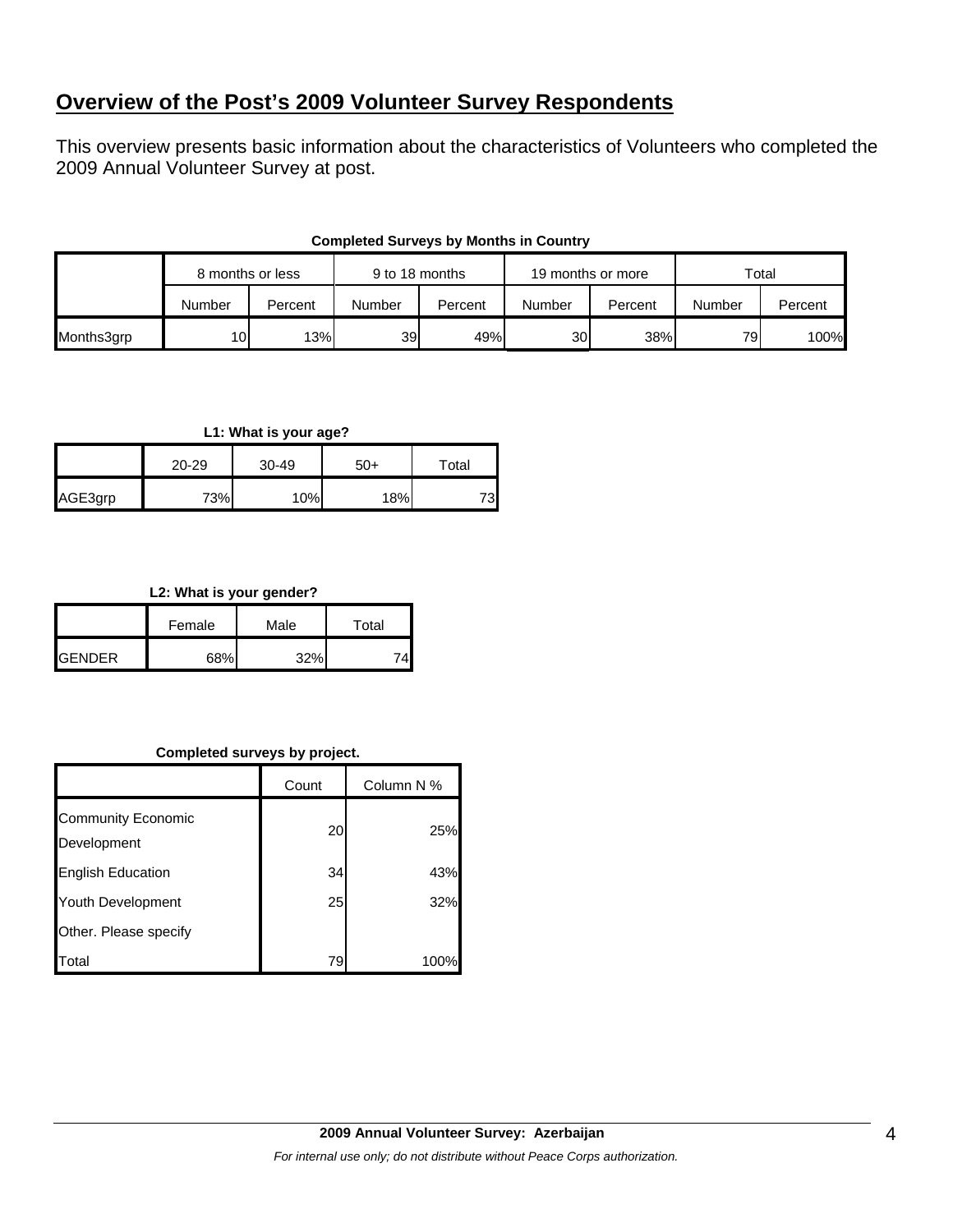|                |                                                 | Percent | Number                  |
|----------------|-------------------------------------------------|---------|-------------------------|
| C <sub>2</sub> | English teaching                                | 42%     | 33                      |
|                | Youth development                               | 27%     | 21                      |
|                | Business education/advising                     | 11%     | 9                       |
|                | NGO development                                 | 6%      | 5                       |
|                | Teacher training                                | 5%      | 4                       |
|                | Other: Please specify                           | $3%$    | $\overline{\mathbf{c}}$ |
|                | Community development                           | $3%$    | $\overline{\mathbf{c}}$ |
|                | Agriculture/fish/livestock                      | $3%$    | $\overline{a}$          |
|                | Urban & regional planning/municipal development | 1%      | 1                       |
|                | Water sanitation                                |         |                         |
|                | <b>HIV/AIDS</b>                                 |         |                         |
|                | Health extension                                |         |                         |
|                | Forestry/parks                                  |         |                         |
|                | Environmental education                         |         |                         |
|                | Other education                                 |         |                         |
|                | Math/science teaching                           |         |                         |
|                | Agroforestry                                    |         |                         |
|                | Information & communications technology (ICT)   |         |                         |
|                | Total                                           | 100%    | 79                      |

#### **C2: Which best describes the focus of your primary assignment/work?**

## **C2.TEXT: Which of the following initiatives does your primary work**

|                                                                        | include? Other (specify)        |      |     |  |  |  |  |  |  |  |
|------------------------------------------------------------------------|---------------------------------|------|-----|--|--|--|--|--|--|--|
|                                                                        | <b>PERCENT</b><br><b>NUMBER</b> |      |     |  |  |  |  |  |  |  |
| Open-ended results. Not responsive to request.<br>C <sub>2</sub> .TEXT |                                 |      |     |  |  |  |  |  |  |  |
|                                                                        |                                 |      |     |  |  |  |  |  |  |  |
|                                                                        |                                 |      |     |  |  |  |  |  |  |  |
|                                                                        |                                 |      |     |  |  |  |  |  |  |  |
|                                                                        | Total                           | 100% | 791 |  |  |  |  |  |  |  |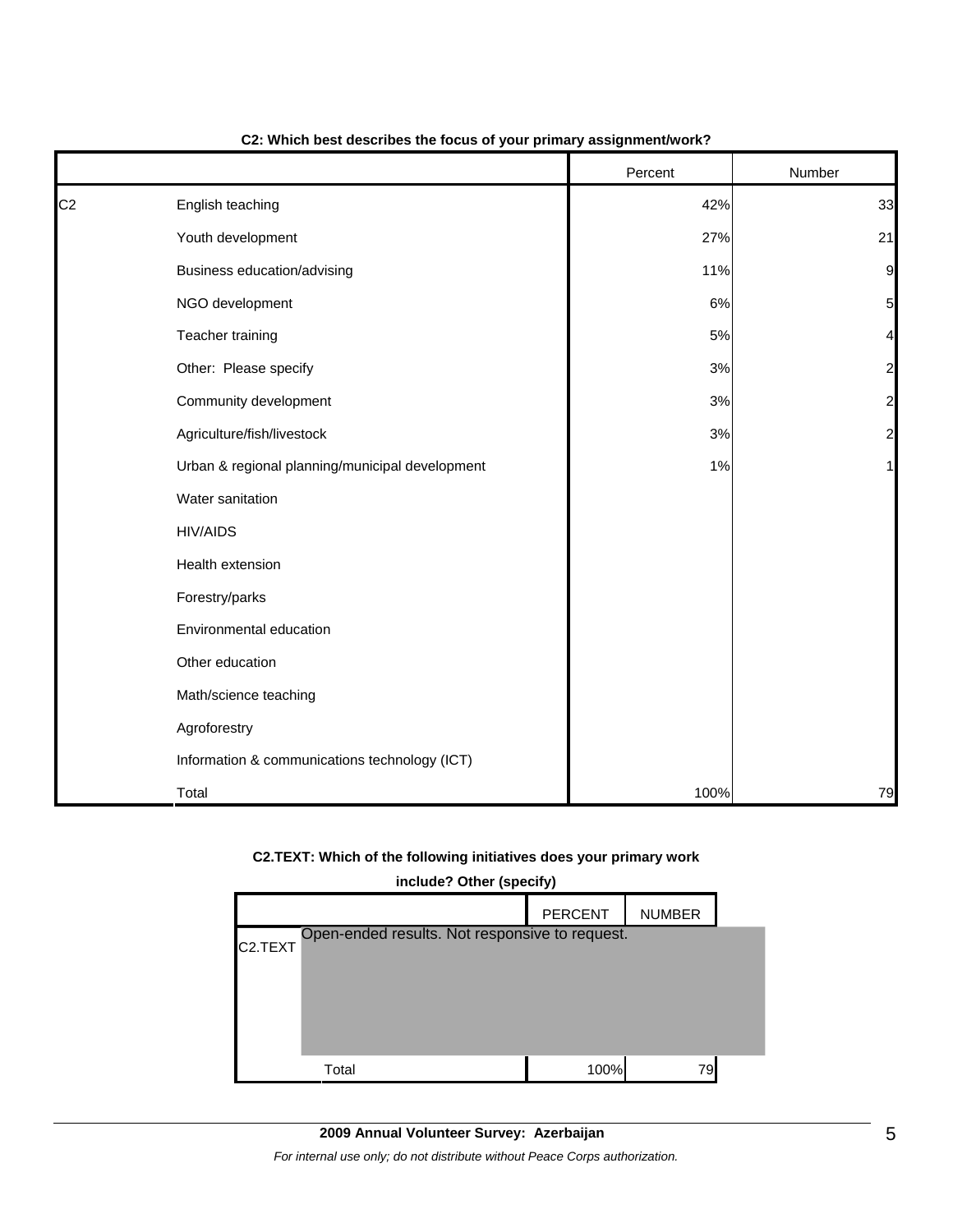# **A. Applying to the Peace Corps**

*This section reports Volunteers' motivations in applying and accepting a Peace Corps assignment.* 

|                             | Not Important | Somewhat<br>important | Important | NA. | Total |
|-----------------------------|---------------|-----------------------|-----------|-----|-------|
| Different culture           | 10%           | 20%                   | 70%       |     | 10    |
| Work experience             | 30%           | 30%                   | 40%       |     | 10    |
| Help others                 |               | 10%                   | 90%       |     | 10    |
| International experience    | 10%           | 20%                   | 70%       |     | 10    |
| Language                    | 20%           | 40%                   | 40%       |     | 10    |
| Personal growth             |               | 50%                   | 50%       |     | 10    |
| U. S. job market            | 60%           | 40%                   |           |     | 10    |
| Serve my country            | 50%           | 20%                   | 30%       |     | 10    |
| Travel/adventure            | 10%           | 20%                   | 70%       |     | 10    |
| Other: Please specify below |               |                       | 40%       | 60% | 5     |

## **A1\_OTHER: How important were the following factors in accepting a PC**

|          |                                                | PERCENT | <b>NUMBER</b> |  |
|----------|------------------------------------------------|---------|---------------|--|
| A1_OTHER | Open-ended results. Not responsive to request. |         |               |  |
|          | Total                                          | 100%    | 79            |  |

**assignment? Other (specify)**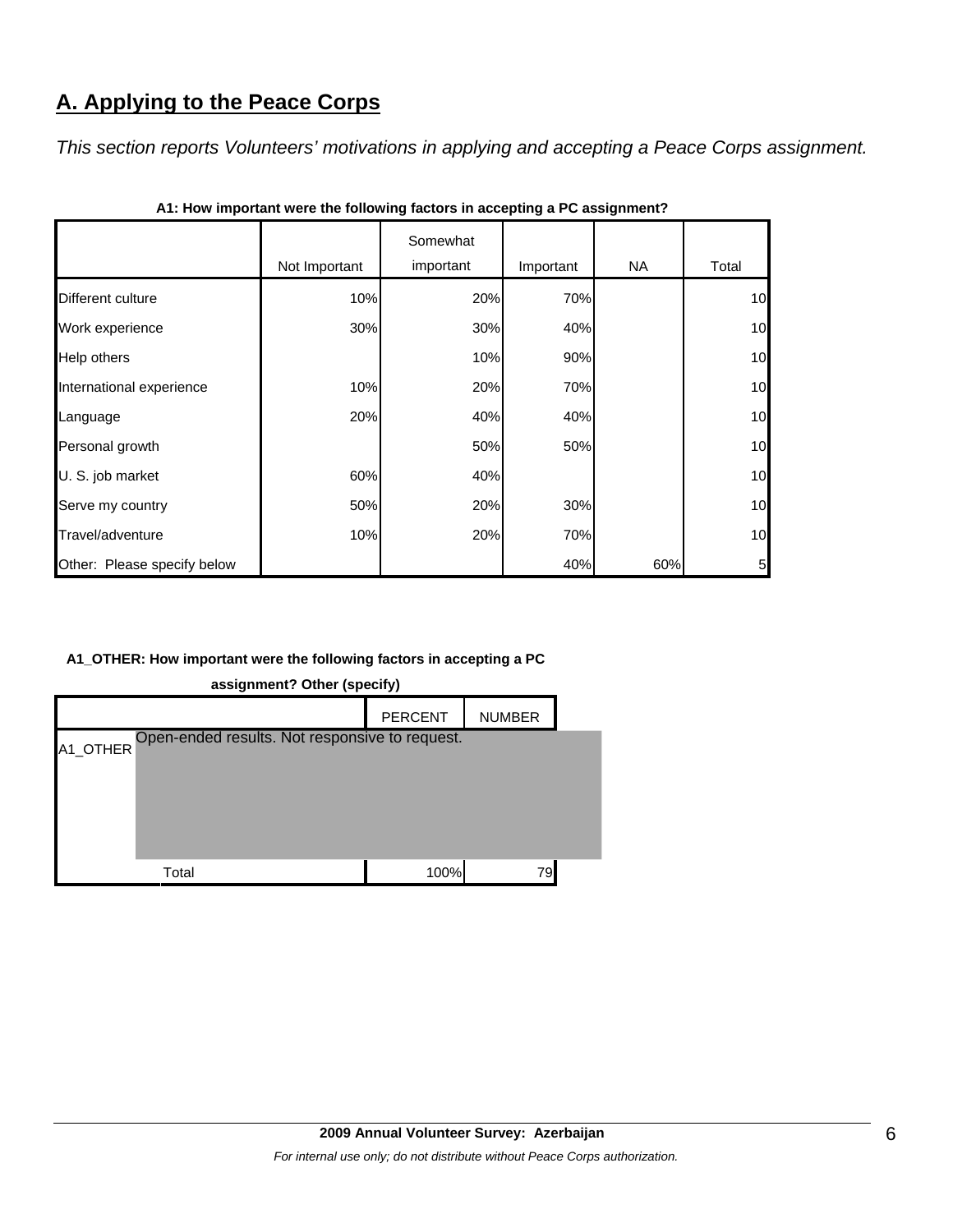|                                                                 |                                                                                              | PCV Responses | % Involved in<br>Initiative | <b>Total PCVs</b><br>Responding |
|-----------------------------------------------------------------|----------------------------------------------------------------------------------------------|---------------|-----------------------------|---------------------------------|
| What prompted you to apply to PC Personal interest in the Peace | Corps                                                                                        |               | 70%                         |                                 |
|                                                                 | Peace Corps website                                                                          | 5             | 50%                         |                                 |
|                                                                 | Returned Peace Corps Volunteer<br>(e.g., someone you met or know<br>personally               | 4             | 40%                         |                                 |
|                                                                 | Peace Corps recruiter                                                                        | 3             | 30%                         |                                 |
|                                                                 | Other: Please specify                                                                        | 3             | 30%                         |                                 |
|                                                                 | Peace Corps campus or<br>community information session                                       | 2             | 20%                         |                                 |
|                                                                 | Returned Peace Corps Volunteer<br>who spoke to your school or group<br>about the Peace Corps |               | 10%                         |                                 |
|                                                                 | Article or book about the Peace<br>Corps                                                     |               | 10%                         |                                 |
|                                                                 | Peace Corps material in the mail                                                             |               | 10%                         |                                 |
|                                                                 | Radio, TV, or print advertisement                                                            |               |                             |                                 |
|                                                                 | Total                                                                                        |               |                             | 10                              |

#### **A2. What prompted you to apply to the PC? Mark all that apply.**

Percents may total to more than 100% since Volunteers were asked to "Mark all that apply."

#### **A2.OTHER.TEXT: What prompted you to apply to the PC? Other (specify)**

|                                                                 | <b>PERCENT</b> | <b>NUMBER</b> |
|-----------------------------------------------------------------|----------------|---------------|
| Open-ended results. Not responsive to request.<br>A2.OTHER.TEXT |                |               |
| Total                                                           | 100%           | 79            |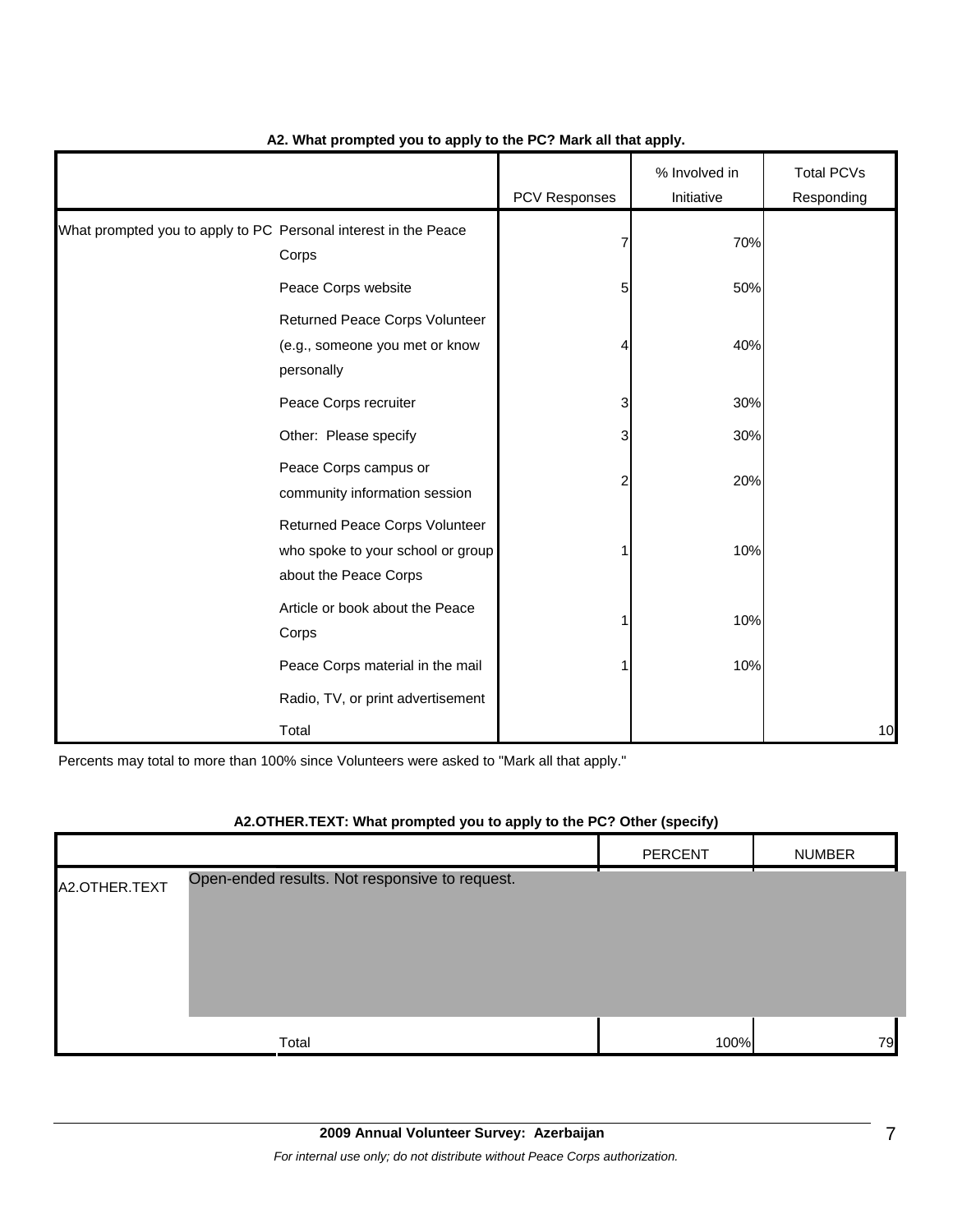# **B. Preparation for the Peace Corps**

*This section reports on Volunteers' assessment of the materials and information available before their service.* 

**B1: How useful was the information on the PC website in preparing you for the realities of living and working as a Volunteer?**

|                 |              |     |     |     |             | Don't know (did not |       |
|-----------------|--------------|-----|-----|-----|-------------|---------------------|-------|
|                 | Not at all 1 |     |     |     | Extremely 5 | access information) | Total |
| IB <sub>1</sub> | 10%          | 20% | 20% | 30% | 20%         |                     | 10    |

#### **B2: How useful were the PC materials about your country in helping you prepare for your service?**

|                |              |     |     |             | Don't know (did not |       |
|----------------|--------------|-----|-----|-------------|---------------------|-------|
|                | Not at all 1 |     |     | Extremely 5 | access information) | Total |
| B <sub>2</sub> |              | 40% | 40% | 20%         |                     | 10    |

#### **B3: How useful were the materials you received from the PC about your primary assignment in helping you prepare for your**

|                | service?     |     |     |     |             |                     |       |  |  |
|----------------|--------------|-----|-----|-----|-------------|---------------------|-------|--|--|
|                |              |     |     |     |             | Don't know (did not |       |  |  |
|                | Not at all 1 |     |     |     | Extremely 5 | access information) | Total |  |  |
| B <sub>3</sub> |              | 20% | 30% | 30% | 20%         |                     | 10    |  |  |

#### **B4: How useful were the materials you received from the PC regarding the need for flexibility in adapting to your work?**

|                |              |     |     |     |             | Don't know (did not |       |
|----------------|--------------|-----|-----|-----|-------------|---------------------|-------|
|                | Not at all 1 |     |     |     | Extremely 5 | access information) | Total |
| B <sub>4</sub> |              | 10% | 30% | 20% | 30%         | 10%                 | 10    |

#### **B7: How prepared do you feel to meet the challenges of PC service?**

|          | Not at all 1 |     |     | Exceptionally 5 | Total |
|----------|--------------|-----|-----|-----------------|-------|
| <b>B</b> |              | 40% | 30% | 30%             | 10    |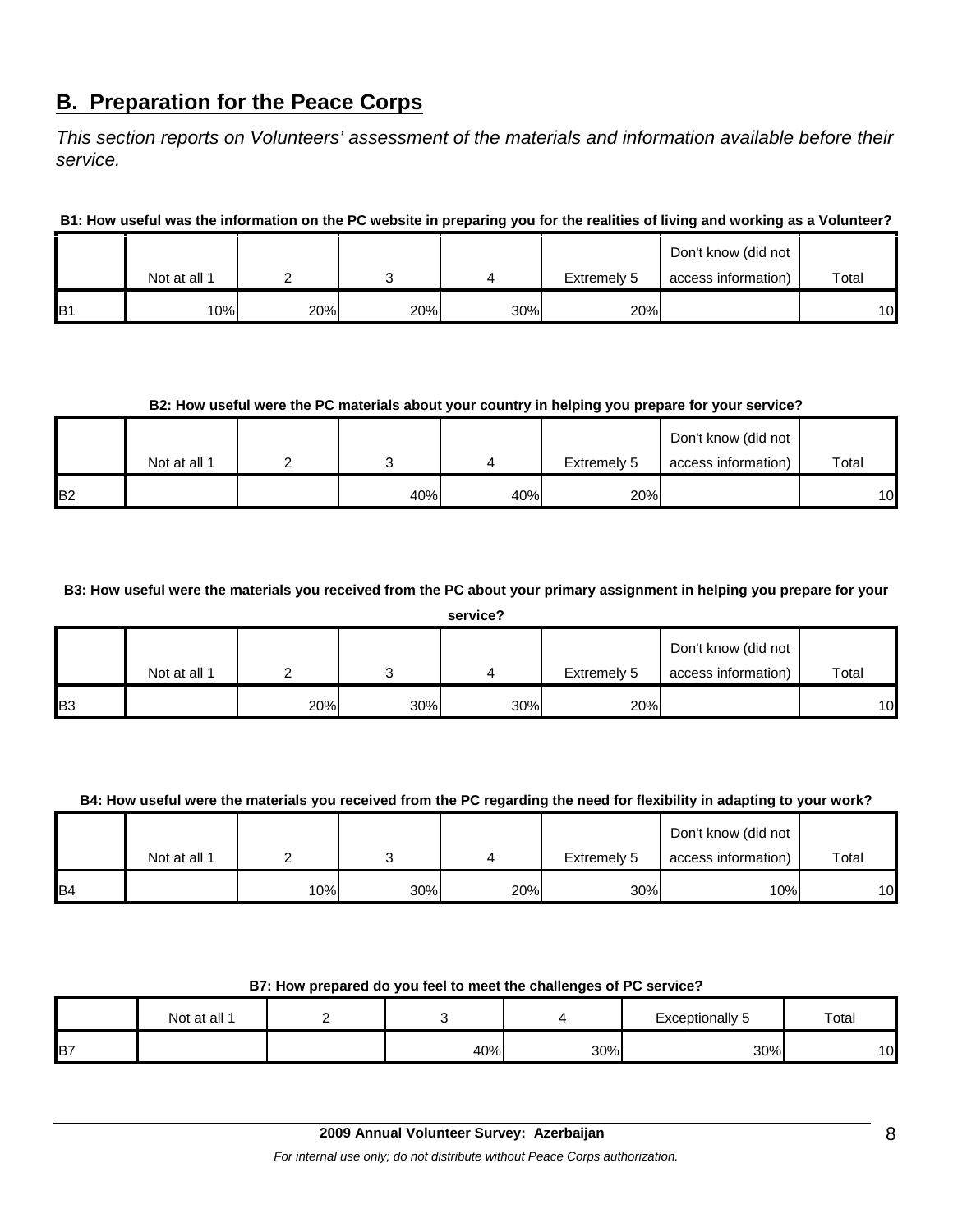# **C. Your Peace Corps Assignment**

*This section reports Volunteers' primary assignment work and secondary activities. The term "primary assignment" refers to the Volunteers' assignment which is part of an overall project plan designed by your host country partners and in-country Peace Corps staff.* 

|            |                                                                                         | apply.               |               |                   |
|------------|-----------------------------------------------------------------------------------------|----------------------|---------------|-------------------|
|            |                                                                                         |                      | % Involved in | <b>Total PCVs</b> |
|            |                                                                                         | <b>PCV Responses</b> | Initiative    | Responding        |
| \$C3PrmAct | English teaching                                                                        | 63                   | 81%           |                   |
|            | Working with youth                                                                      | 50                   | 64%           |                   |
|            | Girls' education                                                                        | 31                   | 40%           |                   |
|            | Working with NGO(s)                                                                     | 21                   | 27%           |                   |
|            | <b>Business advertising</b>                                                             | 18                   | 23%           |                   |
|            | Sports/fitness                                                                          | 17                   | 22%           |                   |
|            | Mobilize host country nationals<br>(HCNs) to volunteer                                  | 16                   | 21%           |                   |
|            | World Wise Schools/<br>Correspondence Match                                             | 16                   | 21%           |                   |
|            | Information and<br>communications technology<br>(ICT)                                   | 15                   | 19%           |                   |
|            | WID/GAD                                                                                 | 11                   | 14%           |                   |
|            | Income generation                                                                       | 10                   | 13%           |                   |
|            | Arts                                                                                    | 9                    | 12%           |                   |
|            | Environment work                                                                        | 9                    | 12%           |                   |
|            | Literacy                                                                                | 9                    | 12%           |                   |
|            | Working with special groups<br>(e.g., disabled, elderly, ethnic<br>minorities, orphans) | 8                    | 10%           |                   |
|            | Microenterprise development                                                             | 7                    | 9%            |                   |
|            | Rural development                                                                       | 7                    | 9%            |                   |
|            | Other: Please specify                                                                   | 7                    | 9%            |                   |
|            | <b>HIV/AIDS</b>                                                                         | 6                    | 8%            |                   |

#### **C3: Which of the following activities does your primary assignment/work include? Mark all that**

**2009 Annual Volunteer Survey: Azerbaijan**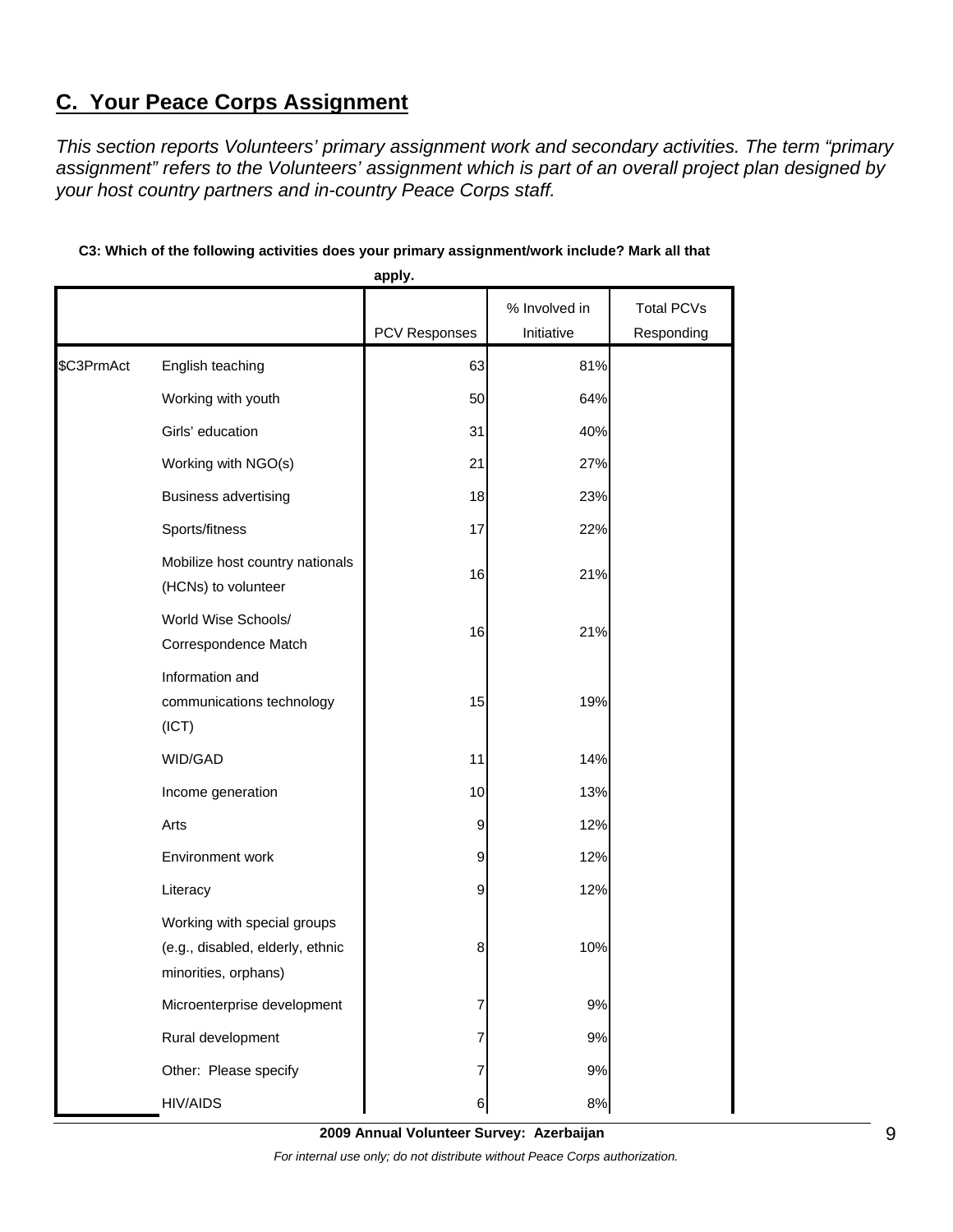| Library development                               | 6 | 8% |    |
|---------------------------------------------------|---|----|----|
| Urban development/municipal<br>development        | 6 | 8% |    |
| Nutrition education                               | 3 | 4% |    |
| Natural resources management                      | 2 | 3% |    |
| Biodiversity conservation                         |   |    |    |
| Child survival                                    |   |    |    |
| Community food security<br>(production/marketing) |   |    |    |
| Household food security                           |   |    |    |
| Water and sanitation                              |   |    |    |
| Total                                             |   |    | 78 |

Percents may total to more than 100% since Volunteers were asked to "Mark all that apply."

## **C3: Which of the following activities does your primary assignment/work include? Other (specify)**

|                                                                 | Column N % | Count | Row N % |
|-----------------------------------------------------------------|------------|-------|---------|
| Open-ended results. Not responsive to request.<br>C3.OTHER.TEXT |            |       |         |
|                                                                 |            |       |         |
|                                                                 |            |       |         |
|                                                                 |            |       |         |
|                                                                 |            |       |         |
|                                                                 |            |       |         |
|                                                                 |            |       |         |
|                                                                 |            |       |         |
|                                                                 |            |       |         |
|                                                                 |            |       |         |
| Total                                                           |            | 79    | 100%    |

#### **C4: Hours Spent on Primary Assignment During Average Work Week**

|           | None  | $1-10$ hrs | 11-20 hrs | 21-30 hrs | 31-40 hrs | More than 40 hrs | Total |
|-----------|-------|------------|-----------|-----------|-----------|------------------|-------|
| C4Hrs6grp | $1\%$ | 14%        | 43%       | 28%       | 13%       |                  | 76    |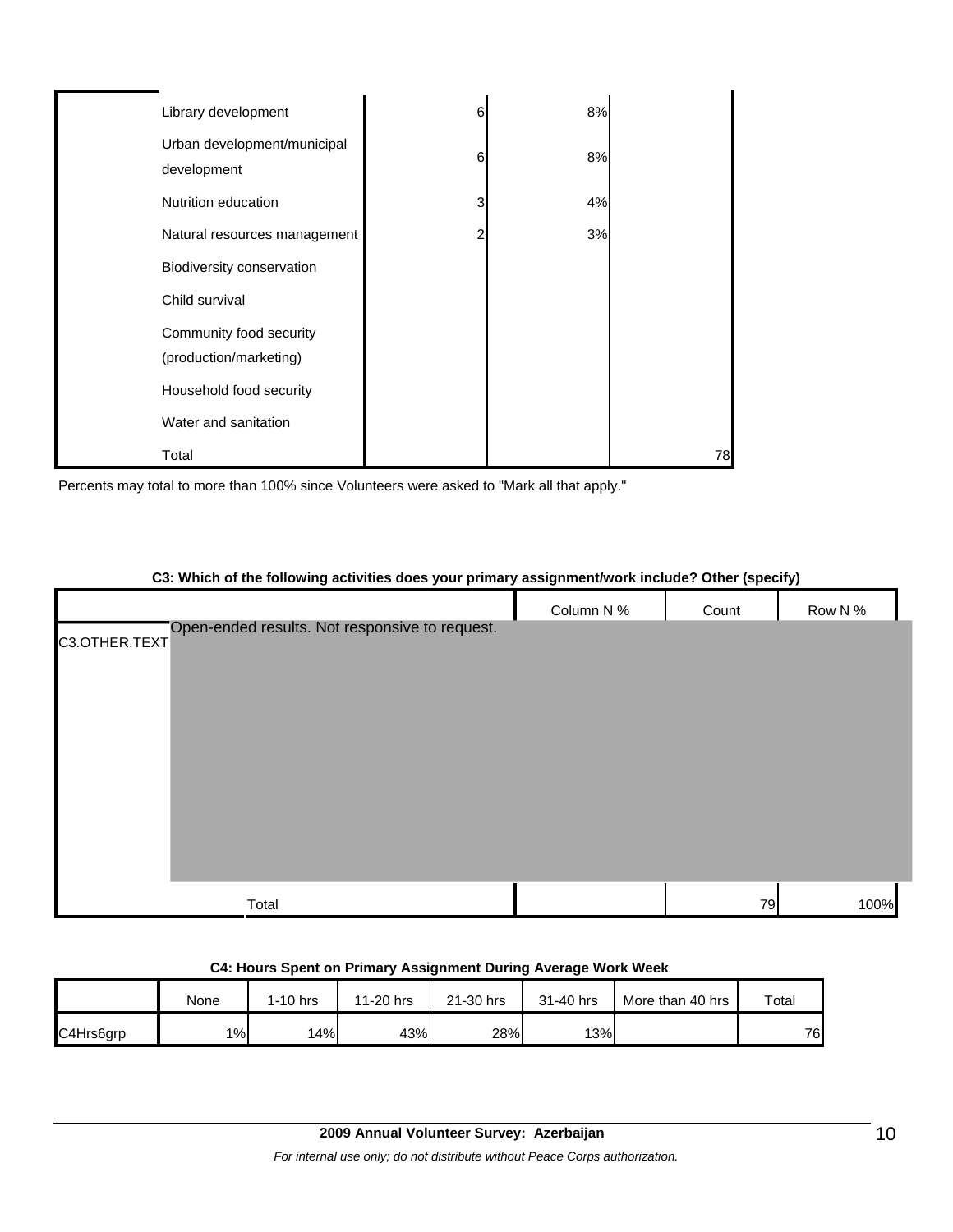#### **C4: How many hours do you spend on your primary assignment during an average work**

| week? |                 |         |                 |                  |                |  |
|-------|-----------------|---------|-----------------|------------------|----------------|--|
|       | All Volunteers  | Average | Lowest reported | Highest reported | Did not answer |  |
|       | 79 <sub>1</sub> | 20.8    |                 | 401              | ົ              |  |

## **C5: Which of the following do your secondary activities (other than your primary assignment work) include? Mark all that apply.**

|            |                                                                                         | PCV Responses | % Involved in<br>Initiative | <b>Total PCVs</b><br>Responding |
|------------|-----------------------------------------------------------------------------------------|---------------|-----------------------------|---------------------------------|
| \$C5SecAct | English teaching                                                                        | 45            | 62%                         |                                 |
|            | Working with youth                                                                      | 45            | 62%                         |                                 |
|            | Sports/fitness                                                                          | 42            | 58%                         |                                 |
|            | Girls' education                                                                        | 35            | 48%                         |                                 |
|            | Mobilize host country nationals<br>(HCNs) to volunteer                                  | 27            | 37%                         |                                 |
|            | Arts                                                                                    | 23            | 32%                         |                                 |
|            | WID/GAD                                                                                 | 21            | 29%                         |                                 |
|            | Environment work                                                                        | 20            | 27%                         |                                 |
|            | Library development                                                                     | 19            | 26%                         |                                 |
|            | Nutrition education                                                                     | 16            | 22%                         |                                 |
|            | Working with NGO(s)                                                                     | 15            | 21%                         |                                 |
|            | World Wise Schools/<br>Correspondence Match                                             | 14            | 19%                         |                                 |
|            | Information and<br>communications technology<br>(ICT)                                   | 13            | 18%                         |                                 |
|            | Working with special groups<br>(e.g., disabled, elderly, ethnic<br>minorities, orphans) | 12            | 16%                         |                                 |
|            | Literacy                                                                                | 11            | 15%                         |                                 |
|            | <b>HIV/AIDS</b>                                                                         | 8             | 11%                         |                                 |
|            | Rural development                                                                       |               | 10%                         |                                 |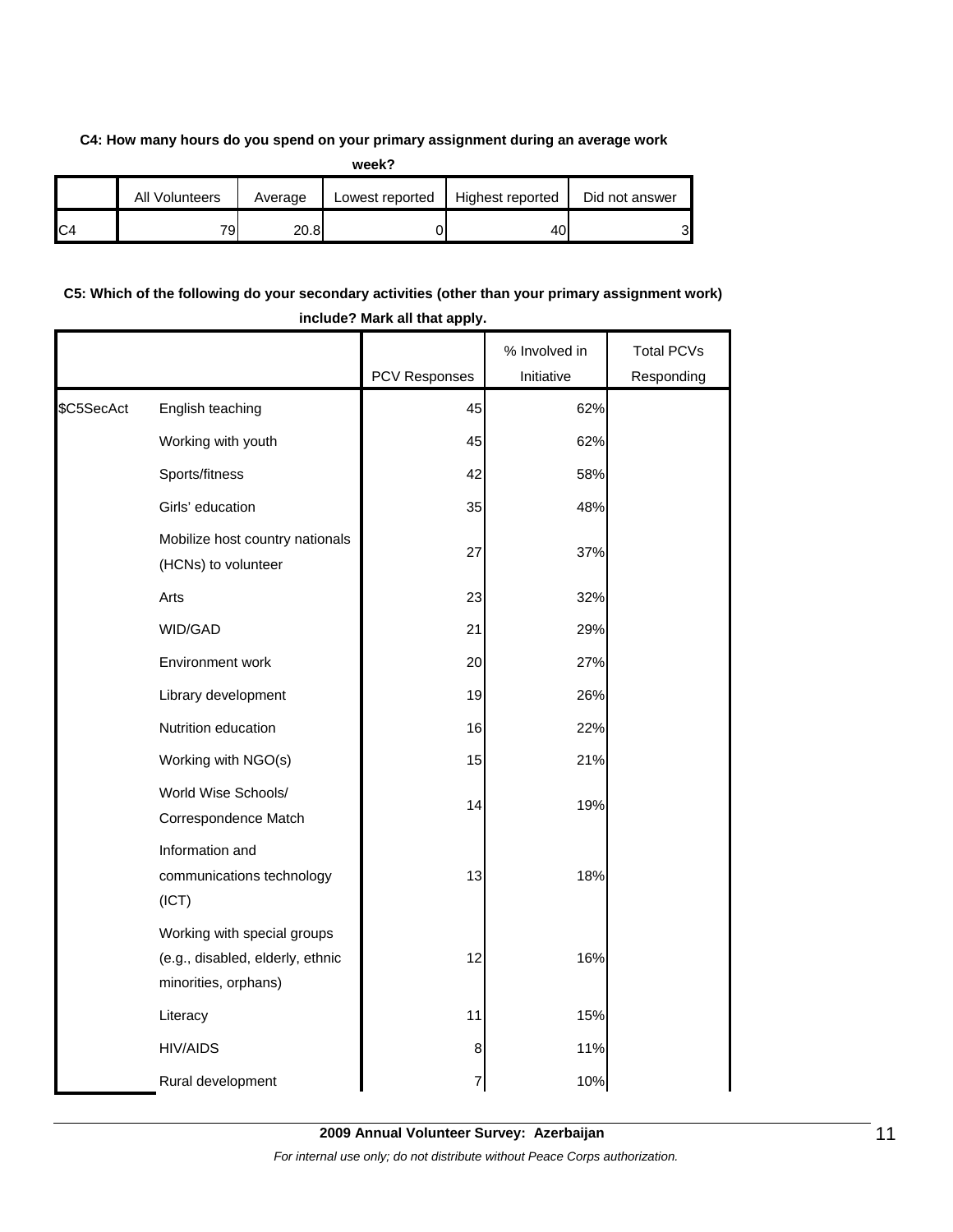| <b>Business advertising</b>                       | 6 | 8% |    |
|---------------------------------------------------|---|----|----|
| Microenterprise development                       | 6 | 8% |    |
| Urban development/municipal<br>development        | 4 | 5% |    |
| Other: Please specify                             | 4 | 5% |    |
| Income generation                                 | 3 | 4% |    |
| Biodiversity conservation                         | 2 | 3% |    |
| Child survival                                    |   | 1% |    |
| Community food security<br>(production/marketing) |   |    |    |
| Household food security                           |   |    |    |
| Natural resources management                      |   |    |    |
| Water and sanitation                              |   |    |    |
| Total                                             |   |    | 73 |

Percents may total to more than 100% since Volunteers were asked to "Mark all that apply."

## **C5: Which of the following do your secondary activities include? Other (specify)**

|               |                                                |         |      | Column N % | Count          | Row N% |  |
|---------------|------------------------------------------------|---------|------|------------|----------------|--------|--|
| C5.OTHER.TEXT | Open-ended results. Not responsive to request. |         |      |            |                |        |  |
|               |                                                |         |      |            |                |        |  |
|               | Total                                          |         |      |            | 79             | 100%   |  |
|               | <b>C5: No Secondary Activities</b>             |         |      |            |                |        |  |
|               |                                                | Percent |      | Number     |                |        |  |
| C5.NONE       | No                                             |         | 95%  | 75         |                |        |  |
|               | Yes, I have no secondary<br>activities         |         | 5%   |            | $\overline{4}$ |        |  |
|               | Total                                          |         | 100% | 79         |                |        |  |

#### **C5: No Secondary Activities**

|         |                                        | Percent | Number |
|---------|----------------------------------------|---------|--------|
| C5.NONE | No                                     | 95%     | 75     |
|         | Yes, I have no secondary<br>activities | 5%      |        |
|         | Total                                  | 100%    | 79     |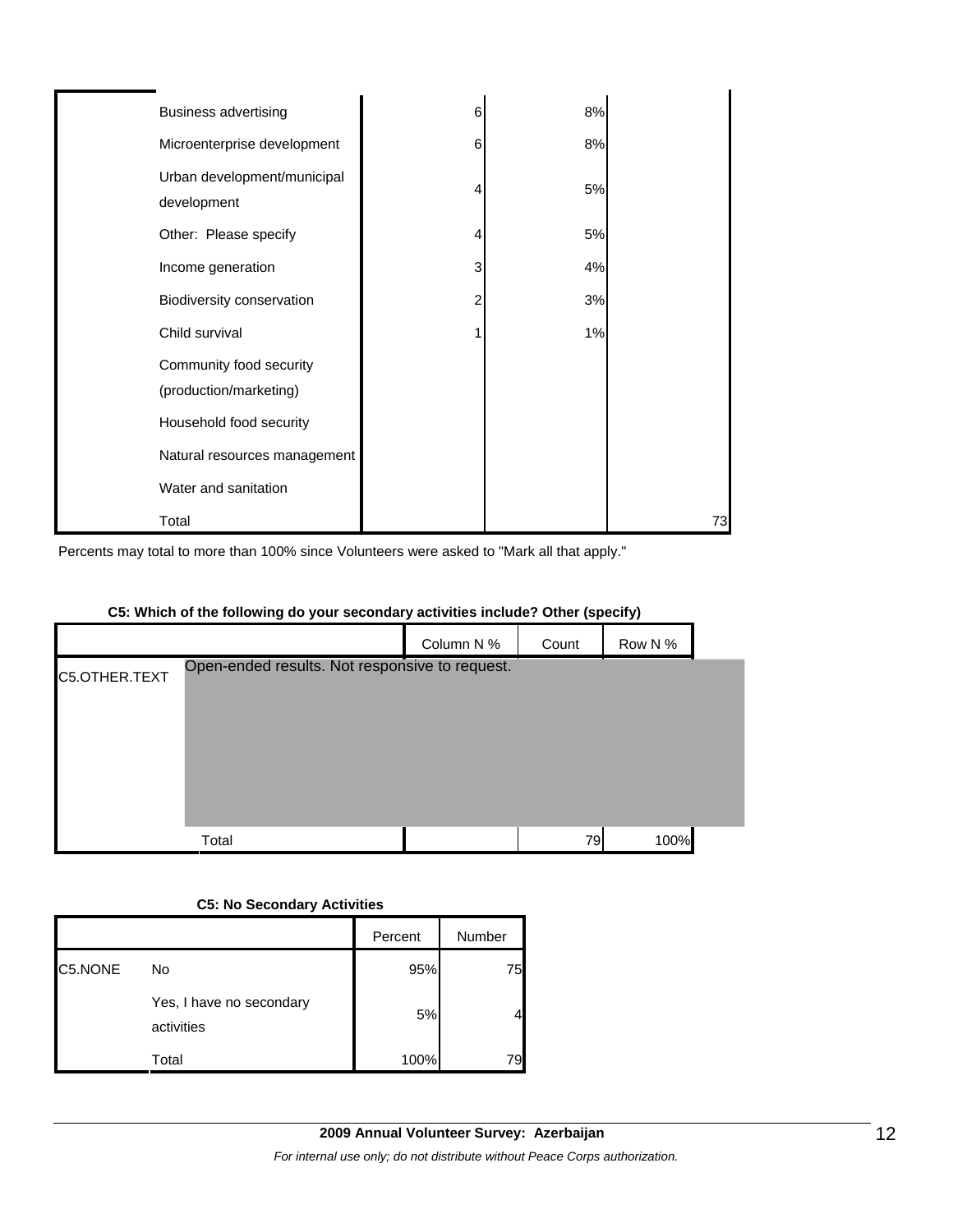**C6: Hours Spent on Secondary Activities During Average Work Week**

|           | None | $1-10$ hrs | 11-20 hrs | 21-30 hrs | 31-40 hrs | More than 40 hrs | Total |
|-----------|------|------------|-----------|-----------|-----------|------------------|-------|
| C6Hrs6grp |      | 66%        | 28%       | 5%        |           | $1\%$            | 76    |

**C6. How many hours do you spend on secondary activities during an average work week?**

|     | All Volunteers | Average | Lowest reported | Highest reported | Did not answer |
|-----|----------------|---------|-----------------|------------------|----------------|
| IC6 | 70.            | 0۱. ،   |                 | 58               | ി              |

**C7: How personally satisfying is your--?**

|                              | Not at all 1 |     |     |     | Exceptionally 5 | Total |
|------------------------------|--------------|-----|-----|-----|-----------------|-------|
| Primary assignment           | 9%           | 20% | 25% | 32% | 14%             | 79    |
| Secondary project/activities | 3%           | 8%l | 24% | 52% | 13%             | 75    |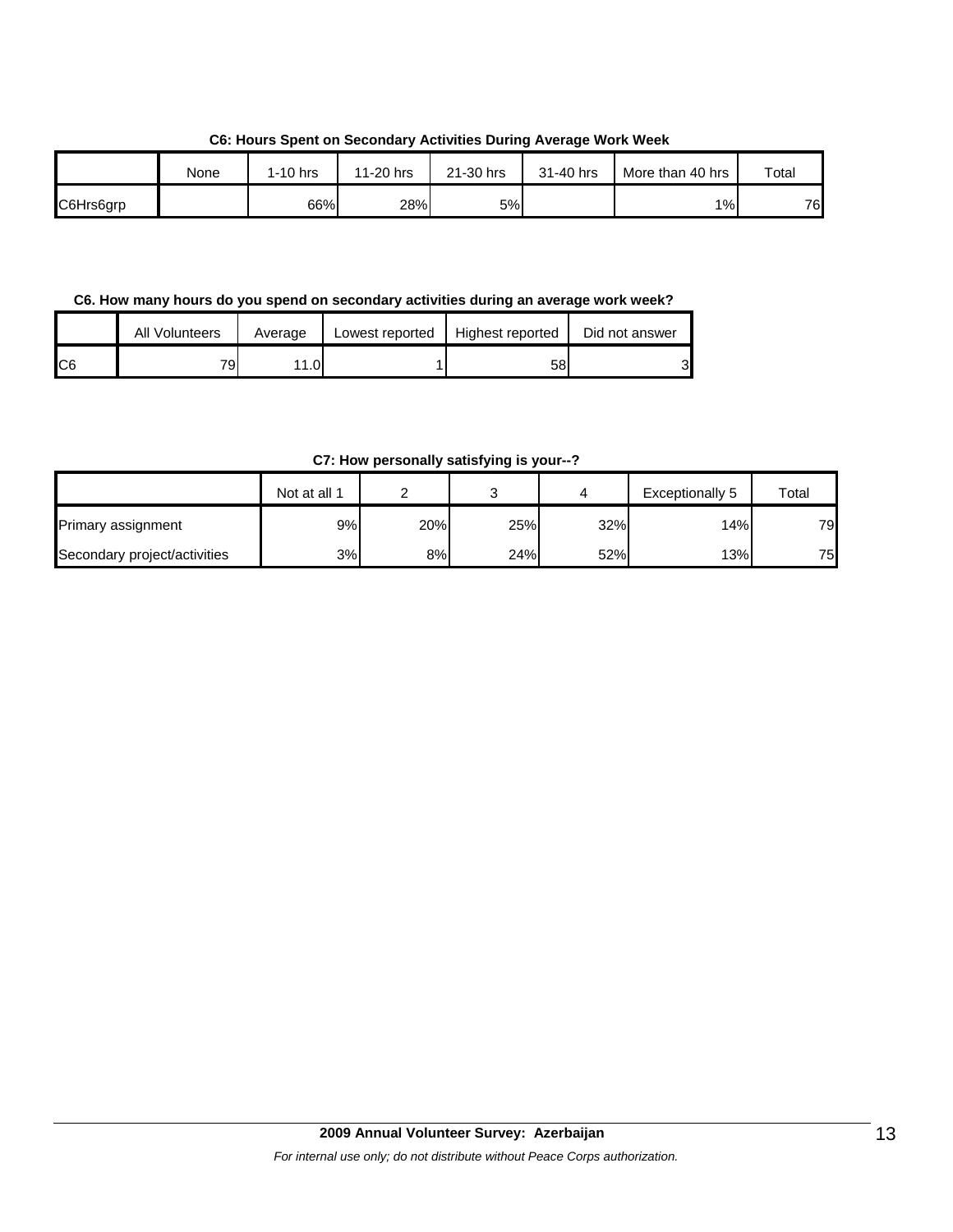# **D. Training for Peace Corps Assignment**

*This section reports Volunteers' assessments of the effectiveness of their Pre-Service Training and In-Service Training at post. In-Service Training (IST) includes: Reconnect; Technical IST; Mid-Service and Close of Service conferences; project management/leadership conferences; and other post-sponsored training sessions.* 

|                               |               |      |          |           | ັ່             | . .            |       |
|-------------------------------|---------------|------|----------|-----------|----------------|----------------|-------|
|                               | Not effective | Poor | Adequate | Effective | Very Effective | NA/No training | Total |
| Manage cultural differences   | 2%            | 4%   | 35%      | 45%       | 14%            |                | 49    |
| Deal with adjustment issues   |               | 6%   | 39%      | 47%       | 8%             |                | 49    |
| Work with                     |               |      |          |           |                |                |       |
| counterparts/community        | 2%            | 29%  | 43%      | 16%       | 10%            |                | 49    |
| partners                      |               |      |          |           |                |                |       |
| Use language needed in        | 2%            | 10%  | 27%      | 35%       | 23%            | 2%             | 48    |
| work and social interactions  |               |      |          |           |                |                |       |
| Perform technical aspects of  | 6%            | 18%  | 47%      | 27%       | 2%             |                | 49    |
| your work                     |               |      |          |           |                |                |       |
| Work on your project goals    |               | 8%   | 42%      | 40%       | 10%            |                | 48    |
| and objectives                |               |      |          |           |                |                |       |
| Conduct a participatory       |               |      |          |           |                |                |       |
| community needs               |               | 8%   | 47%      | 33%       | 12%            |                | 49    |
| assessment (e.g., PACA)       |               |      |          |           |                |                |       |
| Monitor your project goals    |               | 20%  | 35%      | 37%       | 8%             |                | 49    |
| and outcomes                  |               |      |          |           |                |                |       |
| Maintain your physical health | 4%            | 12%  | 35%      | 37%       | 12%            |                | 49    |
| Maintain your                 |               |      |          |           |                |                |       |
| mental/emotional health       | 2%            | 24%  | 37%      | 27%       | 10%            |                | 49    |
| Maintain your personal safety |               |      |          |           |                |                |       |
| and security                  |               |      | 6%       | 47%       | 45%            | 2%             | 49    |

**D1: (PCVs at post 18 months or less) How effective was your Pre-Service Training (PST) in preparing you to--**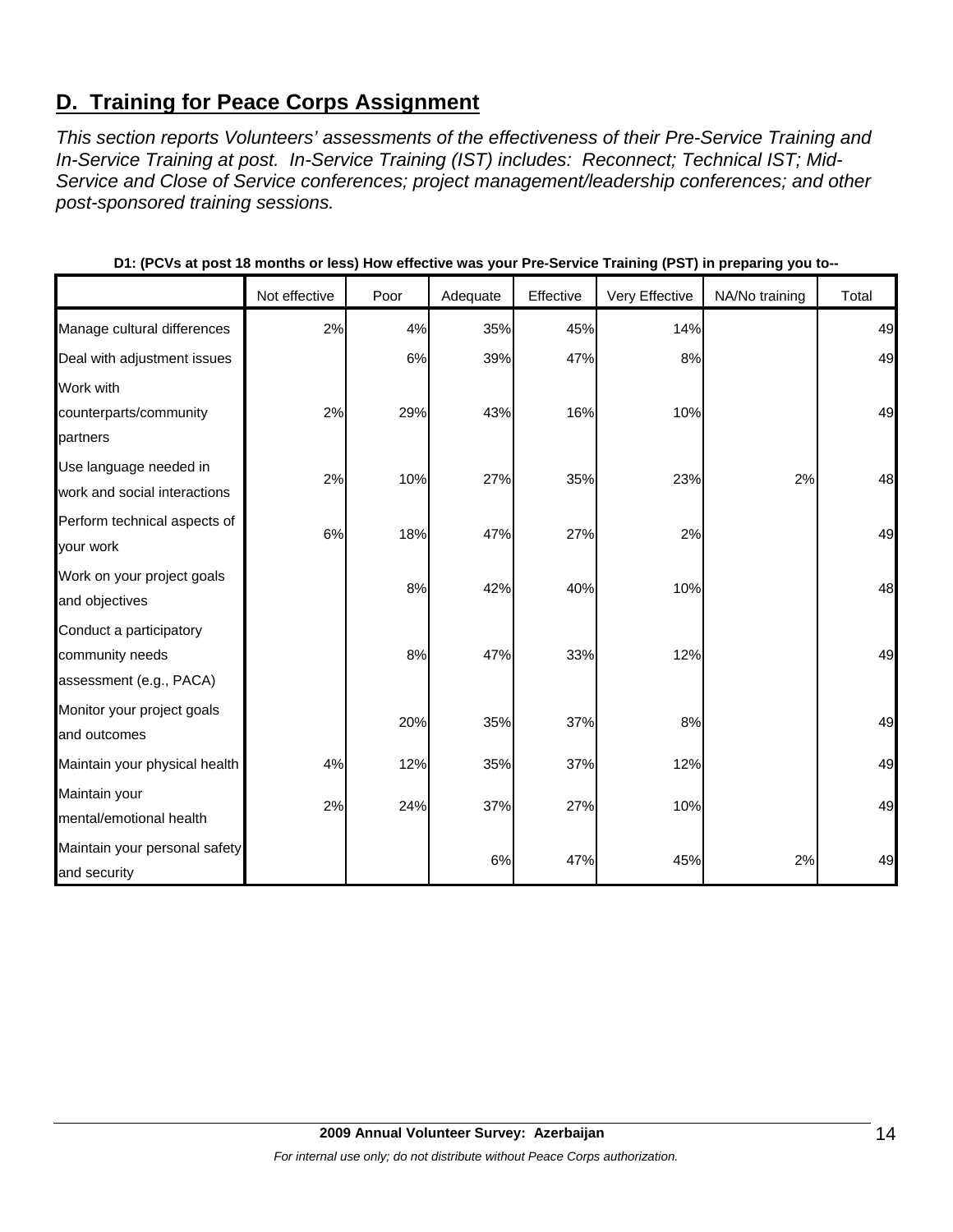|                                                                                          | Not effective | Poor | Adequate | Effective | Very Effective | NA/No training | Total |
|------------------------------------------------------------------------------------------|---------------|------|----------|-----------|----------------|----------------|-------|
| Manage cultural differences                                                              | 5%            | 15%  | 41%      | 24%       | 8%             | 6%             | 78    |
| Deal with adjustment issues                                                              | 3%            | 14%  | 41%      | 29%       | 6%             | 6%             | 78    |
| Build and strengthen working<br>relationships with<br>counterparts/community<br>partners | 9%            | 22%  | 33%      | 24%       | 8%             | 4%             | 78    |
| Use language needed in<br>work and social interactions                                   | 10%           | 17%  | 31%      | 13%       | 4%             | 25%            | 77    |
| Perform technical aspects of<br>your work                                                | 8%            | 23%  | 41%      | 15%       | 5%             | 8%             | 78    |
| Work on your project goals<br>and objectives                                             | 5%            | 18%  | 37%      | 24%       | 12%            | 4%             | 78    |
| Conduct a participatory<br>community needs<br>assessment (e.g., PACA)                    | 6%            | 13%  | 44%      | 14%       | 6%             | 17%            | 78    |
| Monitor project goals and<br>outcomes                                                    | 5%            | 8%   | 41%      | 29%       | 10%            | 6%             | 78    |
| Maintain your physical health                                                            | 5%            | 18%  | 31%      | 13%       | 12%            | 22%            | 78    |
| Maintain your<br>mental/emotional health                                                 | 10%           | 15%  | 35%      | 15%       | 5%             | 19%            | 78    |
| Maintain your personal safety<br>and security                                            | 4%            | 6%   | 33%      | 17%       | 19%            | 21%            | 78    |

#### **D5: How effective was your In-Service Training (IST) in preparing you to--**

## **D8: Did you have this skill before joining the Peace Corps?**

|                                               | No/ No answer | Yes       | Total |
|-----------------------------------------------|---------------|-----------|-------|
| Skills specific to my assignment              | 19            | 60        | 79    |
| Assessing community needs                     | 54            | 24        | 78    |
| Organizing/implementing community activities  | 24            | 551       | 79    |
| Building capacity of local organizations      | 51            | <b>28</b> | 79    |
| Monitoring, reporting, and evaluating my work | 21            | 58        | 79    |
| Designing and implementing training sessions  | 32            | 47        | 79    |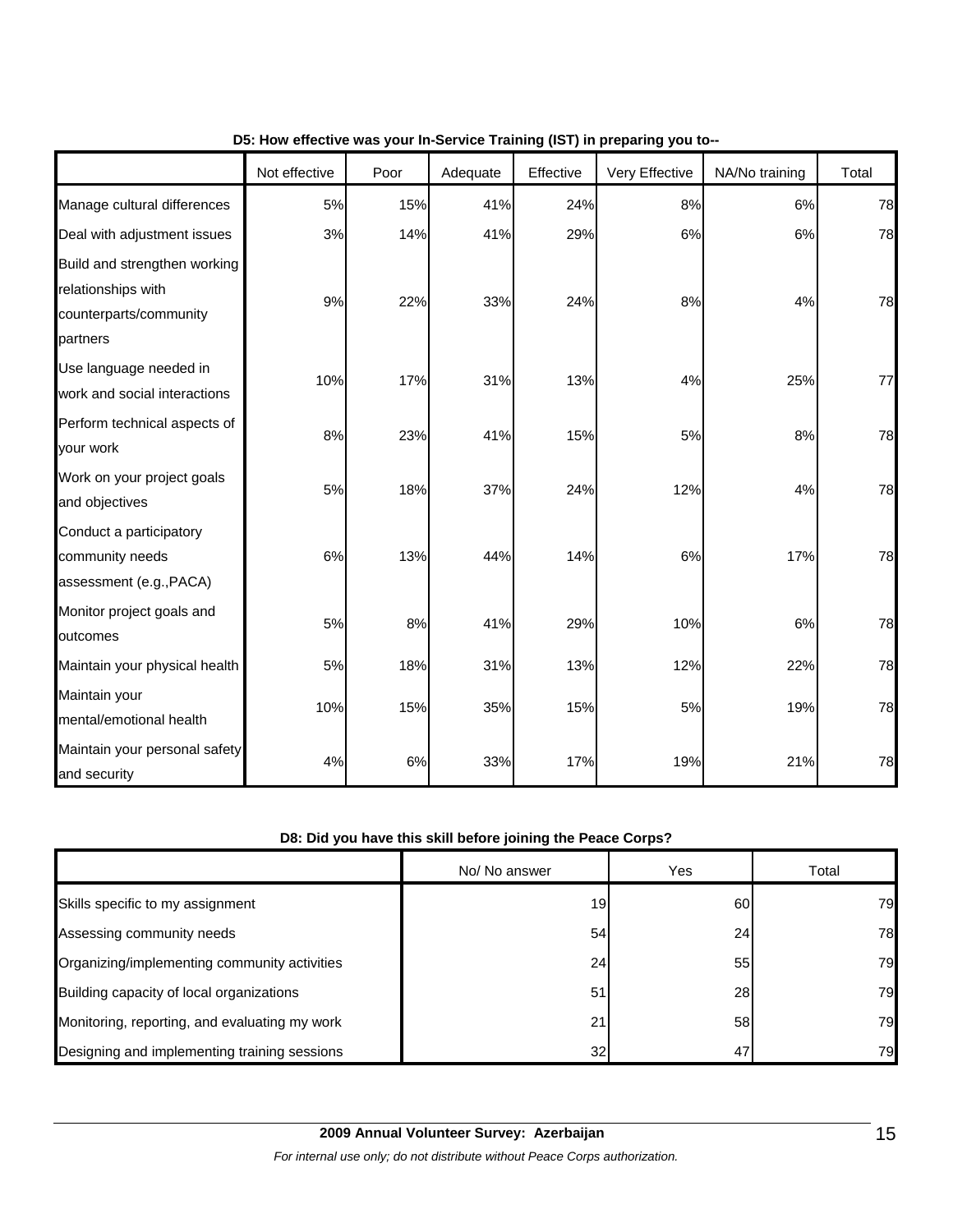#### **D8: Is the skill needed for your Peace Corps work?**

|                                                  | No/ No answer | Yes | Total |
|--------------------------------------------------|---------------|-----|-------|
| Skills specific to my assignment                 | 3             | 74  | 77    |
| Assessing community needs                        | 7             | 71  | 78    |
| Organizing/implementing<br>community activities  | 4             | 74  | 78    |
| Building capacity of local<br>organizations      | 14            | 63  | 77    |
| Monitoring, reporting, and<br>evaluating my work | 1             | 76  | 771   |
| Designing and implementing<br>training sessions  | 9             | 69  | 78    |

#### **D8: Have you had adequate Peace Corps training to acquire the skill?**

|                                                  | No/ No answer | Yes | Total |
|--------------------------------------------------|---------------|-----|-------|
| Skills specific to my assignment                 | 17            | 36  | 53    |
| Assessing community needs                        | 13            | 60  | 73    |
| Organizing/implementing<br>community activities  | 16            | 46  | 62    |
| Building capacity of local<br>organizations      | 39            | 31  | 70    |
| Monitoring, reporting, and<br>evaluating my work | 9             | 54  | 63    |
| Designing and implementing<br>training sessions  | 40            | 26  | 66    |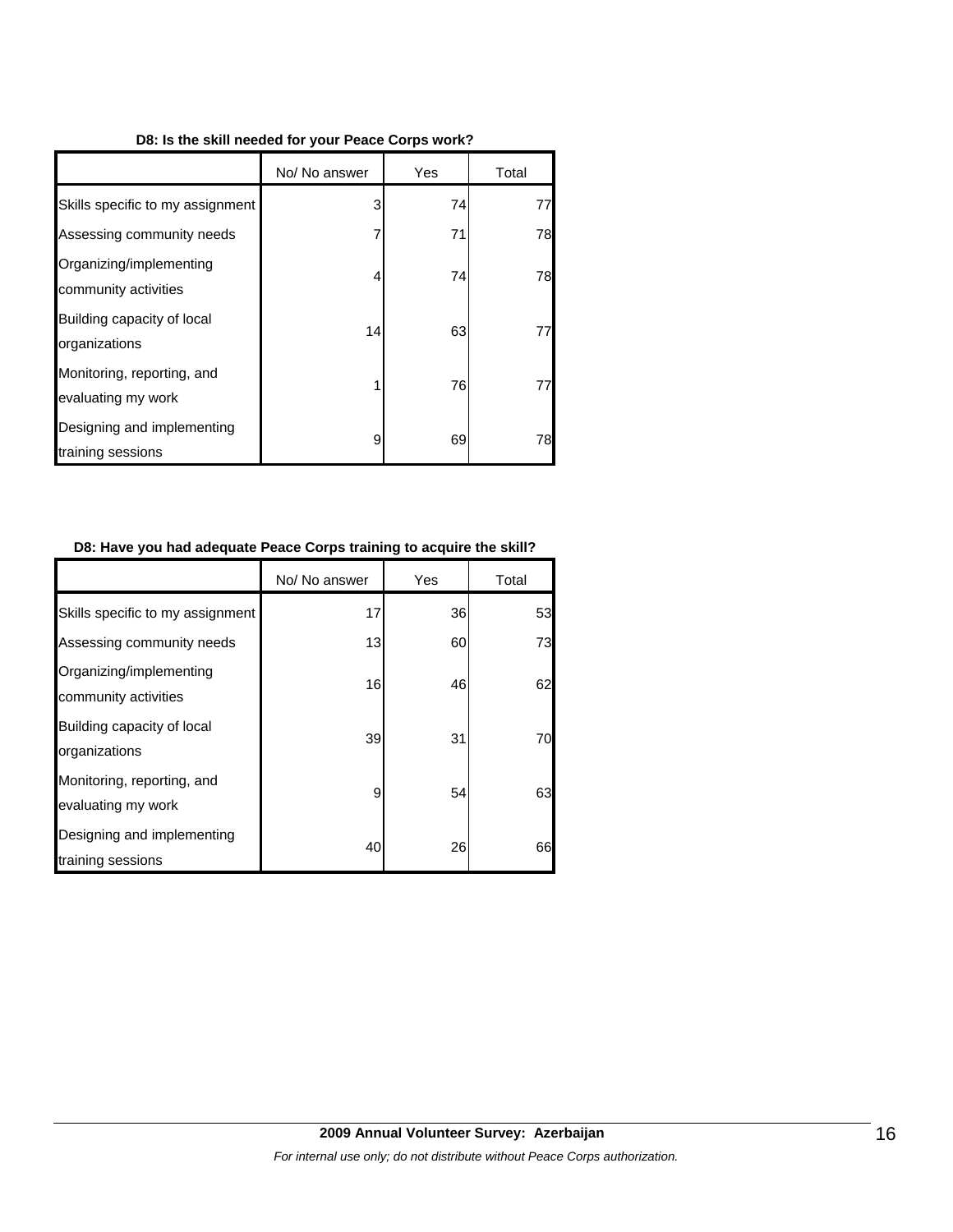# **E. Volunteer Assignment Goals and Impact**

*This section reports Volunteers' self-assessments of their impact on the individuals and organizations in the communities in which they serve. At the end of this section, Volunteers' third goal activities, participation in Coverdell World Wise School/Correspondence Match (CWWS/CM) and use of Peace Corps resources to support their work are reported in questions.* 

|                                                                                                          | Not at all 1 | $\overline{2}$ | 3   | 4   | <b>Exceptionally 5</b> | <b>NA</b> | Total |
|----------------------------------------------------------------------------------------------------------|--------------|----------------|-----|-----|------------------------|-----------|-------|
| Meets the objectives of the<br>project plan                                                              | 4%           | 13%            | 35% | 32% | 16%                    |           | 79    |
| Builds local capacity for<br>sustainability                                                              | 5%           | 25%            | 46% | 14% | 10%                    |           | 79    |
| Involves local people in<br>planning and implementing<br>activities                                      | 5%           | 16%            | 37% | 30% | 11%                    |           | 79    |
| Complements other local<br>development activities                                                        | 17%          | 25%            | 31% | 17% | 6%                     | 4%        | 77    |
| Transfers skills to host country<br>individuals and organizations                                        | 1%           | 6%             | 40% | 38% | 14%                    |           | 78    |
| Mobilizes host country nationals<br>(HCNs) to volunteer                                                  | 16%          | 25%            | 32% | 16% | 9%                     | 1%        | 79    |
| Helps promote a better<br>understanding of Americans on<br>the part of the peoples served<br>$(g$ oal 2) |              | 3%             | 18% | 37% | 42%                    | 1%        | 79    |
| Helps promote a better<br>understanding of other peoples<br>on the part of Americans (goal<br> 3)        | 3%           | 4%             | 32% | 28% | 32%                    | 3%        | 79    |

#### **E1: To what extent does your Volunteer work assignment address the following?**

#### **E2: To what extent does your host community--?**

|                                          | Not at all 1 | っ   |     | 4   | Exceptionally 5 | NA. | Total |
|------------------------------------------|--------------|-----|-----|-----|-----------------|-----|-------|
| Need the assistance that you<br>provided |              | 3%  | 17% | 47% | 33%             |     | 30    |
| Want the assistance that you<br>provided |              | 17% | 37% | 33% | 13%             |     | 30    |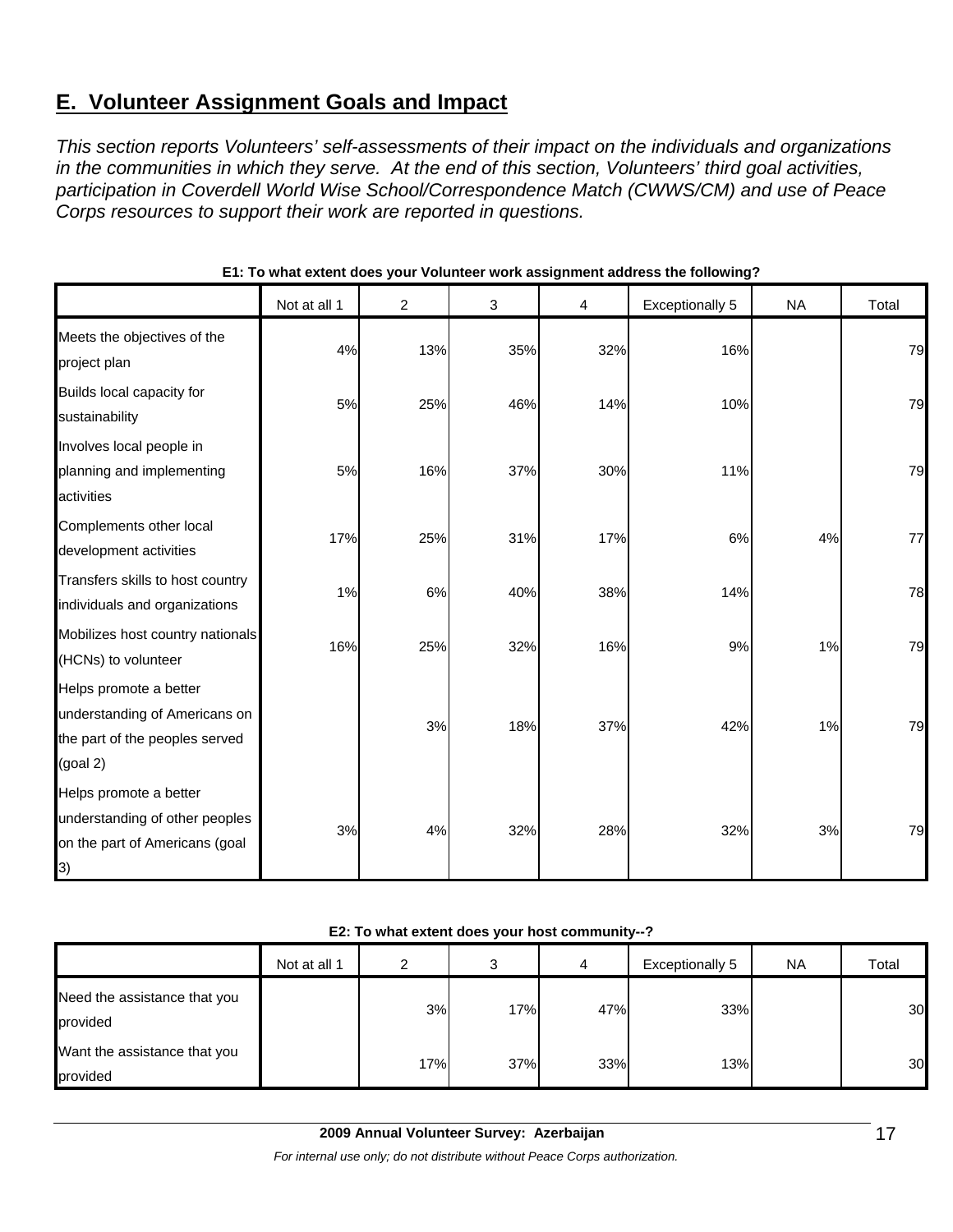|                                                                  | None 1 | $\overline{2}$ | 3   | 4   | Exceptional 5 | <b>NA</b> | Total |
|------------------------------------------------------------------|--------|----------------|-----|-----|---------------|-----------|-------|
| Ability to access information<br>(e.g., library, Internet, etc.) | 13%    | 24%            | 34% | 25% | 4%            |           | 79    |
| Leadership skills                                                | 5%     | 14%            | 33% | 38% | 10%           |           | 79    |
| Planning and management                                          | 3%     | 16%            | 25% | 48% | 8%            |           | 79    |
| Problem solving/critical thinking                                | 4%     | 18%            | 34% | 34% | 10%           |           | 79    |
| Self-esteem                                                      | 3%     | 15%            | 27% | 38% | 16%           | 1%        | 79    |
| <b>Technical skills</b>                                          | 9%     | 19%            | 46% | 23% | 3%            | 1%        | 79    |
| Use of local resources                                           | 13%    | 22%            | 42% | 16% | 6%            | 1%        | 79    |
| Use of external resources (e.g.,<br>grants, international NGOs)  | 16%    | 27%            | 23% | 29% | 3%            | 3%        | 79    |
| Better understanding of<br>Americans                             |        | 4%             | 8%  | 37% | 51%           |           | 78    |
| Other: Please specify below                                      | 7%     | 4%             | 4%  | 11% | 11%           | 64%       | 28    |

**E3: How much impact does your assignment have on the capacities of your host counterparts/community partners?**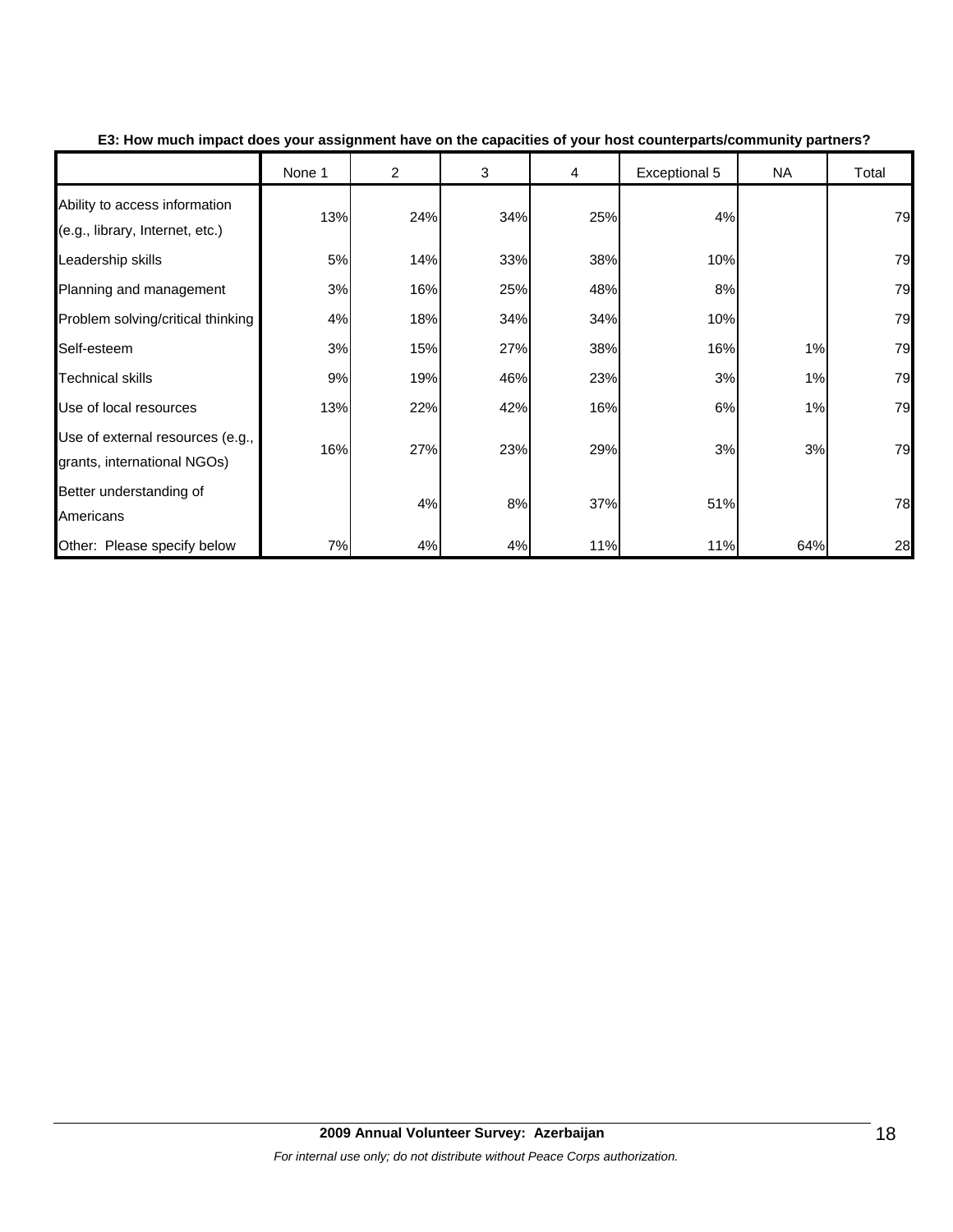## **E3: How much impact does your assignment have on the capacities of your host counterparts/community partners? Other**

|          | (specify)                                           |            |       |         |
|----------|-----------------------------------------------------|------------|-------|---------|
|          |                                                     | Column N % | Count | Row N % |
| E3_OTHER | T<br>Open-ended results. Not responsive to request. | ┬          |       |         |
|          |                                                     |            |       |         |
|          |                                                     |            |       |         |
|          |                                                     |            |       |         |
|          |                                                     |            |       |         |
|          |                                                     |            |       |         |
|          |                                                     |            |       |         |
|          |                                                     |            |       |         |
|          |                                                     |            |       |         |
|          |                                                     |            |       |         |
|          |                                                     |            |       |         |
|          |                                                     |            |       |         |
|          | Total                                               |            | 79    | 100%    |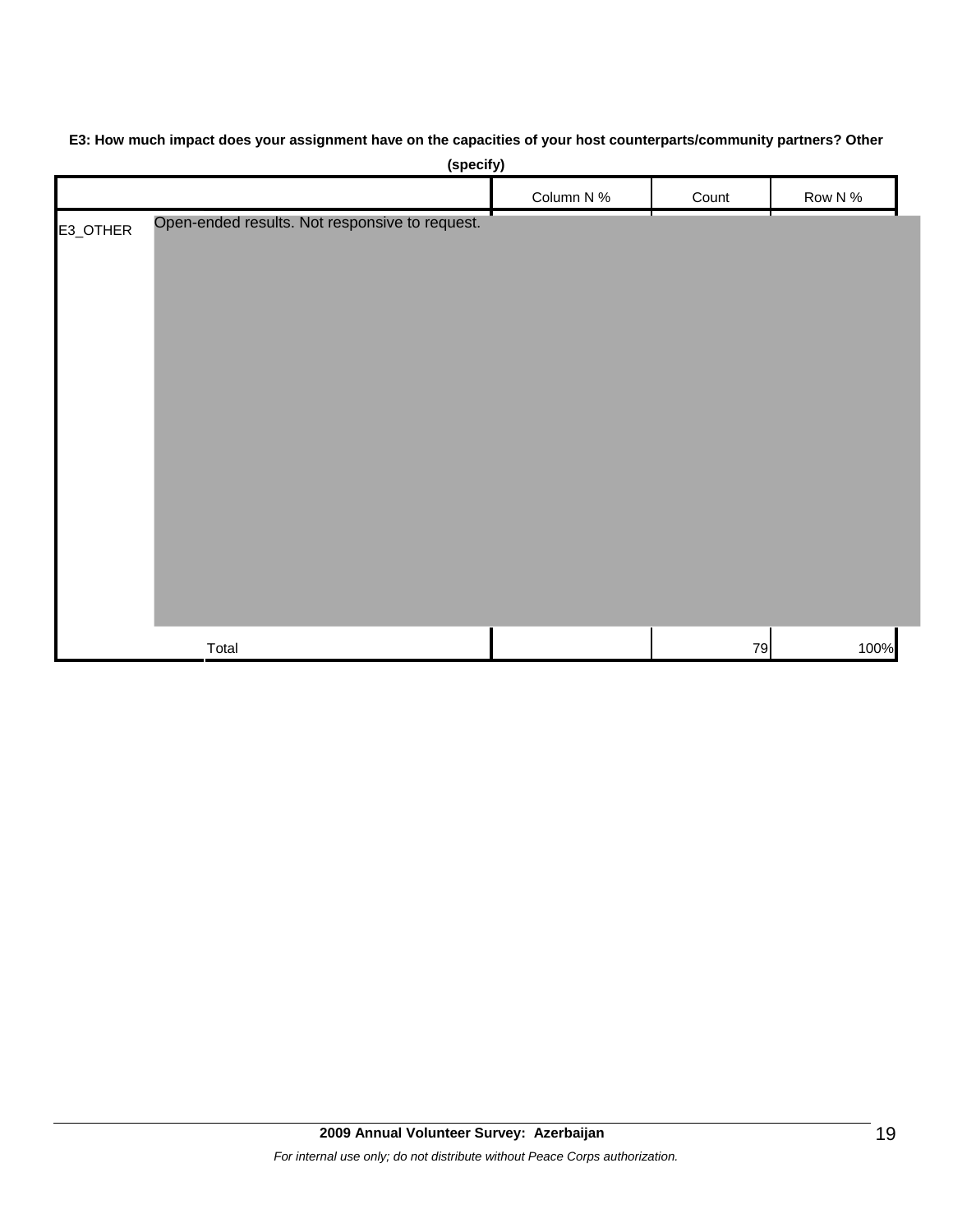|                                                                  | None 1 | $\overline{2}$ | 3   | 4   | Exceptional 5 | <b>NA</b> | Total |
|------------------------------------------------------------------|--------|----------------|-----|-----|---------------|-----------|-------|
| Ability to access information<br>(e.g., library, Internet, etc.) | 5%     | 22%            | 42% | 17% | 12%           | 3%        | 78    |
| Leadership skills                                                | 6%     | 12%            | 29% | 35% | 15%           | 3%        | 78    |
| Planning and management                                          | 8%     | 17%            | 45% | 24% | 4%            | 3%        | 78    |
| Problem solving/critical thinking                                | 3%     | 10%            | 35% | 36% | 15%           | 1%        | 78    |
| Self-esteem                                                      | 1%     | 4%             | 22% | 44% | 27%           | 3%        | 78    |
| <b>Technical skills</b>                                          | 10%    | 17%            | 54% | 12% | 5%            | 3%        | 78    |
| Use of local resources                                           | 14%    | 28%            | 29% | 22% | 4%            | 3%        | 78    |
| Use of external resources (e.g.,<br>grants, international NGOs)  | 32%    | 28%            | 23% | 12% | 3%            | 3%        | 78    |
| Better understanding of<br>Americans                             |        | 3%             | 8%  | 29% | 61%           |           | 77    |
| Other: Please specify below                                      |        | 4%             | 4%  | 15% | 11%           | 67%       | 27    |

#### **E4: How much impact does your assignment have on the capacities of your host individuals with whom you work?**

#### **E4: How much impact does your assignment have on the capacities of your host individuals with whom you work? Other**

|          | (specify)                                      |            |       |         |
|----------|------------------------------------------------|------------|-------|---------|
|          |                                                | Column N % | Count | Row N % |
| E4_OTHER | Open-ended results. Not responsive to request. |            |       |         |
|          | Total                                          |            | 79    | 100%    |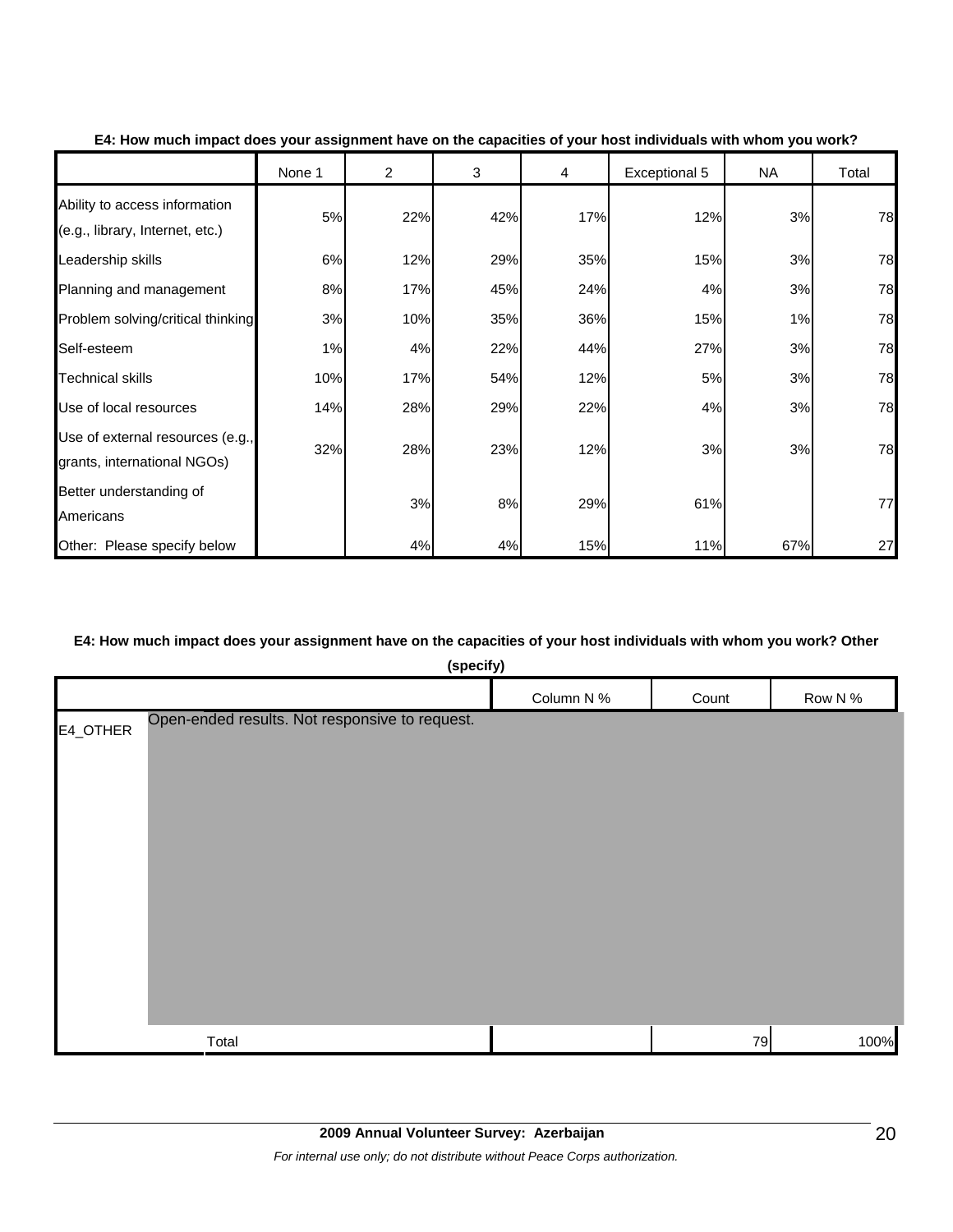|                                                              | None 1 | $\overline{2}$ | 3   | 4   | Exceptional 5 | <b>NA</b> | Total |
|--------------------------------------------------------------|--------|----------------|-----|-----|---------------|-----------|-------|
| Identifying and prioritizing<br>organizational needs         | 18%    | 20%            | 37% | 22% | 1%            | 3%        | 79    |
| Leadership                                                   | 19%    | 19%            | 38% | 20% | 1%            | 3%        | 79    |
| Management                                                   | 19%    | 28%            | 30% | 18% | 3%            | 3%        | 79    |
| Monitoring and evaluation                                    | 16%    | 27%            | 38% | 16% |               | 3%        | 79    |
| Planning and implementing<br>organizational activities       | 10%    | 20%            | 27% | 32% | 9%            | 3%        | 79    |
| Teamwork/participatory<br>decision-making                    | 11%    | 22%            | 35% | 24% | 5%            | 3%        | 79    |
| Use of local resources                                       | 14%    | 26%            | 42% | 16% | 1%            | 1%        | 77    |
| Ability to mobilize, manage, and<br>sustain local volunteers | 23%    | 24%            | 37% | 10% | 3%            | 4%        | 79    |
| Other: Please specify below                                  |        |                | 9%  | 5%  |               | 86%       | 22    |

#### **E5: To what extent does your assignment enhance the capacities of organizations with whom you work?**

#### **E5: To what extent does your assignment enhance the capacities of organizations with whom you work? Other (specify)**

|          |                                                | Column N % | Count | Row N % |
|----------|------------------------------------------------|------------|-------|---------|
| E5_OTHER | Open-ended results. Not responsive to request. |            |       |         |
|          |                                                |            |       |         |
|          |                                                |            |       |         |
|          |                                                |            |       |         |
|          |                                                |            |       |         |
|          | Total                                          |            | 79    | 100%    |

#### **E6: How effective have you been in transferring knowledge and skills to help the following persons or groups build their**

**capacities?**

| ---------                             |              |     |     |     |                        |           |       |  |
|---------------------------------------|--------------|-----|-----|-----|------------------------|-----------|-------|--|
|                                       | Not at all 1 | 2   | 3   | 4   | <b>Exceptionally 5</b> | <b>NA</b> | Total |  |
| Your counterpart/community<br>partner | 6%           | 17% | 26% | 31% | 19%                    | $1\%$     | 78    |  |
| Another institution/organization      | 10%          | 35% | 32% | 17% | 4%                     | 3%        | 78    |  |
| Members of your host<br>community     | 3%           | 18% | 35% | 31% | 14%                    |           | 78    |  |
| Other: Please specify below           |              |     | 8%  | 12% | 17%                    | 62%       | 24    |  |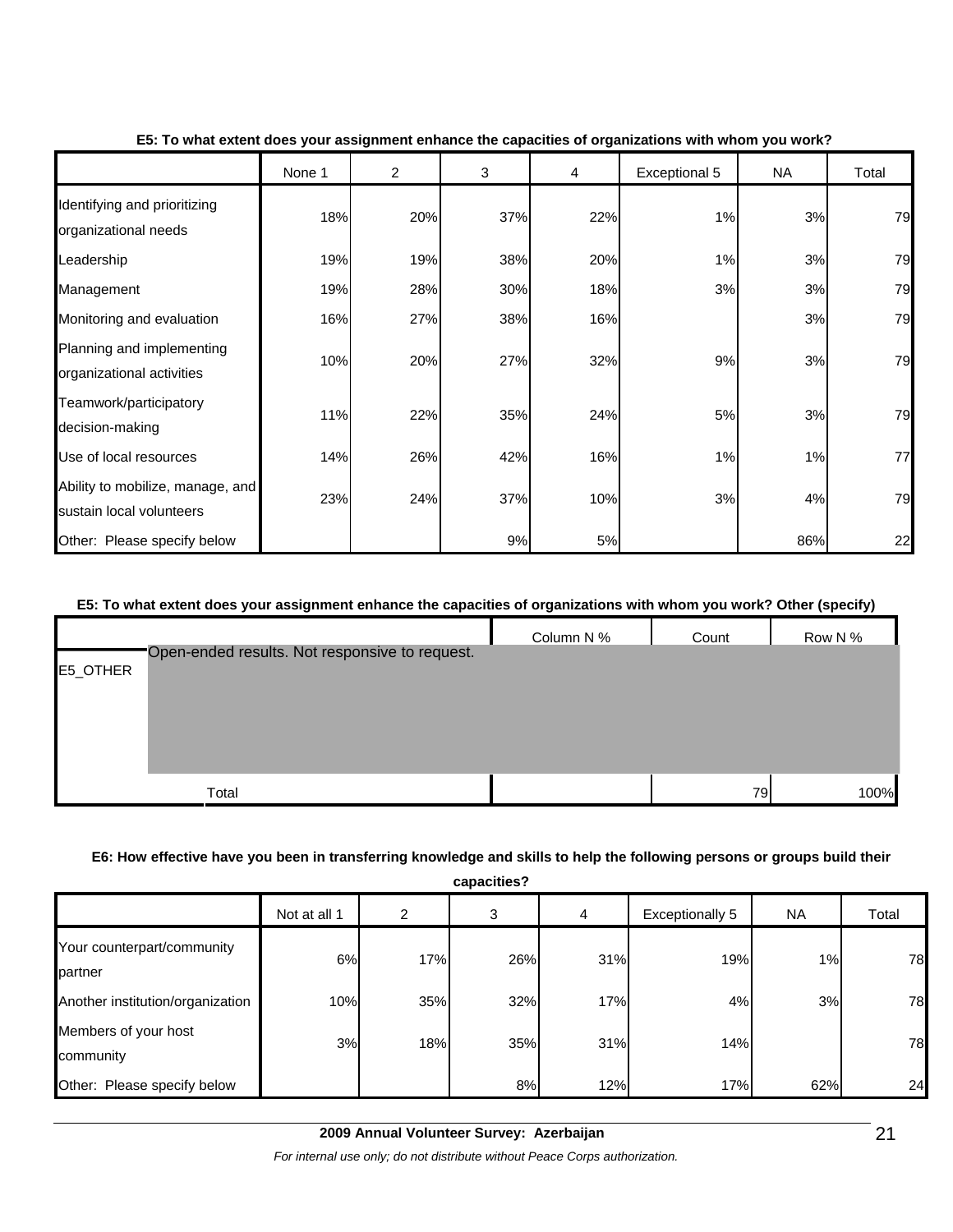|     | Not at all | Minimally | Moderatelv | <b>Considerably</b> | Exceptionally | -<br>Too early to tell | Total |
|-----|------------|-----------|------------|---------------------|---------------|------------------------|-------|
| IE7 | 0%         | 1%        | 16%        | 57%                 | 24%           | $1\%$                  | 79    |

#### **E7: To what extent have HC individuals gained a better understanding of Americans? Includes "Too early to tell."**

#### **E7: To what extent have HC individuals gained a better understanding of Americans? Excludes**

| "Too early to tell." |            |           |            |              |               |       |  |  |
|----------------------|------------|-----------|------------|--------------|---------------|-------|--|--|
|                      | Not at all | Minimally | Moderately | Considerably | Exceptionally | ⊤otal |  |  |
| IE <sub>7</sub>      |            | 1%        | 17%        | 58%          | 24%           | 78    |  |  |

#### **E9. In which of the following third goal activities have you participated during your PC service?**

|               |                                                              | PCV Responses | % Doing This | <b>Total PCVs</b><br>Responding |
|---------------|--------------------------------------------------------------|---------------|--------------|---------------------------------|
| \$E9Goal3Acts | Electronic updates                                           | 73            | 94%          |                                 |
|               | Personal website or blog                                     | 48            | 62%          |                                 |
|               | Hosting American visitors                                    | 38            | 49%          |                                 |
|               | Hard copy/paper update                                       | 31            | 40%          |                                 |
|               | Enrollment in the CWWS/CMS<br>program                        | 28            | 36%          |                                 |
|               | Pen pal program/letter exchange                              | 18            | 23%          |                                 |
|               | While on home leave, spoke at a<br>school or community group | 7             | 9%           |                                 |
|               | Podcasted/created a slide show or<br>video posted online     | 5             | 6%           |                                 |
|               | Peace Corps Week activities                                  | 3             | 4%           |                                 |
|               | Other please specify                                         | 3             | 4%           |                                 |
|               | Total                                                        |               |              | 78                              |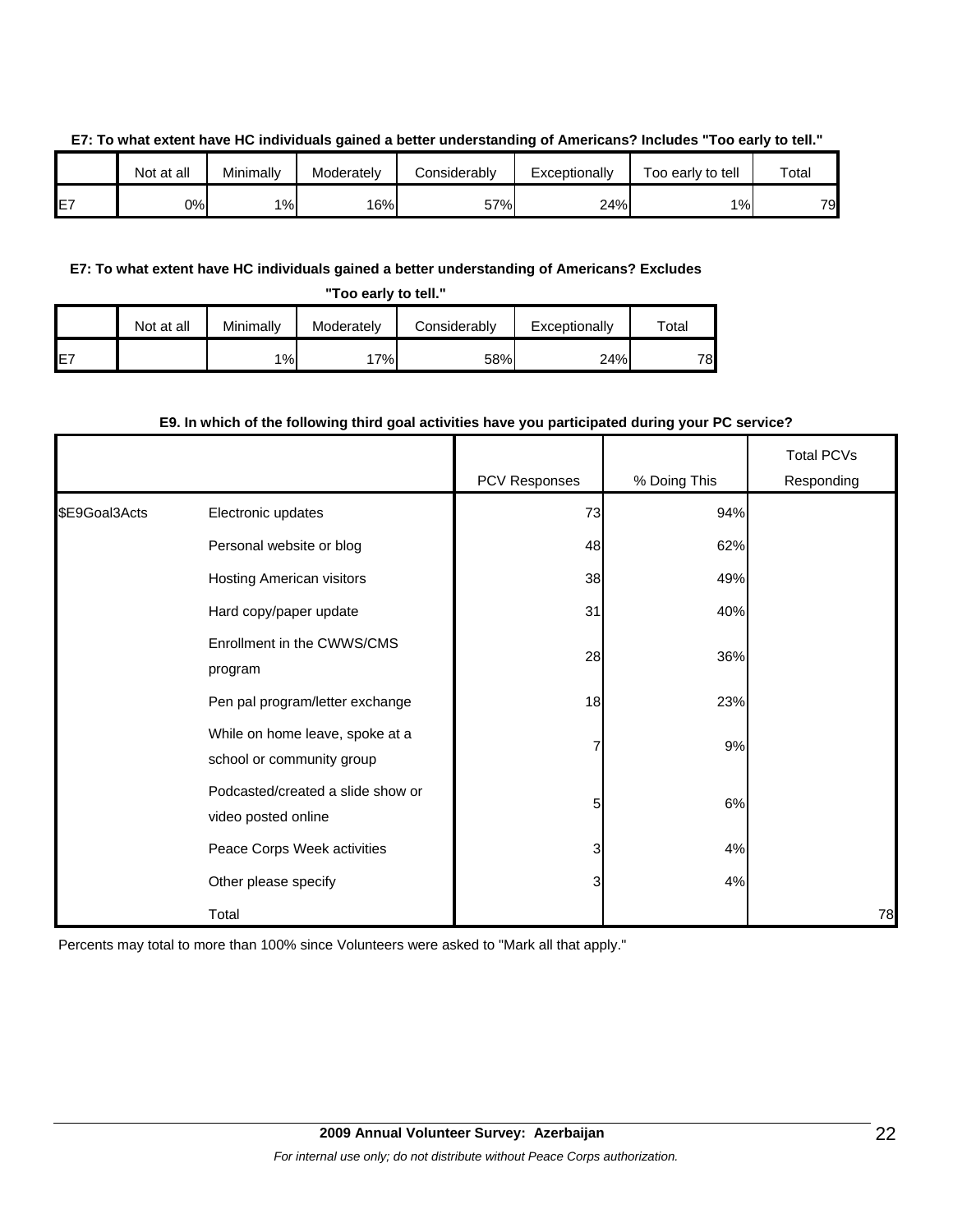# **E9: When asked about third goal activities, Volunteer answered "No**

|                                                                                                                                                                                                                                                                                       | Have done third<br>goal activities | No third goal<br>activities | Total |
|---------------------------------------------------------------------------------------------------------------------------------------------------------------------------------------------------------------------------------------------------------------------------------------|------------------------------------|-----------------------------|-------|
| Peace Corps' third goal is to<br>"help promote a better<br>understanding of other peoples<br>on the part of Americans." In<br>which of the following third goal<br>activities, including your contact<br>with family and friends, have<br>you participated during your<br>Peace Corps | 99%                                | 1%                          | 791   |

## **E10: Would you recommend participation in the CWWS CMS to other Volunteers?**

|     |                            | have participated in | I have participated in |       |
|-----|----------------------------|----------------------|------------------------|-------|
|     | I have not participated in | CWWS/CM & would      | CWWS/CM and would      |       |
|     | CWWS/CM.                   | recommend it         | NOT recommend it       | Total |
| E10 | 60%                        | 36%                  | 4%                     | 751   |

**E11: To what extent have Americans gained a better understanding of HCNs? Includes "Too early to tell."**

|      | Not at all | Minimally | Moderately | Considerably | Exceptionally | Too early to tell | Total |
|------|------------|-----------|------------|--------------|---------------|-------------------|-------|
| IE11 | 0%         | 4%        | 25%        | 54%          | 4%            | 3%                | 79    |

## **E11: To what extent have Americans gained a better understanding of HCNs? Excludes "Too early**

| to tell." |  |
|-----------|--|
|           |  |

|             | Not at all | Minimally | Moderately | Considerably | Exceptionally | $\tau$ otal |
|-------------|------------|-----------|------------|--------------|---------------|-------------|
| <b>IE11</b> |            | 4%        | 26%        | 56%          | 14%           | 77          |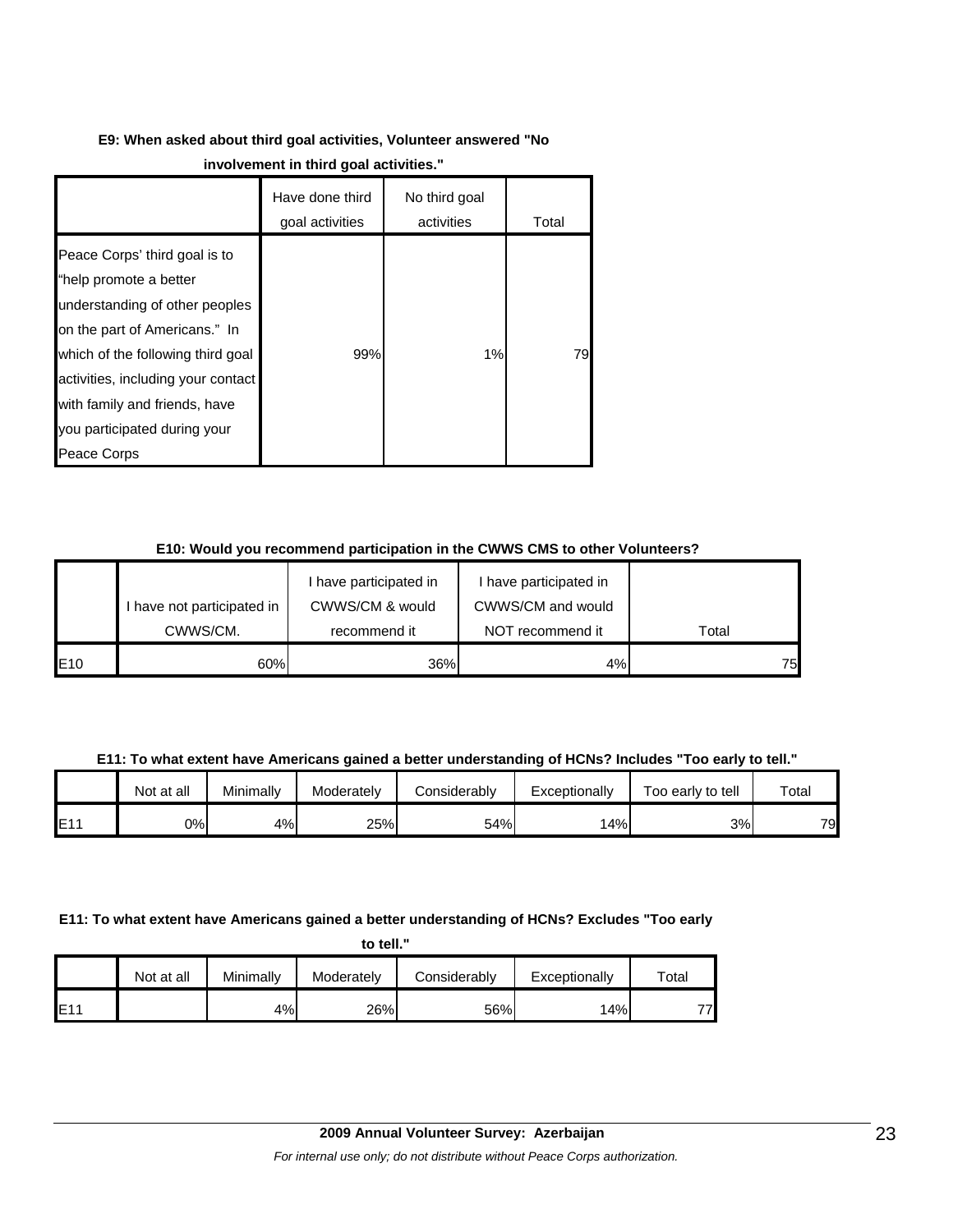|                                                                                | Yes |
|--------------------------------------------------------------------------------|-----|
| Coverdell World Wise Schools staff (Useful)                                    | 20  |
| Contact with other Peace Corps staff in Washington, D.C. (Useful)              | 9   |
| Information at staging (Useful)                                                | 28  |
| Information from your post sent to you before departure (Useful)               | 40  |
| Internet (Useful)                                                              | 66  |
| Invitation kits (Useful)                                                       | 38  |
| Material in staging packet (Useful)                                            | 33  |
| Peace Corps staff at post (e.g., World Wise School contact) (Useful)           | 25  |
| Recruiting (Useful)                                                            | 16  |
| Resources available from Coverdell World Wise Schools (Useful)                 | 7   |
| Resources available on Peace Corps website (e.g., third goal section) (Useful) | 23  |
| Training on third goal (Useful)                                                | 15  |
| Other: Please specify below (Useful)                                           | 31  |

#### **E12: Which of the following resources have been useful to you in your third goal activities?**

#### **E12: Which of the following resources would/will be helpful to you in your third goal activities?**

|                                                                                          | Yes |
|------------------------------------------------------------------------------------------|-----|
| Coverdell World Wise Schools staff (Would be helpful)                                    | 20  |
| Contact with other Peace Corps staff in Washington, D.C. (Would be helpful)              | 19  |
| Information at staging (Would be helpful)                                                | 10  |
| Information from your post sent to you before departure (Would be helpful)               | 12  |
| Internet (Would be helpful)                                                              | 8   |
| Invitation kits (Would be helpful)                                                       |     |
| Material in staging packet (Would be helpful)                                            |     |
| Peace Corps staff at post (e.g., World Wise School contact) (Would be helpful)           |     |
| Recruiting (Would be helpful)                                                            | 6   |
| Resources available from Coverdell World Wise Schools (Would be helpful)                 | 17  |
| Resources available on Peace Corps website (e.g., third goal section) (Would be helpful) | 22  |
| Training on third goal (Would be helpful)                                                | 26  |
| Other: Please specify below (Would/will be helpful)                                      |     |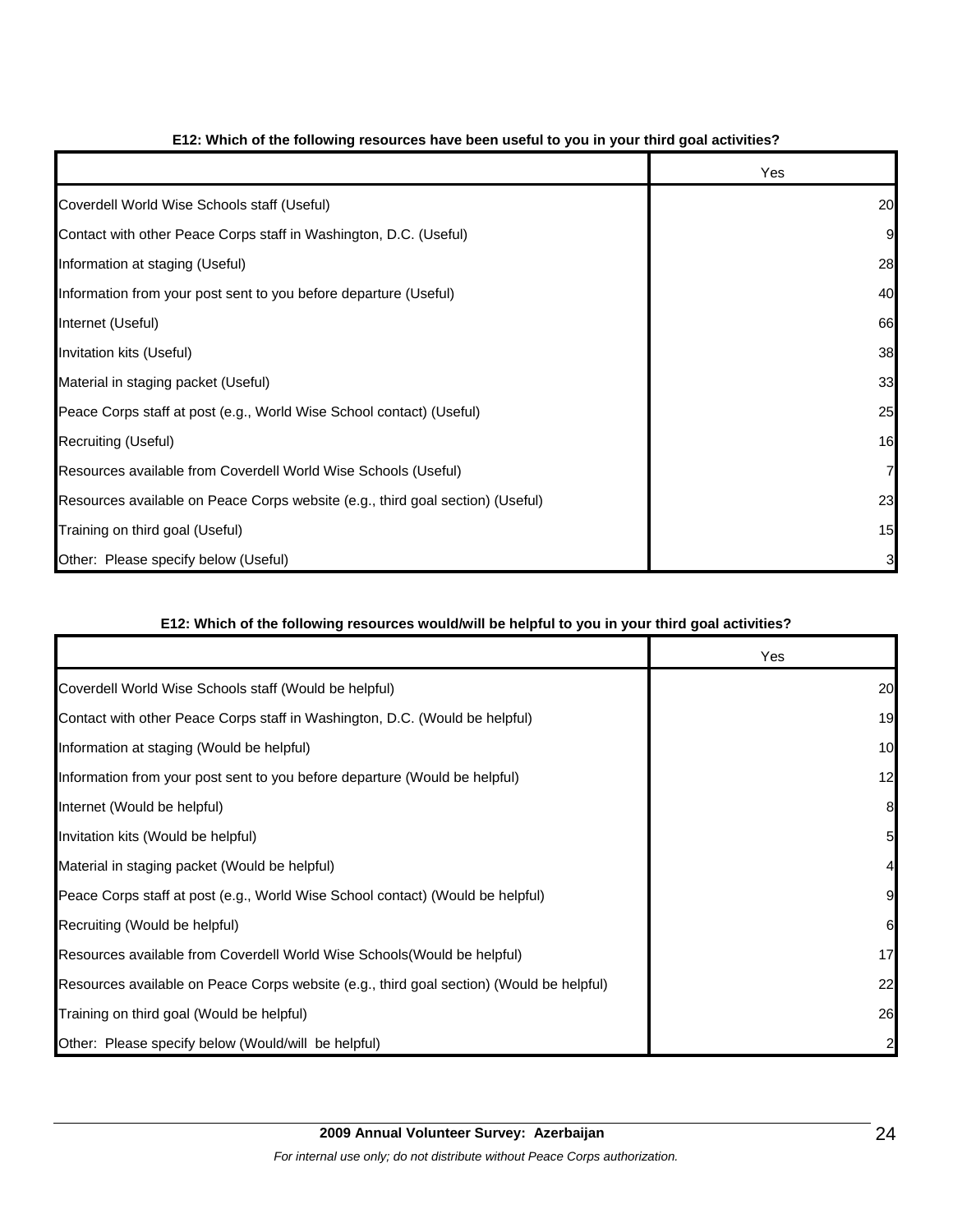| $\mathsf{L}$ . $\mathsf{L}$ . $\mathsf{L}$ . $\mathsf{L}$ . $\mathsf{L}$ . $\mathsf{L}$ . $\mathsf{L}$ . $\mathsf{L}$ . $\mathsf{L}$ . $\mathsf{L}$ . $\mathsf{L}$ . $\mathsf{L}$ . $\mathsf{L}$ . $\mathsf{L}$ . $\mathsf{L}$ . $\mathsf{L}$ . $\mathsf{L}$ . $\mathsf{L}$ . $\mathsf{L}$ . $\mathsf{L}$ . |                                                         |            |       |         |  |  |  |
|-------------------------------------------------------------------------------------------------------------------------------------------------------------------------------------------------------------------------------------------------------------------------------------------------------------|---------------------------------------------------------|------------|-------|---------|--|--|--|
|                                                                                                                                                                                                                                                                                                             |                                                         | Column N % | Count | Row N % |  |  |  |
|                                                                                                                                                                                                                                                                                                             | E12_OTHEROpen-ended results. Not responsive to request. |            |       |         |  |  |  |
|                                                                                                                                                                                                                                                                                                             |                                                         |            |       |         |  |  |  |
|                                                                                                                                                                                                                                                                                                             |                                                         |            |       |         |  |  |  |
|                                                                                                                                                                                                                                                                                                             |                                                         |            |       |         |  |  |  |
|                                                                                                                                                                                                                                                                                                             |                                                         |            |       |         |  |  |  |
|                                                                                                                                                                                                                                                                                                             |                                                         |            |       |         |  |  |  |
|                                                                                                                                                                                                                                                                                                             |                                                         |            |       |         |  |  |  |
|                                                                                                                                                                                                                                                                                                             |                                                         |            |       |         |  |  |  |
|                                                                                                                                                                                                                                                                                                             |                                                         |            |       |         |  |  |  |
|                                                                                                                                                                                                                                                                                                             |                                                         |            |       |         |  |  |  |
|                                                                                                                                                                                                                                                                                                             | Total                                                   |            | 79    | 100%    |  |  |  |
|                                                                                                                                                                                                                                                                                                             |                                                         |            |       |         |  |  |  |

#### **E12: Other useful/helpful resources? Other (specify)**

|     | No  | Yes, but I haven't used it. | Yes, I have used it. | Total |  |
|-----|-----|-----------------------------|----------------------|-------|--|
| E13 | 10% | 67%                         | 23%                  | 79    |  |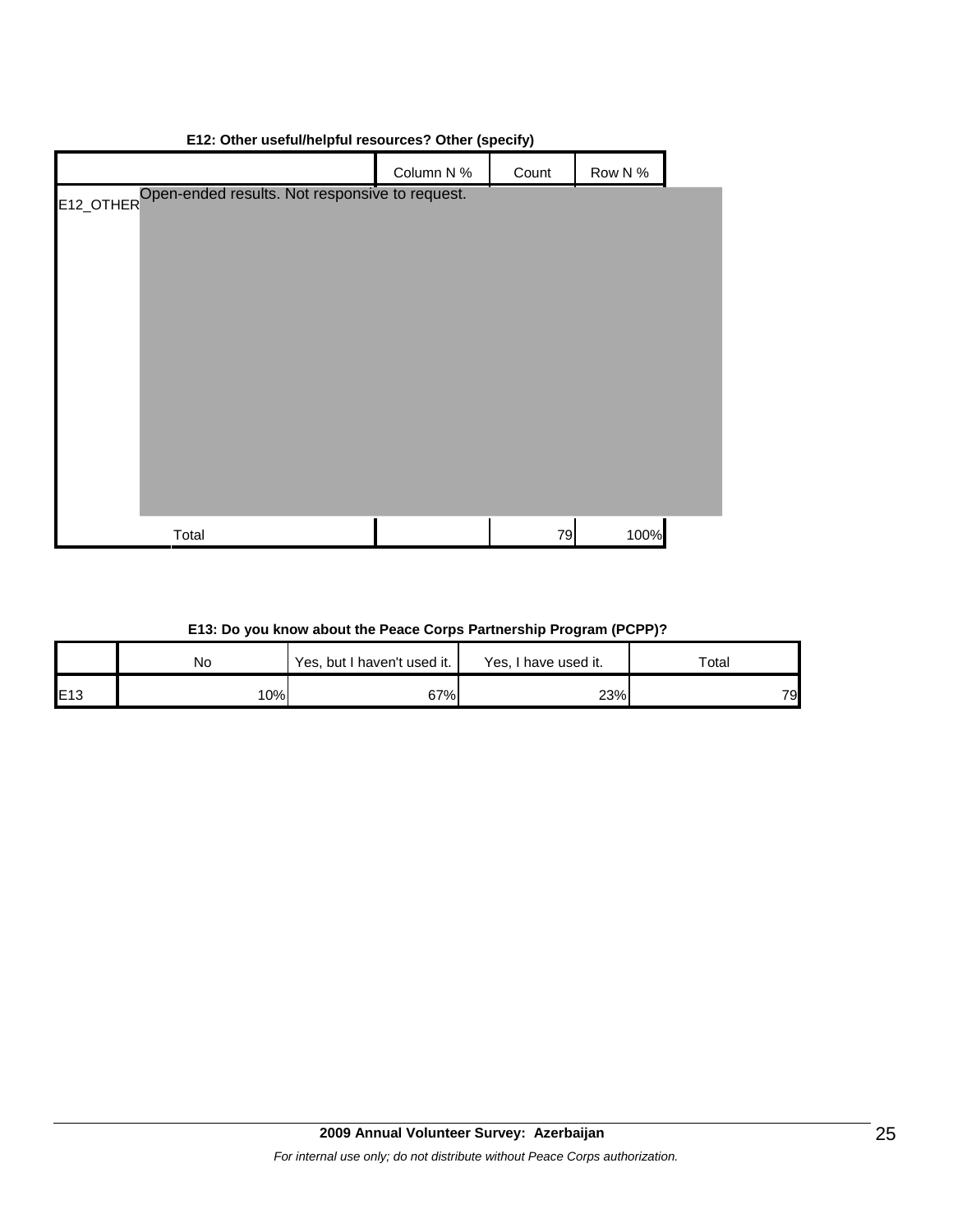# **F. Peace Corps Support**

*This section reports Volunteers' assessments of in-country Peace Corps.* 

|     | Not at all | <b>Poorly</b> | Adequately | Well | Very well | Total |
|-----|------------|---------------|------------|------|-----------|-------|
| IE4 |            | 40%           |            | 40%  | 20%       | 10    |

**F1 (PCVs at post 9+ months): How prepared for your arrival were the host people with whom you work?**



F1: When you arrived at your community, how prepared for your arrival<br>were the host people with whom you work?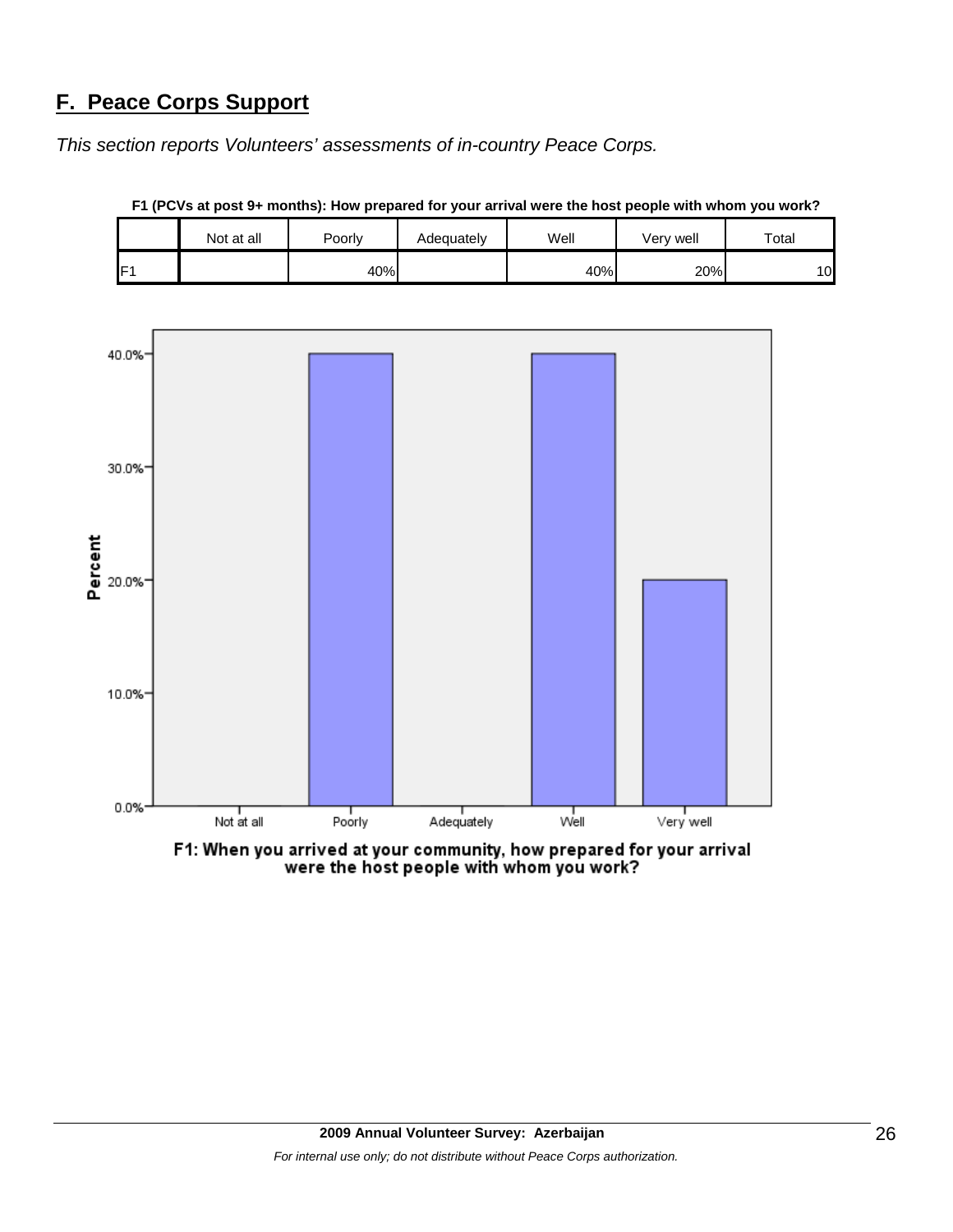|     | Not at all | Minimally | Adequatelv | Considerably | Exceptionally | Not Used | Total |
|-----|------------|-----------|------------|--------------|---------------|----------|-------|
| IF2 |            | 12%       | 32%        | 31%          | 25%           |          | 77    |

**F2: How satisfied are you with the health care you received from your PCMO(s)?**

#### **F3: How satisfied are you with the following support provided by in-country PC staff?**

|                             | Not at all 1 | $\overline{c}$ | 3   | 4   | Completely 5 | <b>NA</b> | Total |
|-----------------------------|--------------|----------------|-----|-----|--------------|-----------|-------|
| Administrative/logistical   | 1%           | 12%            | 36% | 33% | 18%          |           | 78    |
| Cross-cultural              | 5%           | 13%            | 23% | 49% | 10%          |           | 78    |
| Emotional                   | 6%           | 19%            | 32% | 28% | 8%           | 6%        | 78    |
| Feedback on my work reports | 9%           | 24%            | 29% | 21% | 9%           | 8%        | 78    |
| Job assignment              | 10%          | 18%            | 22% | 29% | 19%          | 1%        | 77    |
| Language learning           | 4%           | 6%             | 32% | 45% | 12%          | 1%        | 78    |
| Medical                     | 4%           | 6%             | 31% | 32% | 27%          |           | 78    |
| Safety and security         |              | 3%             | 12% | 28% | 58%          |           | 78    |
| Site selection/preparation  | 9%           | 17%            | 24% | 31% | 19%          |           | 78    |
| <b>Technical skills</b>     | 10%          | 14%            | 44% | 22% | 9%           | 1%        | 78    |

#### **F4: How satisfied are you with the Peace Corps allocation of time and resources to mental**

|     | health/adjustment issues? |     |     |     |             |       |  |  |  |
|-----|---------------------------|-----|-----|-----|-------------|-------|--|--|--|
|     | Not at all satisfied      |     |     |     | Completely  |       |  |  |  |
|     |                           |     |     |     | satisfied 5 | Total |  |  |  |
| IF4 | 6%                        | 17% | 40% | 31% | 6%          | 78    |  |  |  |

**health/adjustment issues?**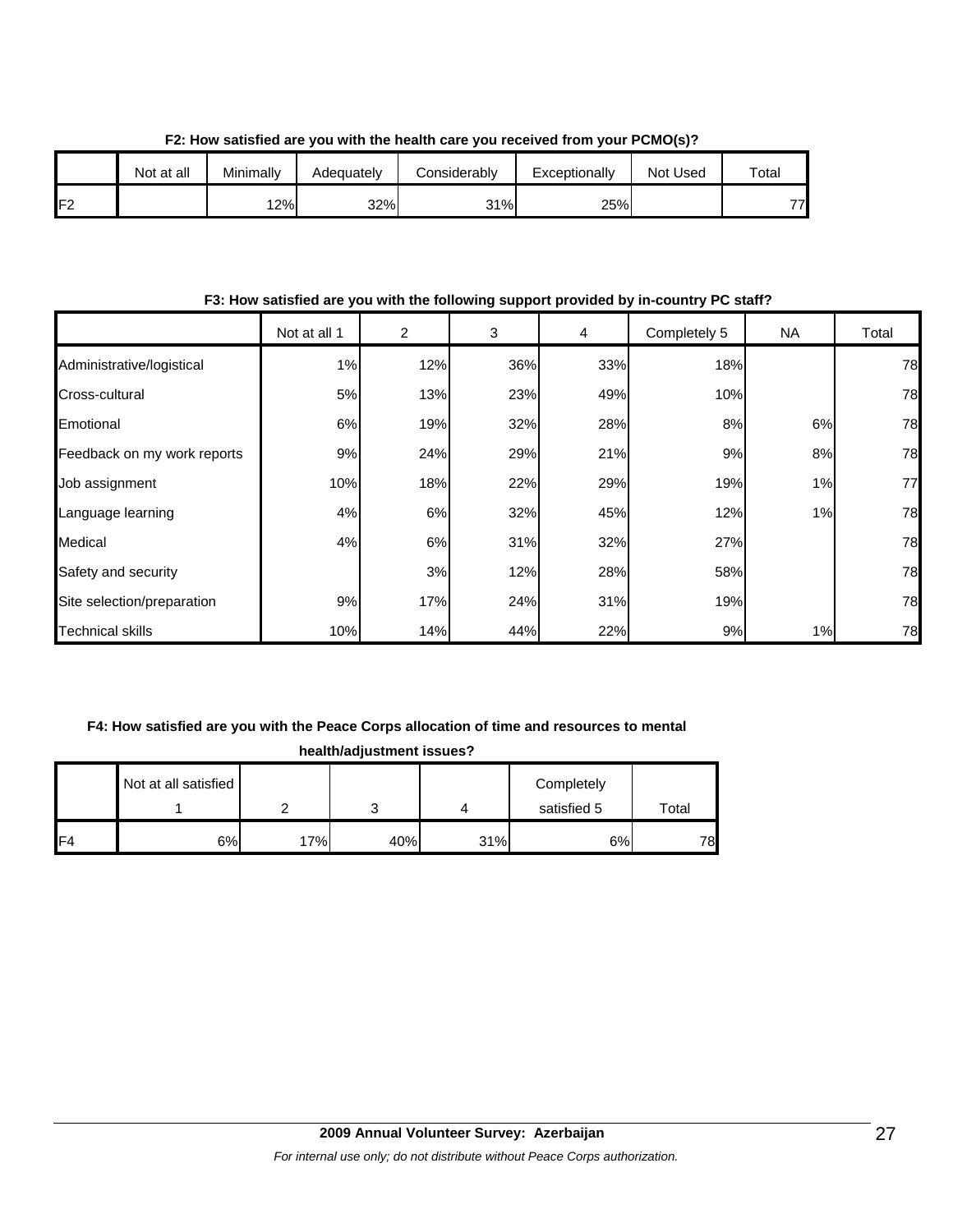# **F5: What level of PC support have you received to help cope with stress from issues such as HIV/AIDS, food insecurity, etc. in your community? (Including PCVs w/no need for support)**

|                 | No support | Minimal support | Adequate support | Considerable<br>support | Exceptional<br>support | NA/I have no<br>need for support | Total |
|-----------------|------------|-----------------|------------------|-------------------------|------------------------|----------------------------------|-------|
| IF <sub>5</sub> | $1\%$      | 13%             | 36%              | 9%                      | 3%                     | 38%                              | 77)   |

## **F5: What level of PC support have you received to help cope with stress from issues such as HIV/AIDS, food insecurity, etc. in your community? (Excluding PCVs w/no need for support)**

|                 | No support | Minimal support | Adequate support | Considerable<br>support | Exceptional<br>support | Total |
|-----------------|------------|-----------------|------------------|-------------------------|------------------------|-------|
| IF <sub>5</sub> | 2%         | 21%             | 58%              | 15%                     | 4%                     | 48    |

#### **F6: How would you rate your interaction with the Country Director in terms of the following?**

|                                    | Not adequate | Adequate | Total |
|------------------------------------|--------------|----------|-------|
| Responsiveness to my issues        | 3%           | 97%      | 73    |
| Informative content                | 4%           | 96%      | 71    |
| My comfort level discussing issues | 10%          | 90%      | 73    |
| Adequacy of visits                 | 20%          | 80%      | 69    |

#### **F6b: How would you rate your interaction with the PTO/SRPTC in terms of the following?**

|                                    | Not adequate | Adequate | Total |
|------------------------------------|--------------|----------|-------|
| Responsiveness to my issues        | 17%          | 83%      | 75    |
| Informative content                | 18%          | 82%      | 72    |
| My comfort level discussing issues | 26%          | 74%      | 73    |
| Adequacy of visits                 | 24%          | 76%      | 71    |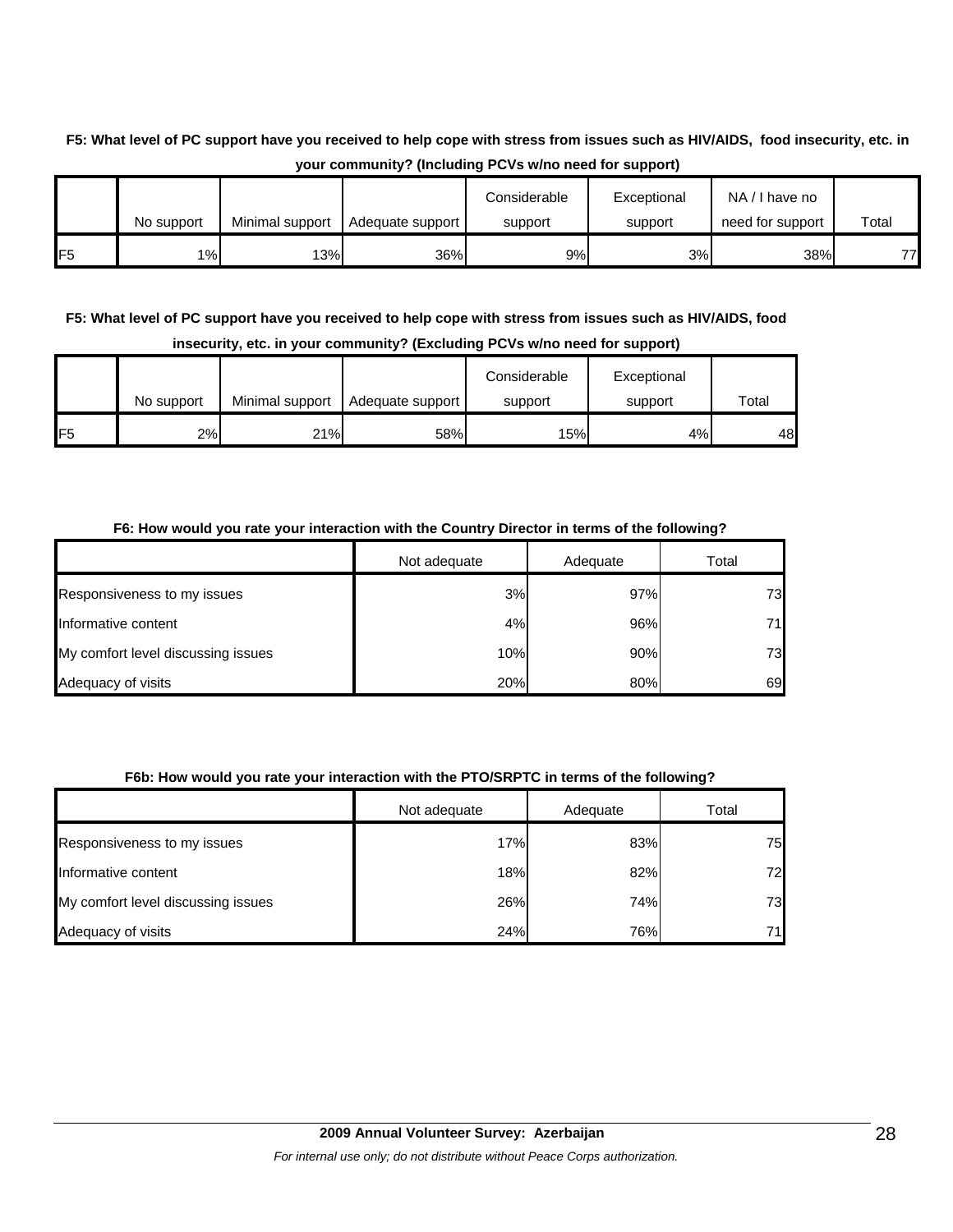|                                    | Not adequate | Adequate | Total |
|------------------------------------|--------------|----------|-------|
| Responsiveness to my issues        | 25%          | 75%      | 76    |
| Informative content                | 23%          | 77%      | 75    |
| My comfort level discussing issues | 35%          | 65%      | 75    |
| Adequacy of visits                 | 26%          | 74%      | 73    |

#### **F6c: How would you rate your interaction with the APCD/Program Manager in terms of the following?**

## **F6d: How would you rate your interaction with the PCMO in terms of the following?**

|                                    | Not adequate | Adequate | Total |
|------------------------------------|--------------|----------|-------|
| Responsiveness to my issues        | 8%           | 92%      | 75    |
| Informative content                | 16%          | 84%      | 74    |
| My comfort level discussing issues | 16%          | 84%      | 74    |
| Adequacy of visits                 | 13%          | 87%      | 69    |

#### **F6e: How would you rate your interaction with the Safety and Security Coordinator in terms of the**

**following?**

|                                    | Not adequate | Adequate | Total |
|------------------------------------|--------------|----------|-------|
| Responsiveness to my issues        | 3%           | 97%      | 77    |
| Informative content                | 1%           | 99%      | 76    |
| My comfort level discussing issues | 1%           | 99%      | 76    |
| Adequacy of visits                 | 11%          | 89%      | 71I   |

#### **F6f: How would you rate your interaction with the Training Manager in terms of the following?**

|                                    | Not adequate | Adequate | Total |
|------------------------------------|--------------|----------|-------|
| Responsiveness to my issues        | 5%           | 95%      | 75    |
| Informative content                | 8%           | 92%      | 75    |
| My comfort level discussing issues | 8%           | 92%      | 75    |
| Adequacy of visits                 | 14%          | 86%      | 70    |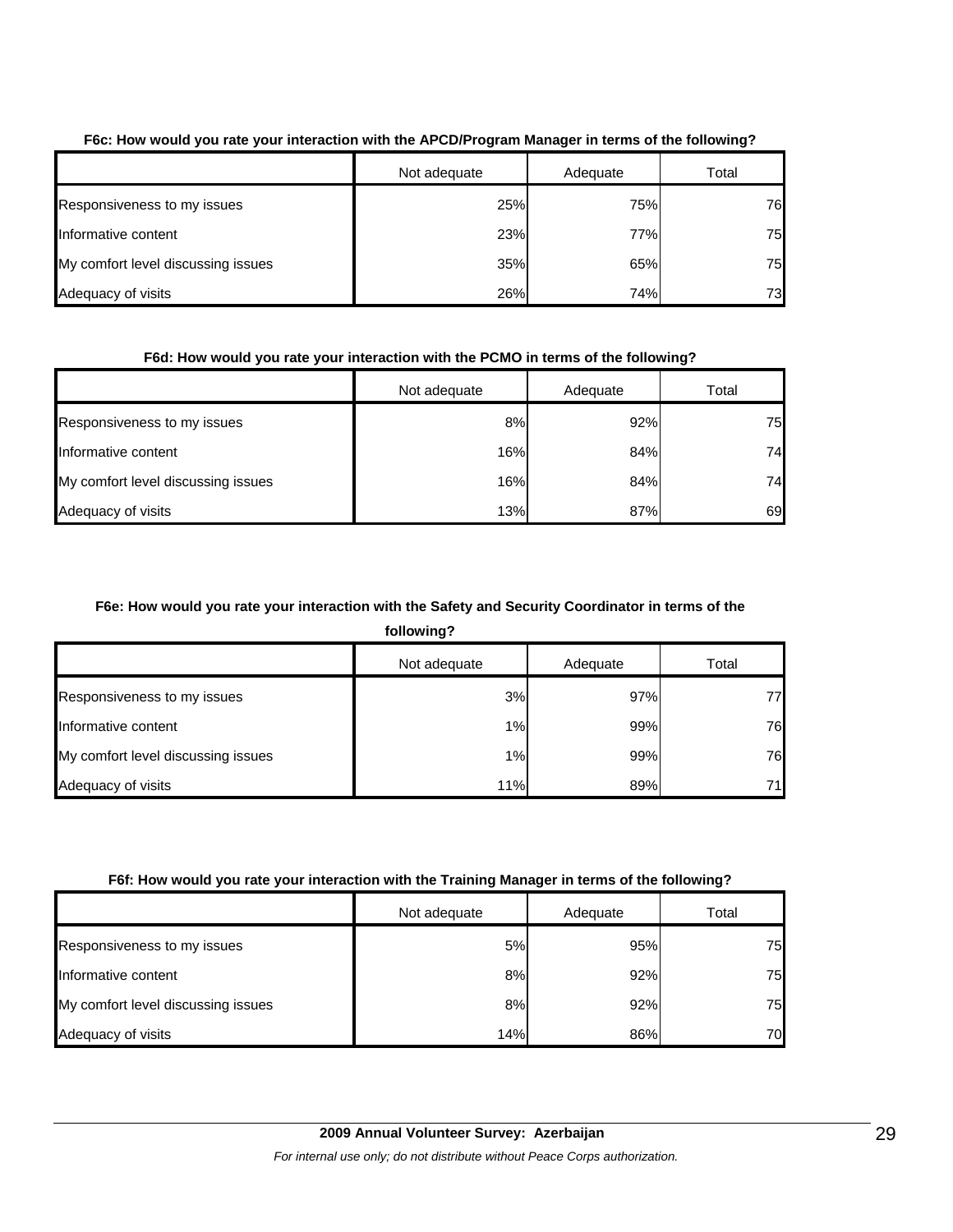|                                    | Not adequate | Adequate | Total |
|------------------------------------|--------------|----------|-------|
| Responsiveness to my issues        | 7%           | 93%      | 76    |
| Informative content                | 5%           | 95%      | 75    |
| My comfort level discussing issues | 7%           | 93%      | 75    |
| Adequacy of visits                 | 14%          | 86%      | 69    |

#### **F6g: How would you rate your interaction with administrative staff in terms of the following?**

#### **F6h: How would you rate your interaction with other post staff (please specify) in terms of the following?**

|                                    | Not adequate | Adequate | Total |
|------------------------------------|--------------|----------|-------|
| Responsiveness to my issues        | 50%          | 50%      | 10    |
| Informative content                | 44%          | 56%      | 9     |
| My comfort level discussing issues | 40%          | 60%      | 10    |
| Adequacy of visits                 | 33%          | 67%      | 91    |

#### **F7: To what extent is your CD aware of Volunteer issues and concerns through interactions with**

**Volunteers?**

|                 | Not at all | Minimally | Adequately | Considerablv | Completely | $\tau$ otal |
|-----------------|------------|-----------|------------|--------------|------------|-------------|
| IF <sup>7</sup> | 4%         | 9%l       | 26%        | 47%          | 14%        | 78          |

#### **F8: What is the most effective way you use to communicate with PC staff?**

| Most effective | Cellphone (voice)                  | 60%  | 47               |
|----------------|------------------------------------|------|------------------|
|                | Text messaging                     | 19%  | 15               |
|                | Email/ Internet                    | 10%  | $\boldsymbol{8}$ |
|                | In-person visits                   | 9%   | 7                |
|                | Letters                            | 1%   |                  |
|                | Other. Please specify              |      |                  |
|                | Telephone not at residence or work |      |                  |
|                | Telephone at residence or work     |      |                  |
|                | CB radio                           |      |                  |
|                | Total                              | 100% | 78               |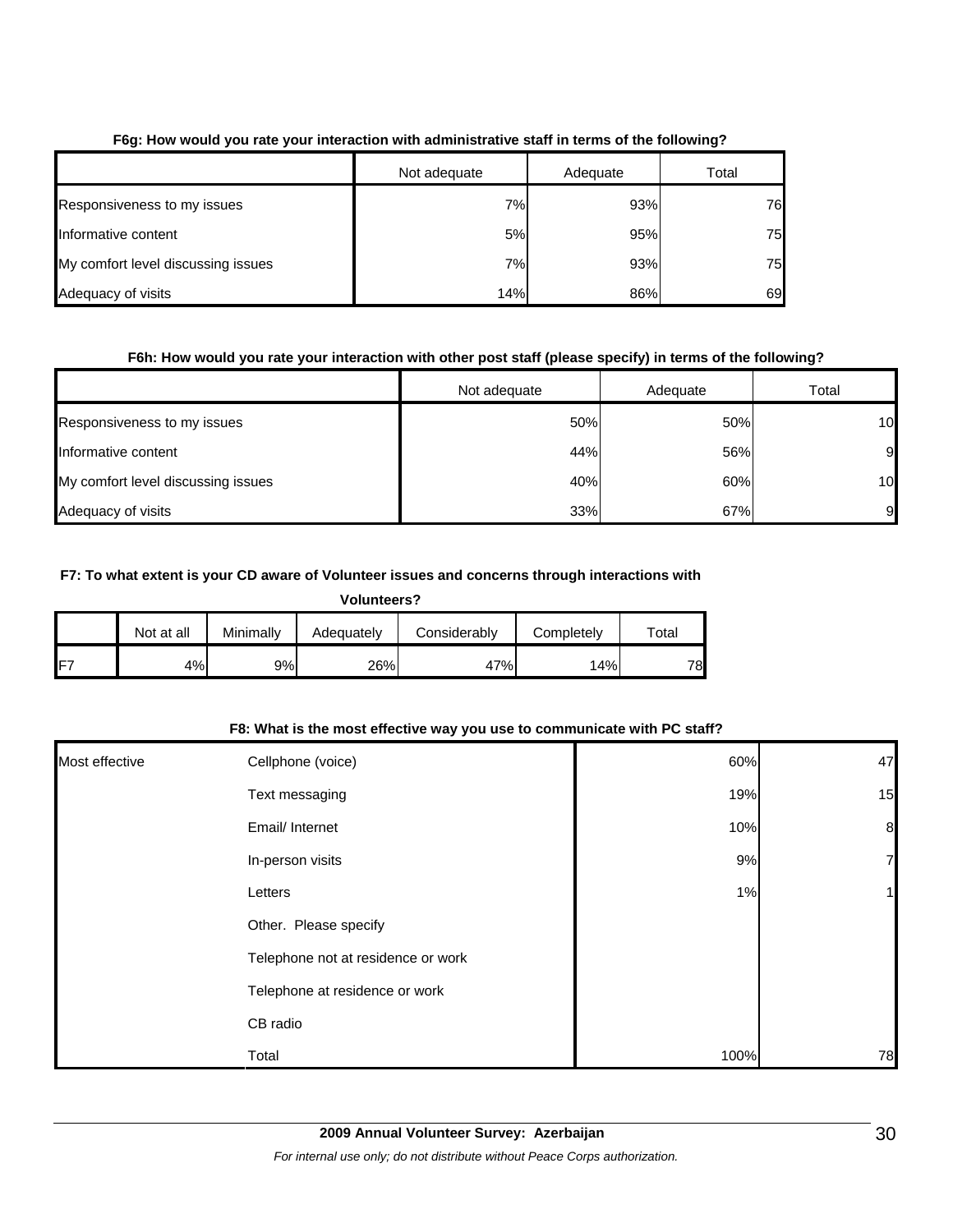|                       | - -                                |      |                  |
|-----------------------|------------------------------------|------|------------------|
| Second most effective | Text messaging                     | 36%  | 28               |
|                       | Email/ Internet                    | 29%  | 23               |
|                       | Cellphone (voice)                  | 22%  | 17               |
|                       | In-person visits                   | 10%  | $\boldsymbol{8}$ |
|                       | Telephone at residence or work     | 1%   | 1                |
|                       | Letters                            | 1%   | 1                |
|                       | Other. Please specify              |      |                  |
|                       | Telephone not at residence or work |      |                  |
|                       | CB radio                           |      |                  |
|                       | Total                              | 100% | 78               |

#### **F8: What is the second most effective way you use to communicate with PC staff?**

## **F8: What is the third most effective way you use to communicate with PC staff?**

| (C11_THREE) Third most effective | Email/ Internet                    | 45%  | 35             |
|----------------------------------|------------------------------------|------|----------------|
|                                  | In-person visits                   | 19%  | 15             |
|                                  | Text messaging                     | 18%  | 14             |
|                                  | Cellphone (voice)                  | 14%  | 11             |
|                                  | Letters                            | 4%   | $\overline{3}$ |
|                                  | Other. Please specify              |      |                |
|                                  | Telephone not at residence or work |      |                |
|                                  | Telephone at residence or work     |      |                |
|                                  | CB radio                           |      |                |
|                                  | Total                              | 100% | 78             |

#### **F9: How do you rate the effectiveness of your communication resources for contacting in-country PC staff?**

|    | Very poor | Poor  | Adequate | Good | Excellent | Total |
|----|-----------|-------|----------|------|-----------|-------|
| ΈQ |           | $1\%$ | 22%      | 36%  | 41%       | 78    |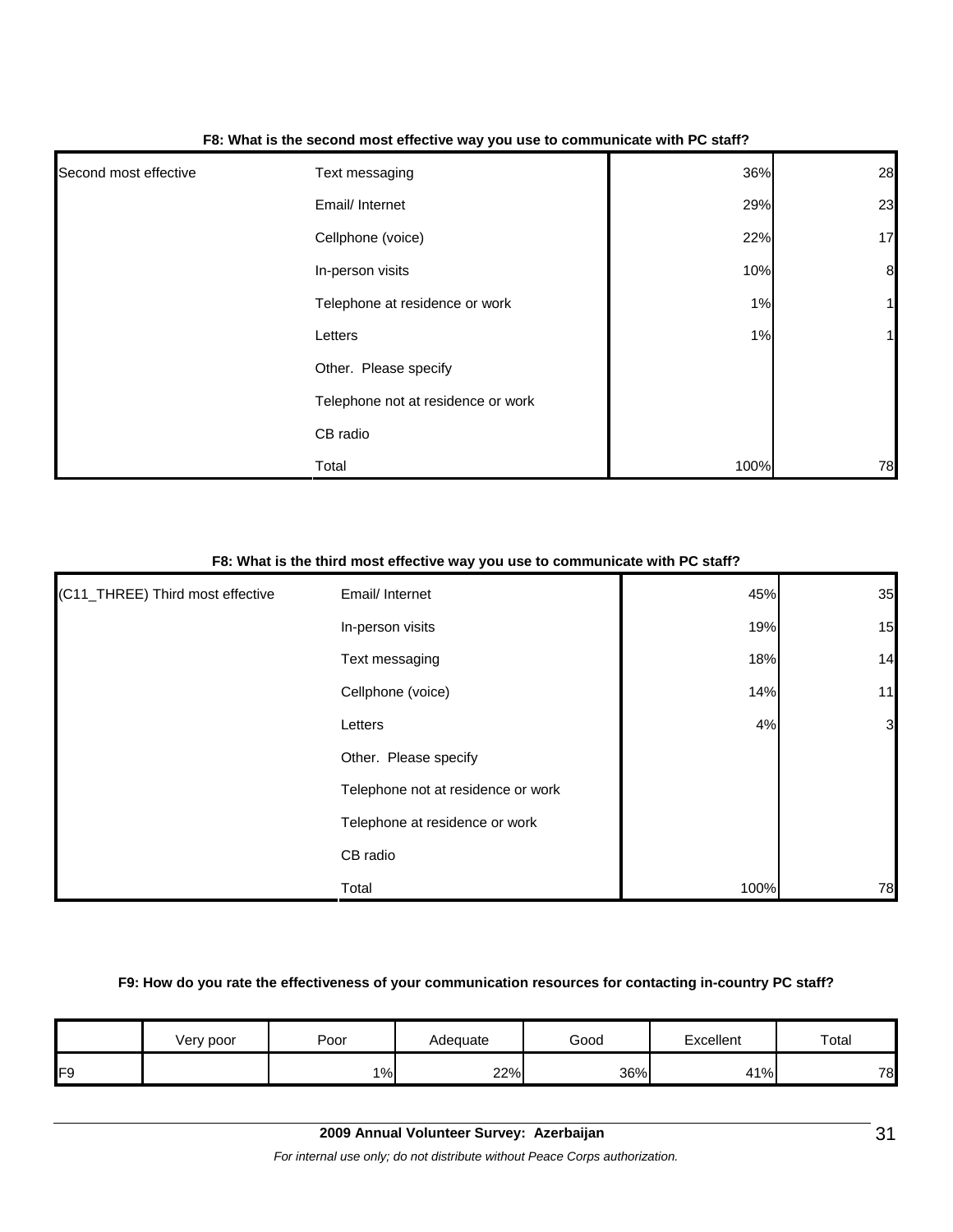# **G. Your Safety and Security**

*This section reports on how safe and informed about their safety Volunteers feel. Their experiences with reported and unreported crimes are summarized.* 

|                                                  |                 |            | Adequately |              |           |       |
|--------------------------------------------------|-----------------|------------|------------|--------------|-----------|-------|
|                                                  | Not at All Safe | Often Safe | Safe       | Usually Safe | Very Safe | Total |
| Where you live                                   |                 | 3%         | 12%        | 33%          | 53%       | 76    |
| Where you work                                   |                 | 5%         | 4%         | 21%          | 70%       | 76    |
| When you travel in-country                       | $1\%$           | 16%        | 39%        | 30%          | 13%       | 76    |
| City where main Peace Corps<br>office is located | $1\%$           | 13%        | 26%        | 42%          | 17%       | 76    |

#### **G1: How safe do you feel...?**

#### **G2: Please indicate the number of times you experienced the following types of discrimination/harassment.**

|                    | Never  | Once  | 2-5 times | 6-10 times | 11-25 times | $26+$ times | Total |
|--------------------|--------|-------|-----------|------------|-------------|-------------|-------|
| Age                | 73.8%  | 1.6%  | 14.8%     | 3.3%       | 4.9%        | 1.6%        | 61    |
| Anti-American      | 67.7%  | 15.4% | 10.8%     | 1.5%       | 1.5%        | 3.1%        | 65    |
| <b>Disability</b>  | 100.0% |       |           |            |             |             | 63    |
| Gender             | 52.7%  | 5.5%  | 10.9%     | 9.1%       | 9.1%        | 12.7%       | 55    |
| Racial/color       | 88.5%  | 1.6%  | 1.6%      | 1.6%       |             | 6.6%        | 61    |
| Religious          | 85.7%  | 9.5%  | 1.6%      |            | 1.6%        | 1.6%        | 63    |
| Sexual (verbal)    | 53.3%  | 5.0%  | 20.0%     | 3.3%       | 3.3%        | 15.0%       | 60    |
| Sexual (physical)  | 63.1%  | 21.5% | 10.8%     | 3.1%       | 1.5%        |             | 65    |
| Sexual orientation | 96.7%  | 3.3%  |           |            |             |             | 60    |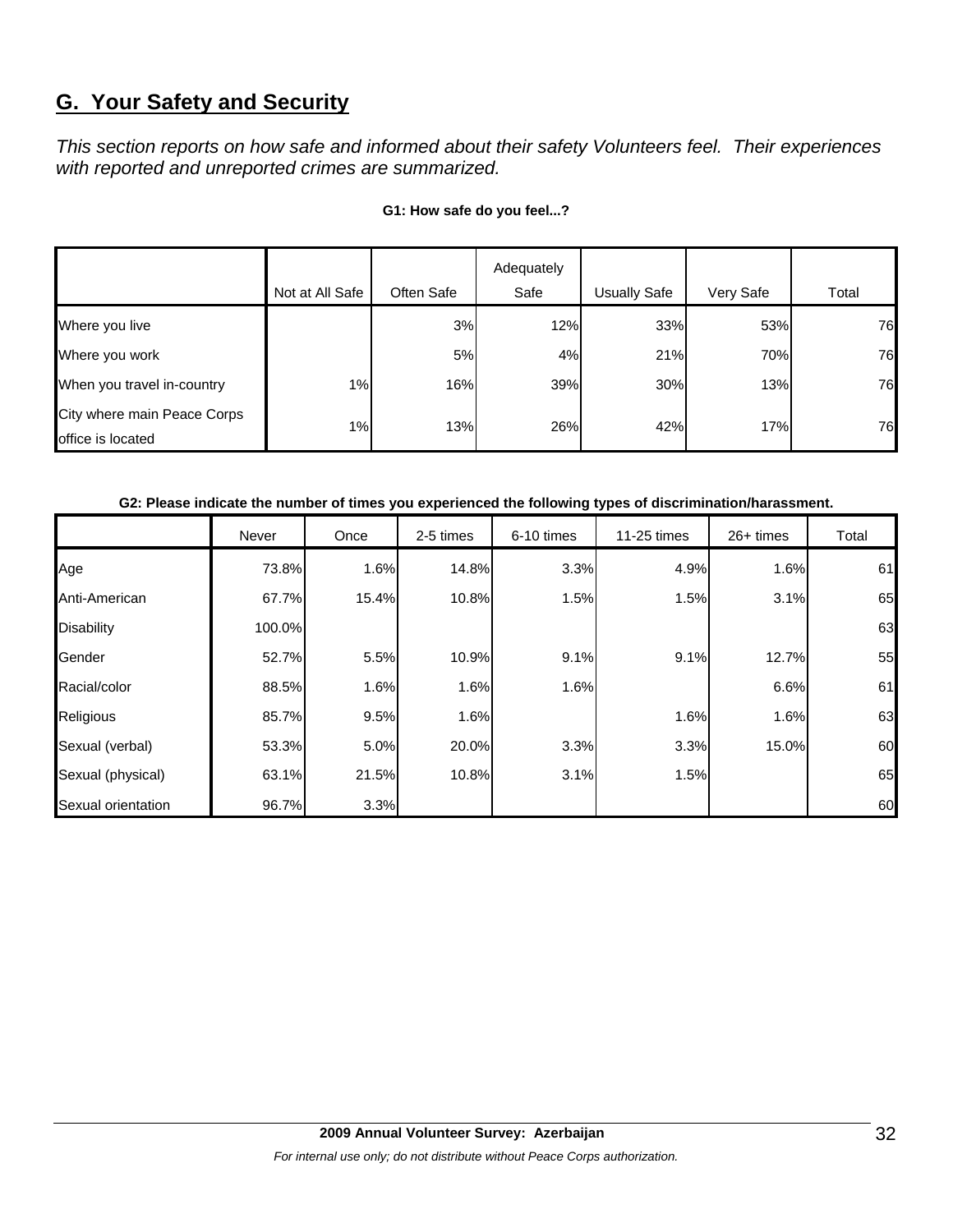|                    | Never  | Once  | 2-5 times | 6-10 times | 11-25 times | 26+ times | Total |
|--------------------|--------|-------|-----------|------------|-------------|-----------|-------|
| Age                | 100.0% |       |           |            |             |           | 19    |
| Anti-American      | 86.4%  | 13.6% |           |            |             |           | 22    |
| <b>Disability</b>  | 100.0% |       |           |            |             |           | 1     |
| Gender             | 96.9%  | 3.1%  |           |            |             |           | 32    |
| Racial/color       | 88.9%  | 11.1% |           |            |             |           | 9     |
| Religious          | 88.9%  | 11.1% |           |            |             |           | 9     |
| Sexual (verbal)    | 62.9%  | 20.0% | 17.1%     |            |             |           | 35    |
| Sexual (physical)  | 50.0%  | 29.2% | 20.8%     |            |             |           | 24    |
| Sexual orientation | 100.0% |       |           |            |             |           | 3     |

#### **G2: Please indicate the number of times you reported discrimination/harassment events to PC.**

**G3: Please indicate the number of times you experienced the following types of crimes.**

|                    | Never  | Once  | 2-5 times | 6-10 times | 11-25 times | 26+ times | Total |
|--------------------|--------|-------|-----------|------------|-------------|-----------|-------|
| <b>Burglary</b>    | 95.3%  | 3.1%  | 1.6%      |            |             |           | 64    |
| Theft              | 79.7%  | 18.8% | 1.6%      |            |             |           | 64    |
| Robbery            | 96.8%  | 3.2%  |           |            |             |           | 63    |
| Physical assault   | 85.7%  | 11.1% | 3.2%      |            |             |           | 63    |
| Aggravated assault | 96.8%  | 3.2%  |           |            |             |           | 62    |
| Sexual assault     | 92.2%  | 6.2%  | 1.6%      |            |             |           | 64    |
| Rape               | 100.0% |       |           |            |             |           | 60    |

#### **G3: Please indicate the number of times you reported the following crimes to Peace Corps.**

|                    | Never  | Once  | 2-5 times | 6-10 times | 11-25 times | 26+ times | Total          |
|--------------------|--------|-------|-----------|------------|-------------|-----------|----------------|
| <b>Burglary</b>    | 50.0%  | 50.0% |           |            |             |           | $\overline{4}$ |
| Theft              | 23.1%  | 69.2% | 7.7%      |            |             |           | 13             |
| Robbery            | 33.3%  | 66.7% |           |            |             |           | 3              |
| Physical assault   | 50.0%  | 30.0% | 20.0%     |            |             |           | 10             |
| Aggravated assault | 66.7%  | 33.3% |           |            |             |           | 3              |
| Sexual assault     | 40.0%  | 40.0% | 20.0%     |            |             |           | 5              |
| Rape               | 100.0% |       |           |            |             |           | $\overline{2}$ |

*For internal use only; do not distribute without Peace Corps authorization.*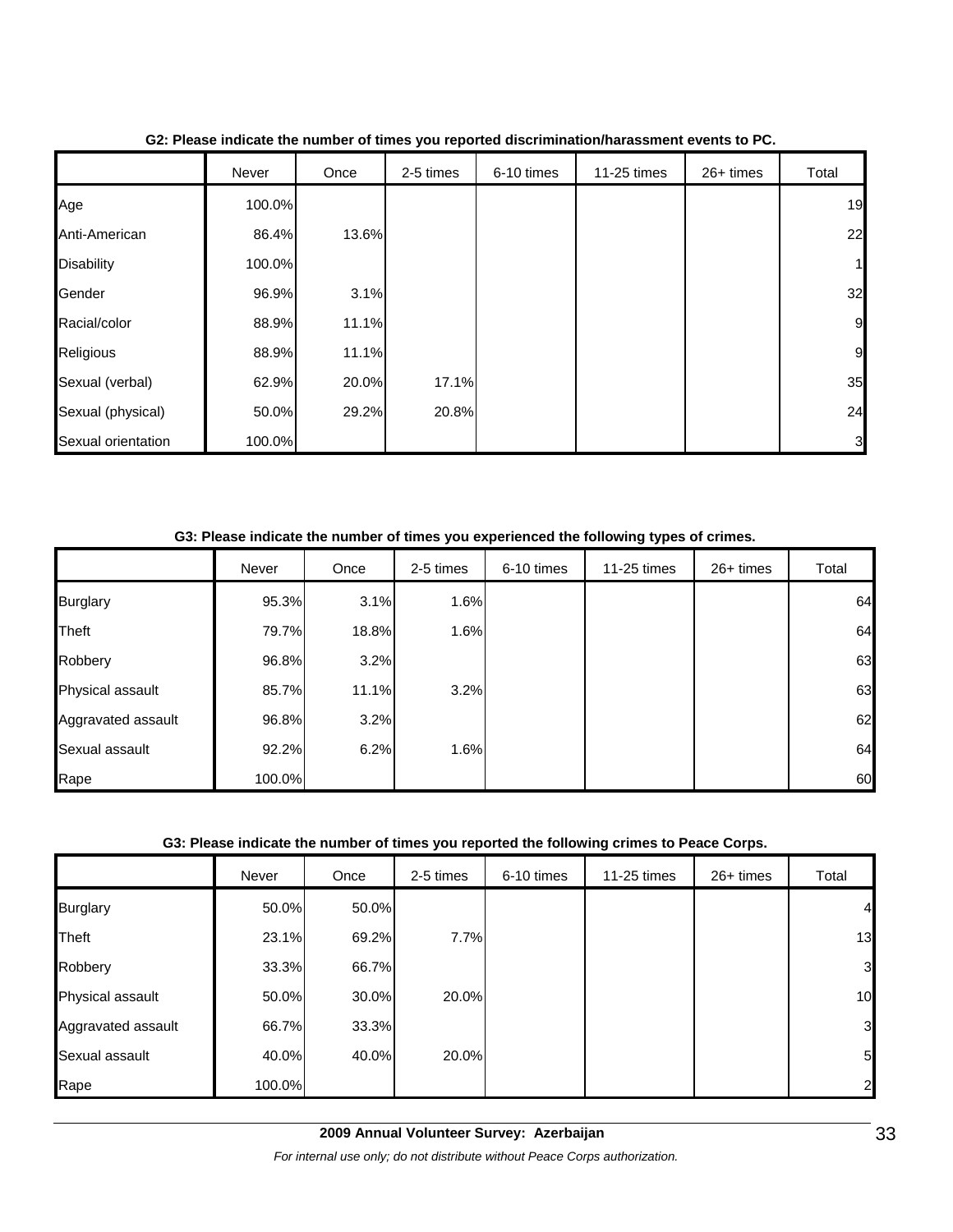|            |                                                             | PCV Responses | % Reason Not Rptd | <b>Total PCVs</b><br>Responding |
|------------|-------------------------------------------------------------|---------------|-------------------|---------------------------------|
| \$NoRpBurg | I felt it was too minor or common to<br>report              |               | 50%               |                                 |
|            | Concerns of a possible breach in<br>confidentiality         |               | 50%               |                                 |
|            | I did not think the PC could help                           |               |                   |                                 |
|            | I believed it could result in changing<br>sites             |               |                   |                                 |
|            | Reporting might result in disciplinary<br>action against me |               |                   |                                 |
|            | It might hurt my relationship with the<br>community         |               |                   |                                 |
|            | Other                                                       |               |                   |                                 |
|            | Total                                                       |               |                   | $\overline{\mathbf{c}}$         |

#### **G4a: If you did not report your experience with burglary, please your reason(s) for not reporting.**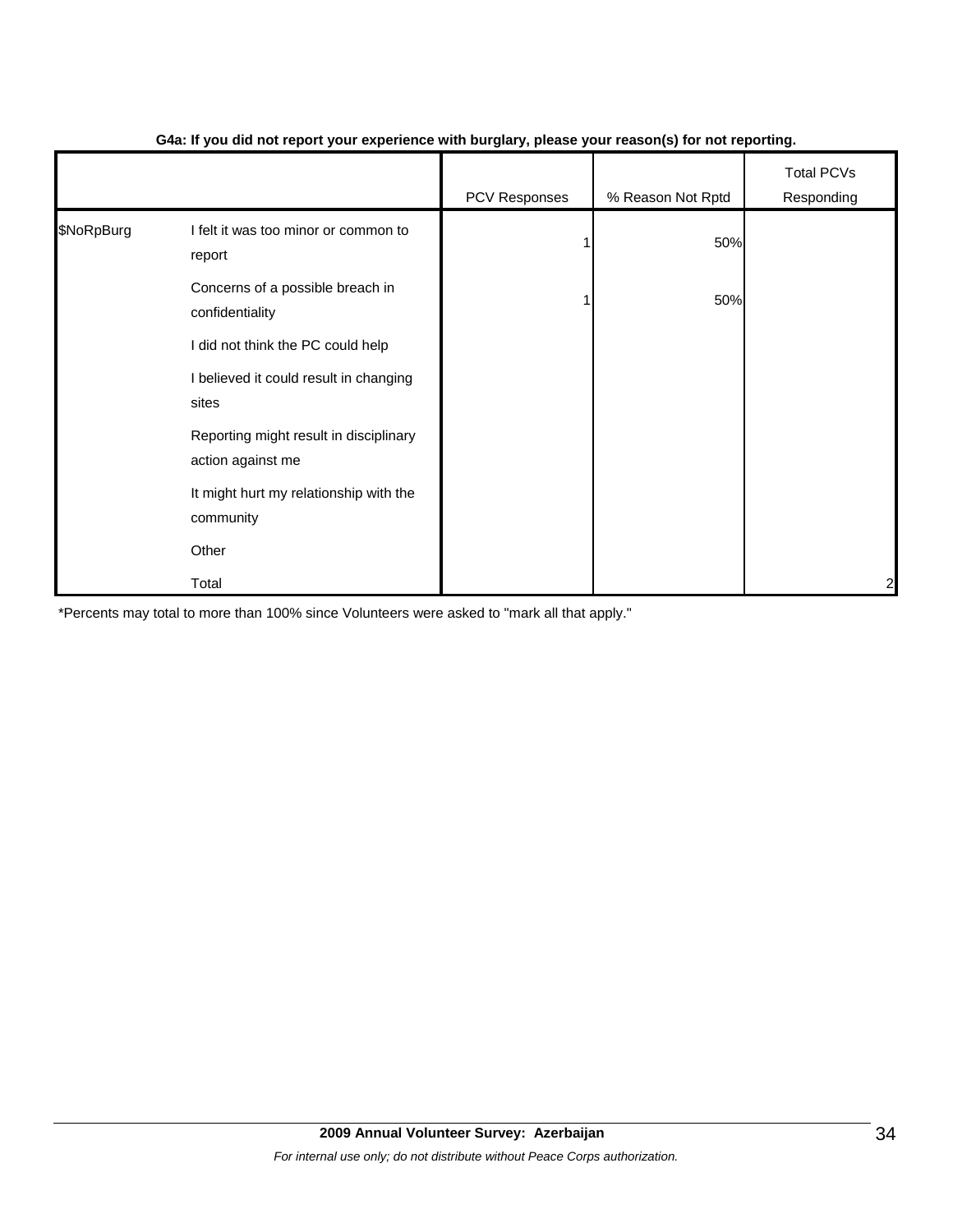|             |                                                             | . .           | $\cdot$ $\cdot$   |                                 |
|-------------|-------------------------------------------------------------|---------------|-------------------|---------------------------------|
|             |                                                             | PCV Responses | % Reason Not Rptd | <b>Total PCVs</b><br>Responding |
| \$NoRpTheft | I felt it was too minor or common to<br>report              | 3             | 60%               |                                 |
|             | I did not think the PC could help                           | 2             | 40%               |                                 |
|             | Other                                                       | 2             | 40%               |                                 |
|             | Concerns of a possible breach in<br>confidentiality         |               | 20%               |                                 |
|             | It might hurt my relationship with the<br>community         |               | 20%               |                                 |
|             | I believed it could result in changing<br>sites             |               |                   |                                 |
|             | Reporting might result in disciplinary<br>action against me |               |                   |                                 |
|             | Total                                                       |               |                   | 5                               |

#### **G4b: If you did not report your experience with theft, please your reason(s) for not reporting.**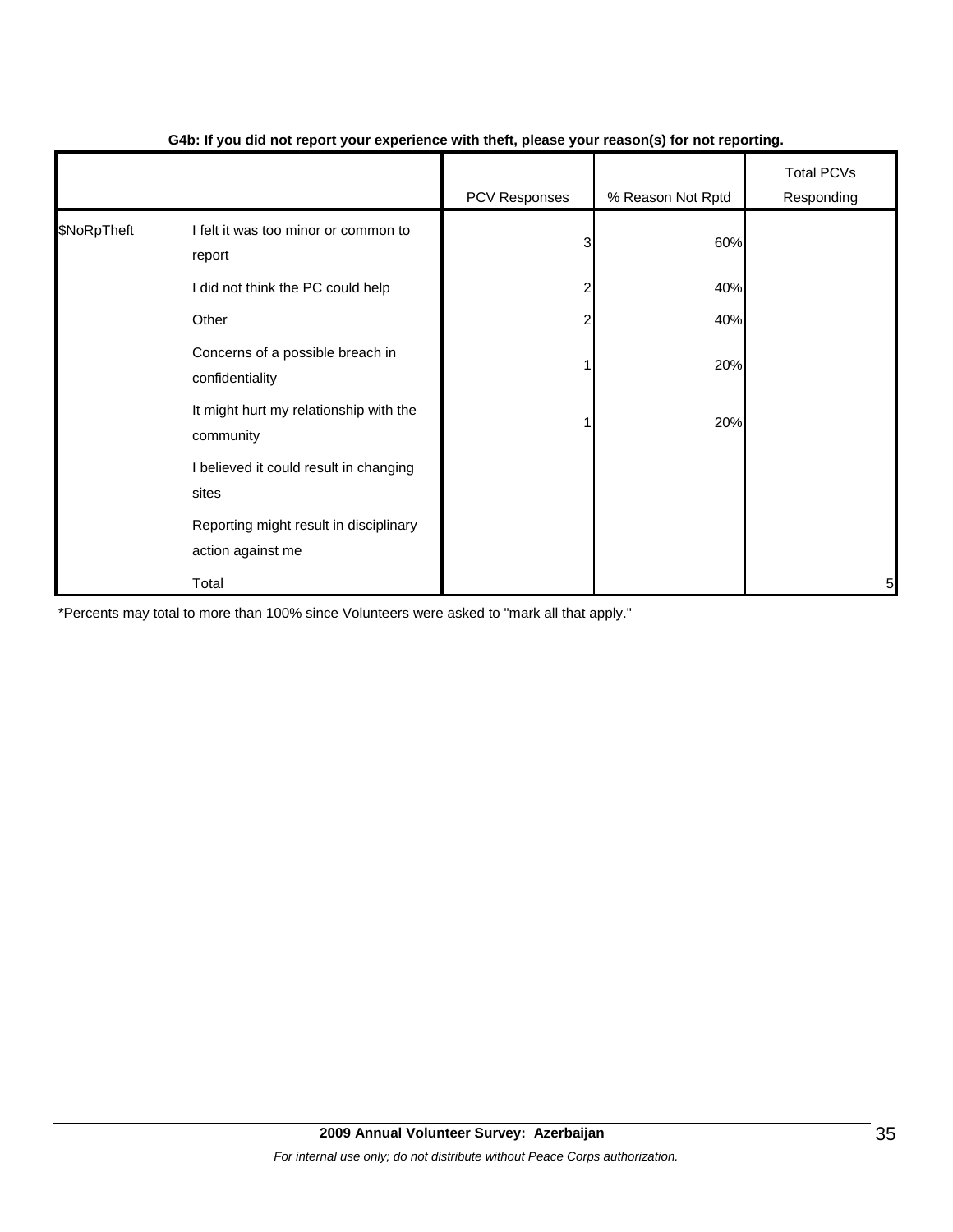|            |                                                             | <b>PCV Responses</b> | % Reason Not<br>Rptd | <b>Total PCVs</b><br>Responding |
|------------|-------------------------------------------------------------|----------------------|----------------------|---------------------------------|
| \$NoRpRobb | Concerns of a possible breach<br>in confidentiality         |                      | 100%                 |                                 |
|            | I did not think the PC could help                           |                      |                      |                                 |
|            | I believed it could result in<br>changing sites             |                      |                      |                                 |
|            | I felt it was too minor or<br>common to report              |                      |                      |                                 |
|            | Reporting might result in<br>disciplinary action against me |                      |                      |                                 |
|            | It might hurt my relationship<br>with the community         |                      |                      |                                 |
|            | Other                                                       |                      |                      |                                 |
|            | Total                                                       |                      |                      |                                 |

#### **G4c: If you did not report your experience with robbery, please your reason(s) for not reporting.**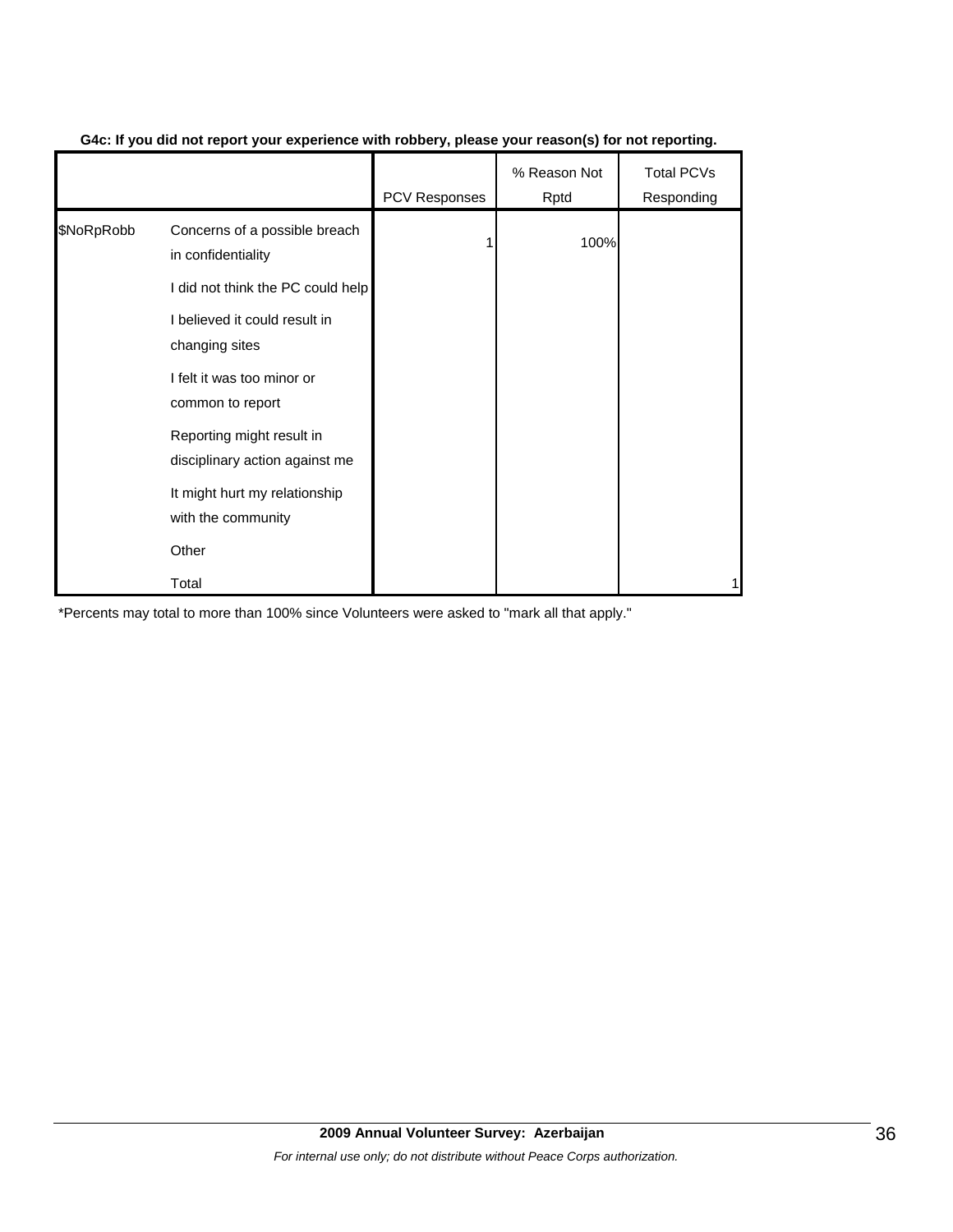|            |                                                             | PCV Responses | % Reason Not<br>Rptd | <b>Total PCVs</b><br>Responding |
|------------|-------------------------------------------------------------|---------------|----------------------|---------------------------------|
| \$NoRpPhAs | I did not think the PC could help                           | 3             | 50%                  |                                 |
|            | I felt it was too minor or<br>common to report              | 3             | 50%                  |                                 |
|            | Concerns of a possible breach<br>in confidentiality         |               | 17%                  |                                 |
|            | It might hurt my relationship<br>with the community         |               | 17%                  |                                 |
|            | I believed it could result in<br>changing sites             |               |                      |                                 |
|            | Reporting might result in<br>disciplinary action against me |               |                      |                                 |
|            | Other                                                       |               |                      |                                 |
|            | Total                                                       |               |                      | 6                               |

**G4d: If you did not report your experience with physical assault, please your reason(s) for not reporting.**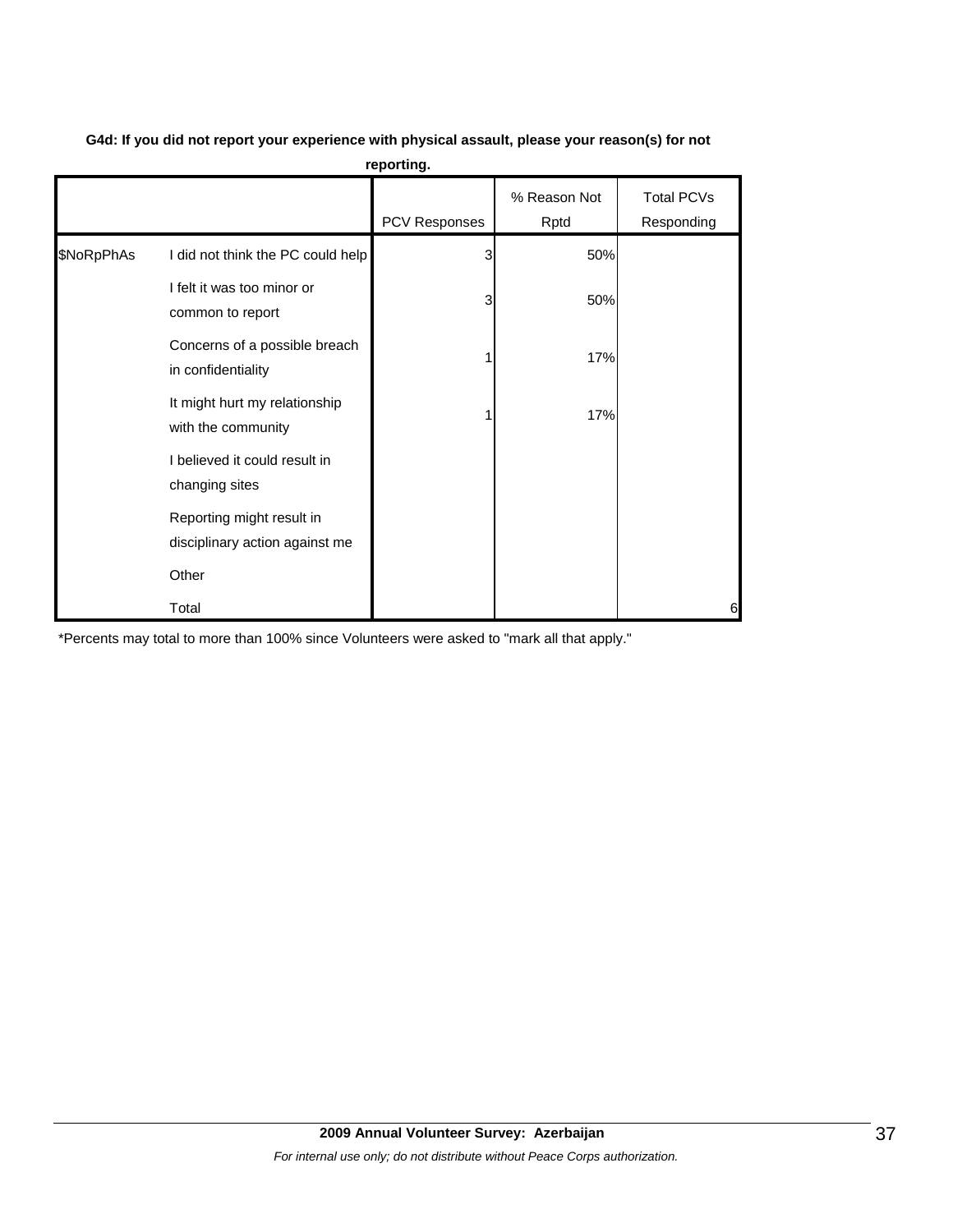| G4: If you did not report your experience with aggravated assault, please your reason(s) for not |  |  |
|--------------------------------------------------------------------------------------------------|--|--|
|                                                                                                  |  |  |

|            |                                                             | <b>PCV Responses</b> | % Reason Not<br>Rptd | Total PCVs<br>Responding |
|------------|-------------------------------------------------------------|----------------------|----------------------|--------------------------|
| \$NoRpAgAs | Concerns of a possible breach<br>in confidentiality         |                      | 50%                  |                          |
|            | It might hurt my relationship<br>with the community         |                      | 50%                  |                          |
|            | I did not think the PC could help                           |                      |                      |                          |
|            | I believed it could result in<br>changing sites             |                      |                      |                          |
|            | I felt it was too minor or<br>common to report              |                      |                      |                          |
|            | Reporting might result in<br>disciplinary action against me |                      |                      |                          |
|            | Other                                                       |                      |                      |                          |
|            | Total                                                       |                      |                      | 2                        |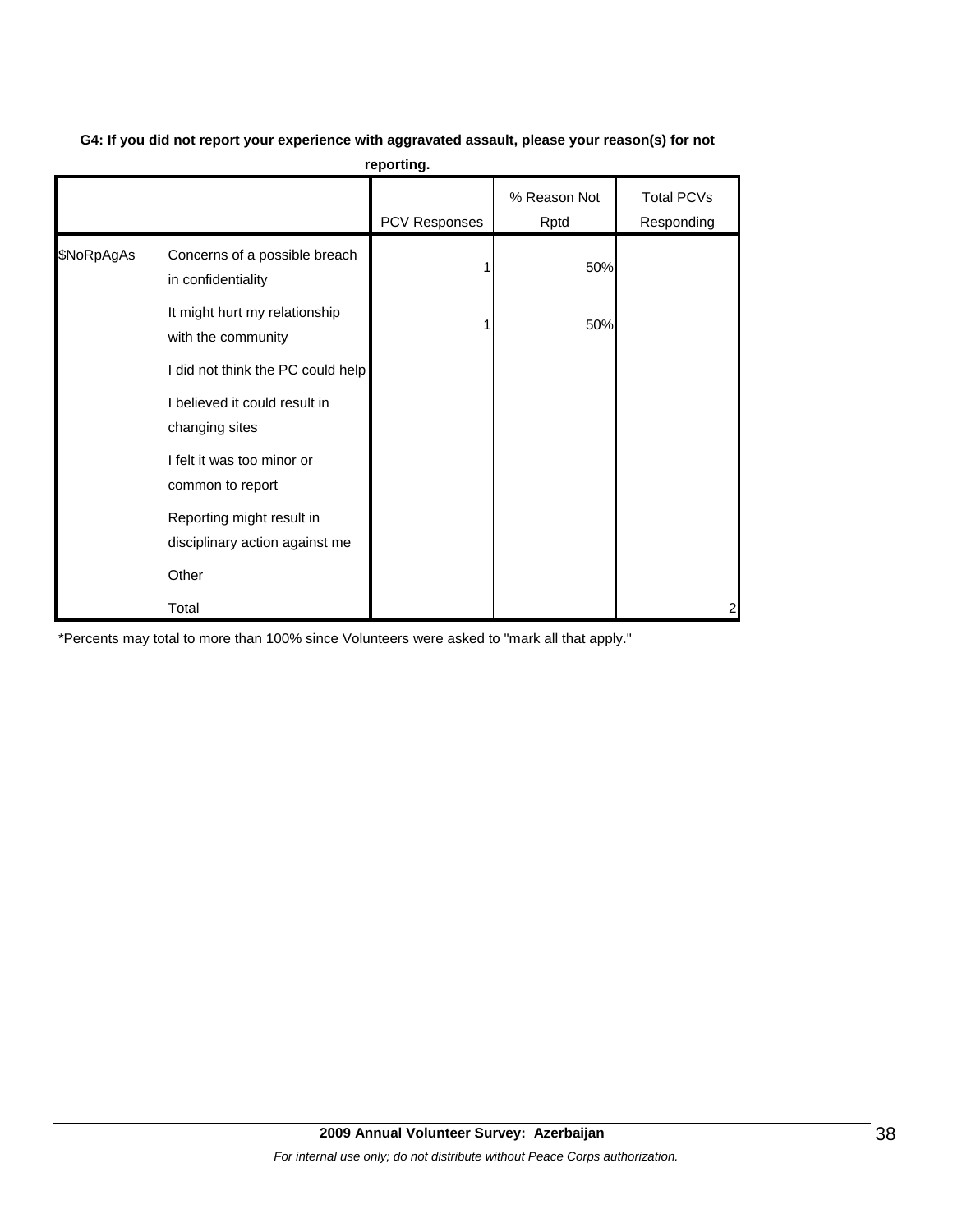| reporting. |                                                             |               |                      |                          |  |  |  |
|------------|-------------------------------------------------------------|---------------|----------------------|--------------------------|--|--|--|
|            |                                                             | PCV Responses | % Reason Not<br>Rptd | Total PCVs<br>Responding |  |  |  |
| \$NoRpSxAs | I did not think the PC could help                           |               | 25%                  |                          |  |  |  |
|            | I felt it was too minor or<br>common to report              |               | 25%                  |                          |  |  |  |
|            | Concerns of a possible breach<br>in confidentiality         |               | 25%                  |                          |  |  |  |
|            | Other                                                       |               | 25%                  |                          |  |  |  |
|            | I believed it could result in<br>changing sites             |               |                      |                          |  |  |  |
|            | Reporting might result in<br>disciplinary action against me |               |                      |                          |  |  |  |
|            | It might hurt my relationship<br>with the community         |               |                      |                          |  |  |  |
|            | Total                                                       |               |                      | 4                        |  |  |  |

# **G4e: If you did not report your experience with sexual assault, please your reason(s) for not**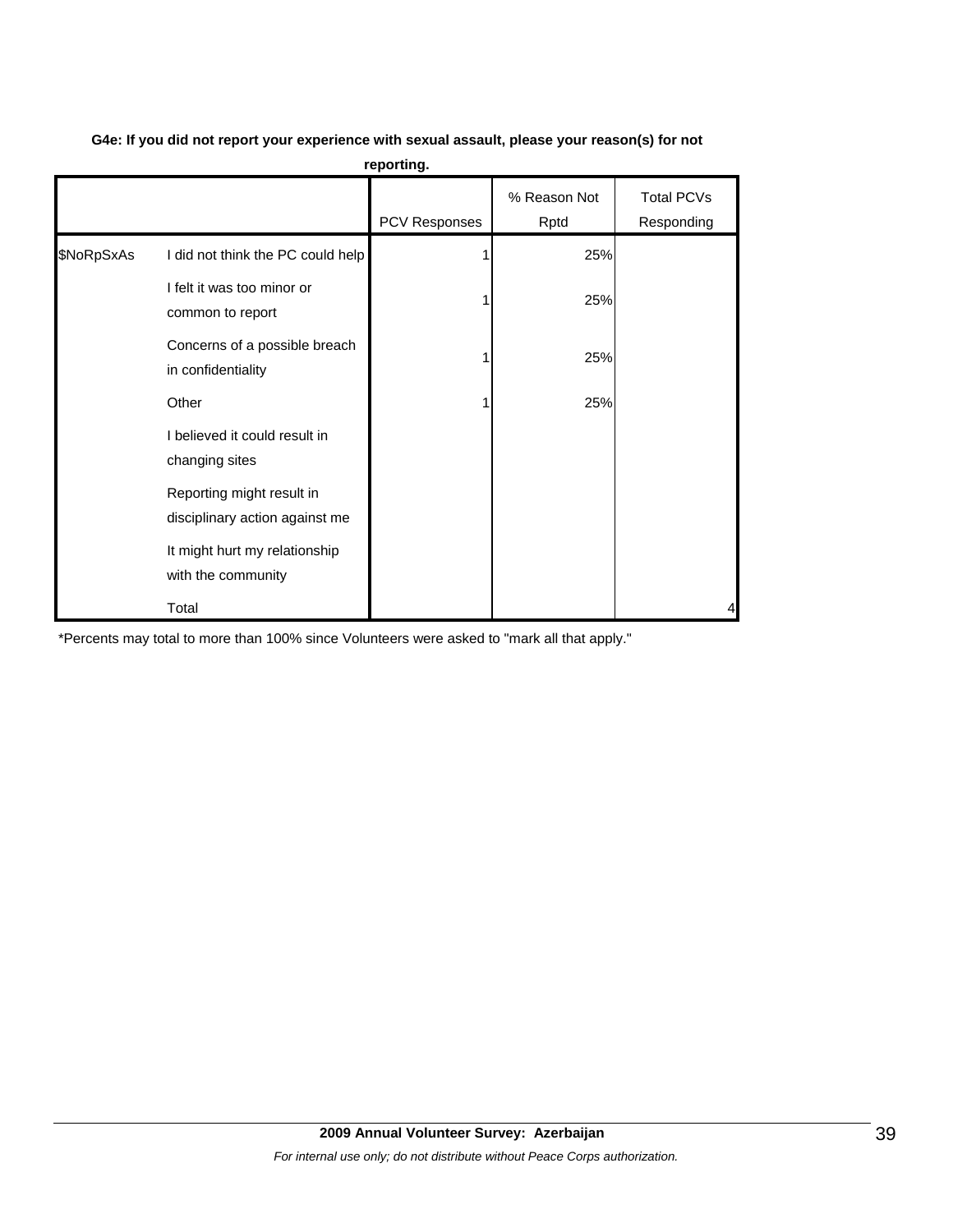|            |                                                             | <b>PCV Responses</b> | % Reason Not<br>Rptd | <b>Total PCVs</b><br>Responding |
|------------|-------------------------------------------------------------|----------------------|----------------------|---------------------------------|
| \$NoRpRape | Concerns of a possible breach<br>in confidentiality         |                      | 100%                 |                                 |
|            | I did not think the PC could help                           |                      |                      |                                 |
|            | I believed it could result in<br>changing sites             |                      |                      |                                 |
|            | I felt it was too minor or<br>common to report              |                      |                      |                                 |
|            | Reporting might result in<br>disciplinary action against me |                      |                      |                                 |
|            | It might hurt my relationship<br>with the community         |                      |                      |                                 |
|            | Other                                                       |                      |                      |                                 |
|            | Total                                                       |                      |                      |                                 |

#### **G4f: If you did not report your experience with rape, please your reason(s) for not reporting.**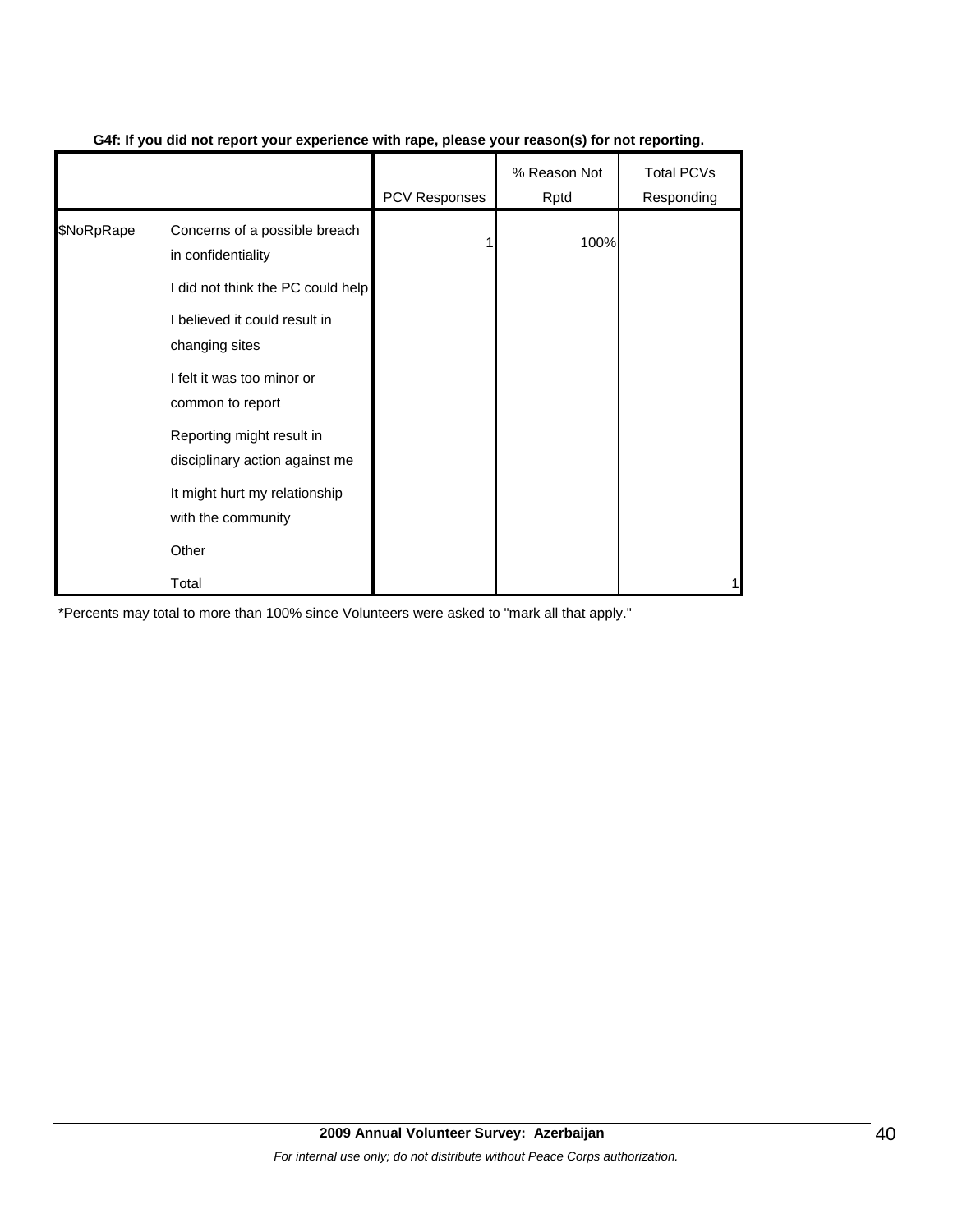# **H. Volunteers Working in HIV/AIDS**

*This section reports Volunteers' involvement in HIV/AIDS and their perceived effectiveness of their HIV/AIDS related activities.* 

## **H1: Which of the following best describes your involvement in HIV/AIDS activities?**

|                 |                  |                  | Involved in       |                    |       |
|-----------------|------------------|------------------|-------------------|--------------------|-------|
|                 |                  | HIV/AIDS work is | HIV/AIDS efforts, |                    |       |
|                 | HIV/AIDS work is | part of my       | not               | Not involved in    |       |
|                 | my primary       | secondary        | primary/secondary | any HIV/AIDS       |       |
|                 | assignment.      | activities.      | work              | related activities | Total |
| IH <sub>1</sub> |                  | 8%               | 21%               | 71%                | 76    |

#### **H2: How well has PC training prepared you to undertake your HIV/AIDS activities?**

|                | Not at all | Poorly | Adequately | Well | Very well | NA | Total |
|----------------|------------|--------|------------|------|-----------|----|-------|
| H <sub>2</sub> | 5%         | 18%    | 36%        | 18%  | 14%       | 9% | 22    |

# **H3: In working with HC individuals or groups, how would you rate the effectiveness of your specific HIV/AIDS activities? (Including the "Don't Know" responses)**

|     | Seldom effective | Sometimes<br>effective | Often effective | Almost always<br>effective | Don't know | Total |
|-----|------------------|------------------------|-----------------|----------------------------|------------|-------|
| Iнз | 9%I              | 36%                    | 27%             |                            | 27%        | 22    |

# **H3: In working with HC individuals or groups, how would you rate the effectiveness of your specific HIV/AIDS activities? (Excluding the "Don't Know" responses)**

|                | Seldom effective | Sometimes<br>effective | Often effective | Almost always<br>effective | Total |
|----------------|------------------|------------------------|-----------------|----------------------------|-------|
| H <sub>3</sub> | 12%              | 50%                    | 38%             |                            | 16    |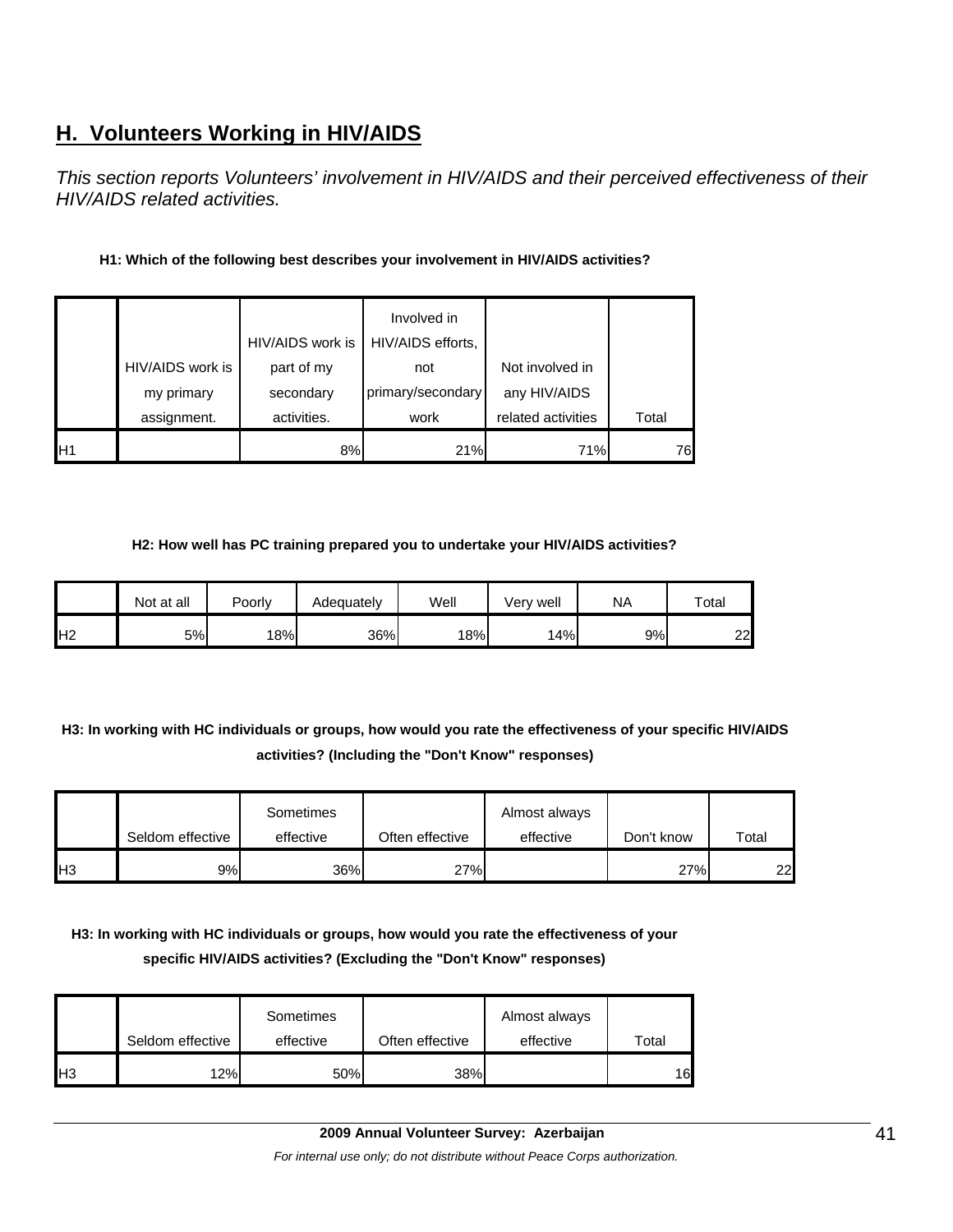# **I. Your Life in the Peace Corps**

*This section reports on Volunteers' descriptions of and adjustments to their living conditions, including stress factors and how Volunteers cope with stress.* 

## **I1: Have you lived with a host country individual or family?**

|                | Never lived with a   | Yes, I lived with a<br>host country | Yes, in my     | Yes, both during |       |
|----------------|----------------------|-------------------------------------|----------------|------------------|-------|
|                | host country         | individual or family                | community (not | PST and later in |       |
|                | individual or family | only                                | during PST).   | my community.    | Total |
| $\blacksquare$ |                      |                                     | 3%             | 97%              | 75    |

#### **I2: How often do you interact with HCNs in community/family social events?**

|    |       | Several times a |        | Several times a |         | Less than once a |       |
|----|-------|-----------------|--------|-----------------|---------|------------------|-------|
|    | Dailv | week            | Weekly | month           | Monthly | month            | Total |
| I2 | 39%   | 22%             | 12%    | 14%             | 9%      | 3%               | 76    |

# **I3: How well can you communicate in the language used by most people in your**

**community?** 

|                 | Not at all | Poorly | Adequately | Well | Verv well | Total |
|-----------------|------------|--------|------------|------|-----------|-------|
| $\mathbf{II}$ 3 | 3%         | 16%    | 46%        | 28%  | 8%        | 76    |

#### **I4: Do you have the following at your worksite?**

|                      |       | Sometimes or |       |
|----------------------|-------|--------------|-------|
|                      | Never | more often   | Total |
| Electricity          | 1%    | 99%          | 76    |
| <b>Running water</b> | 31%   | 69%          |       |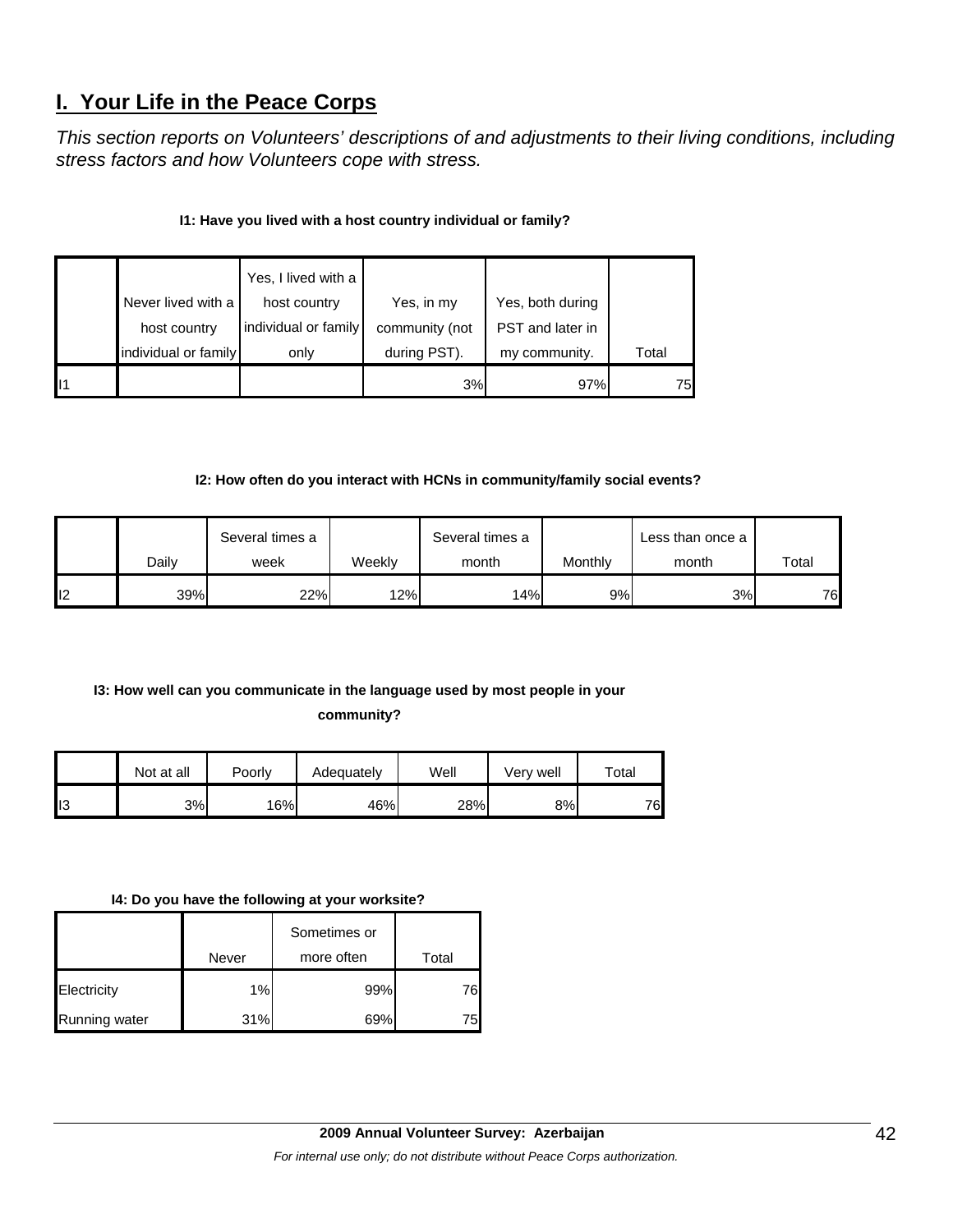#### **I4: Do you have the following at your residence?**

|               | Never | Sometimes or more often | Total |
|---------------|-------|-------------------------|-------|
| Electricity   |       | 100%                    | 73    |
| Running water | 5%    | 95%                     | 74.   |

## **I5: How well do your PC experiences match the expectations you had before you became a**

**Volunteer?** 

|                 | Not at all | Minimallv | Moderately | Considerably | Exceptionally | $\tau$ otal |
|-----------------|------------|-----------|------------|--------------|---------------|-------------|
| II <sub>5</sub> | 5%         | 14%       | 38%        | 38%          | 4%            | 76          |

#### **I7: To what extent do the following create stress and/or emotional health issues for you?**

|                                                                                                        | Not at all<br>stressful 1 | $\overline{2}$ | 3   | 4   | Exceptionally<br>stressful 5 | <b>NA</b> | Total |
|--------------------------------------------------------------------------------------------------------|---------------------------|----------------|-----|-----|------------------------------|-----------|-------|
| <b>Cultural issues</b>                                                                                 | 7%                        | 14%            | 32% | 33% | 14%                          |           | 76    |
| Dealing with violence in<br>country (e.g., civil unrest,<br>domestic violence, corporal<br>punishment) | 38%                       | 37%            | 12% | 7%  | 3%                           | 4%        | 76    |
| Health/medical problems                                                                                | 12%                       | 46%            | 22% | 14% | 4%                           | 1%        | 76    |
| Issues including family,<br>friends, loved ones in U.S.                                                | 11%                       | 33%            | 32% | 14% | 9%                           | 1%        | 76    |
| Isolation/loneliness                                                                                   | 14%                       | 26%            | 30% | 21% | 8%                           |           | 76    |
| Local language                                                                                         | 9%                        | 39%            | 29% | 13% | 9%                           |           | 76    |
| Primary assignment                                                                                     | 9%                        | 16%            | 28% | 34% | 13%                          |           | 76    |
| Romantic relationships in-<br>country                                                                  | 41%                       | 20%            | 13% | 1%  | 7%                           | 18%       | 76    |
| Interactions with other<br><b>Volunteers</b>                                                           | 34%                       | 32%            | 21% | 11% | 3%                           |           | 76    |
| Interactions with PC Staff                                                                             | 29%                       | 36%            | 18% | 8%  | 8%                           | 1%        | 76    |
| Safety and security                                                                                    | 30%                       | 47%            | 14% | 4%  | 3%                           | 1%        | 76    |
| Other: Please specify below                                                                            | 7%                        | 7%             |     | 27% | 20%                          | 40%       | 15    |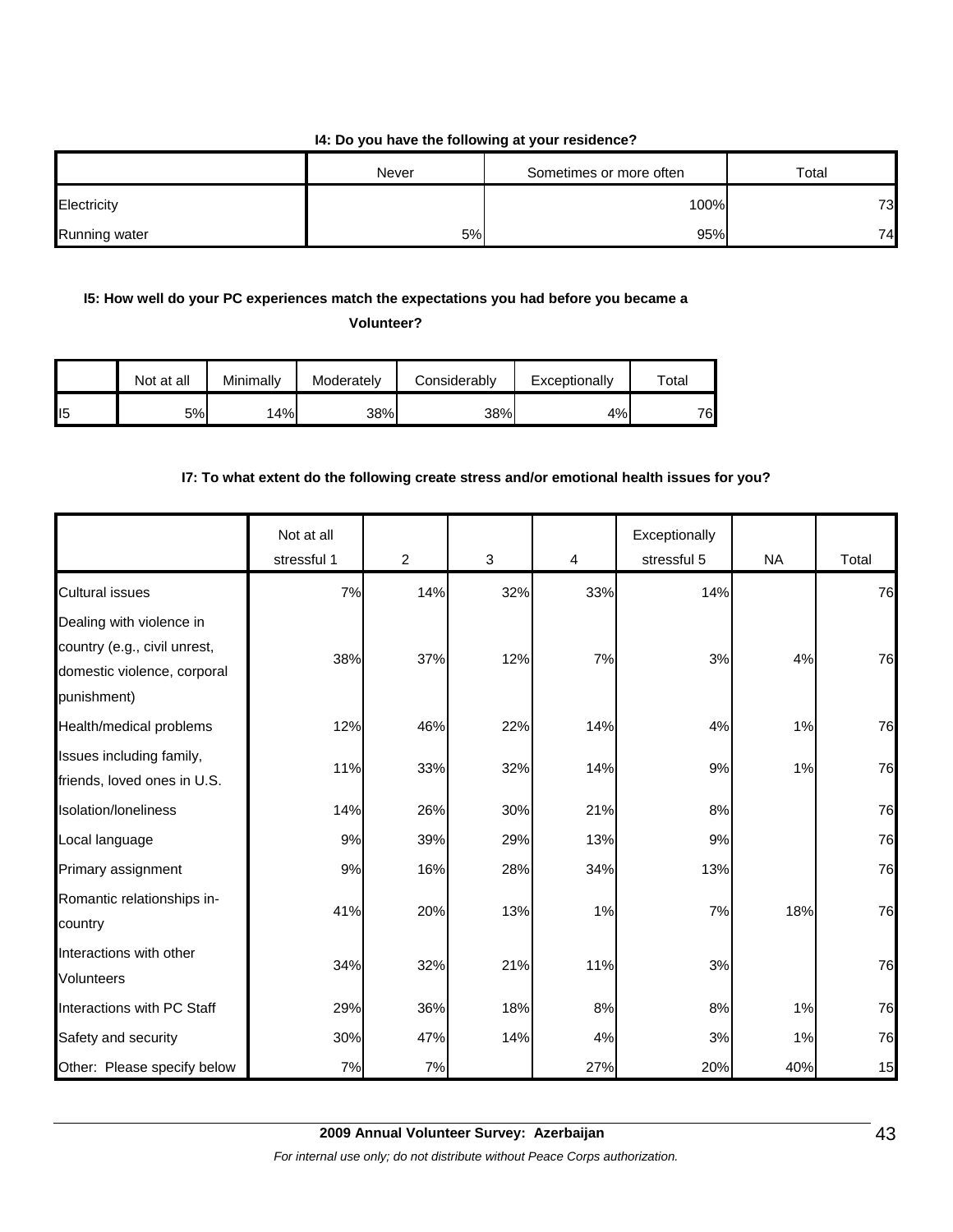|                |                                                            | <b>PCV Responses</b>    | % Using This Stress<br>Reducer | <b>Total PCVs</b><br>Responding |
|----------------|------------------------------------------------------------|-------------------------|--------------------------------|---------------------------------|
| \$18LessStress | Pursue personal hobbies                                    | 63                      | 84%                            |                                 |
|                | Talk with friends and family in US                         | 59                      | 79%                            |                                 |
|                | Talk with PCVs outside my community                        | 55                      | 73%                            |                                 |
|                | Leave the community for a time                             | 55                      | 73%                            |                                 |
|                | Get involved in other projects                             | 50                      | 67%                            |                                 |
|                | Talk with PCVs in my community                             | 46                      | 61%                            |                                 |
|                | Do sports                                                  | 42                      | 56%                            |                                 |
|                | Pray                                                       | 32                      | 43%                            |                                 |
|                | Talk with co-workers or friends (not<br>PCV <sub>s</sub> ) | 26                      | 35%                            |                                 |
|                | Talk with PC in-country staff                              | 20                      | 27%                            |                                 |
|                | Talk with my host family                                   | 14                      | 19%                            |                                 |
|                | Do other activity (specify)                                | 11                      | 15%                            |                                 |
|                | Meditate                                                   | 10                      | 13%                            |                                 |
|                | Talk with Office of Special Services<br>staff              | $\overline{\mathbf{c}}$ | 3%                             |                                 |
|                | Total                                                      |                         |                                | 75                              |

#### **I8: Please mark all of the typical ways in which you cope with stress.**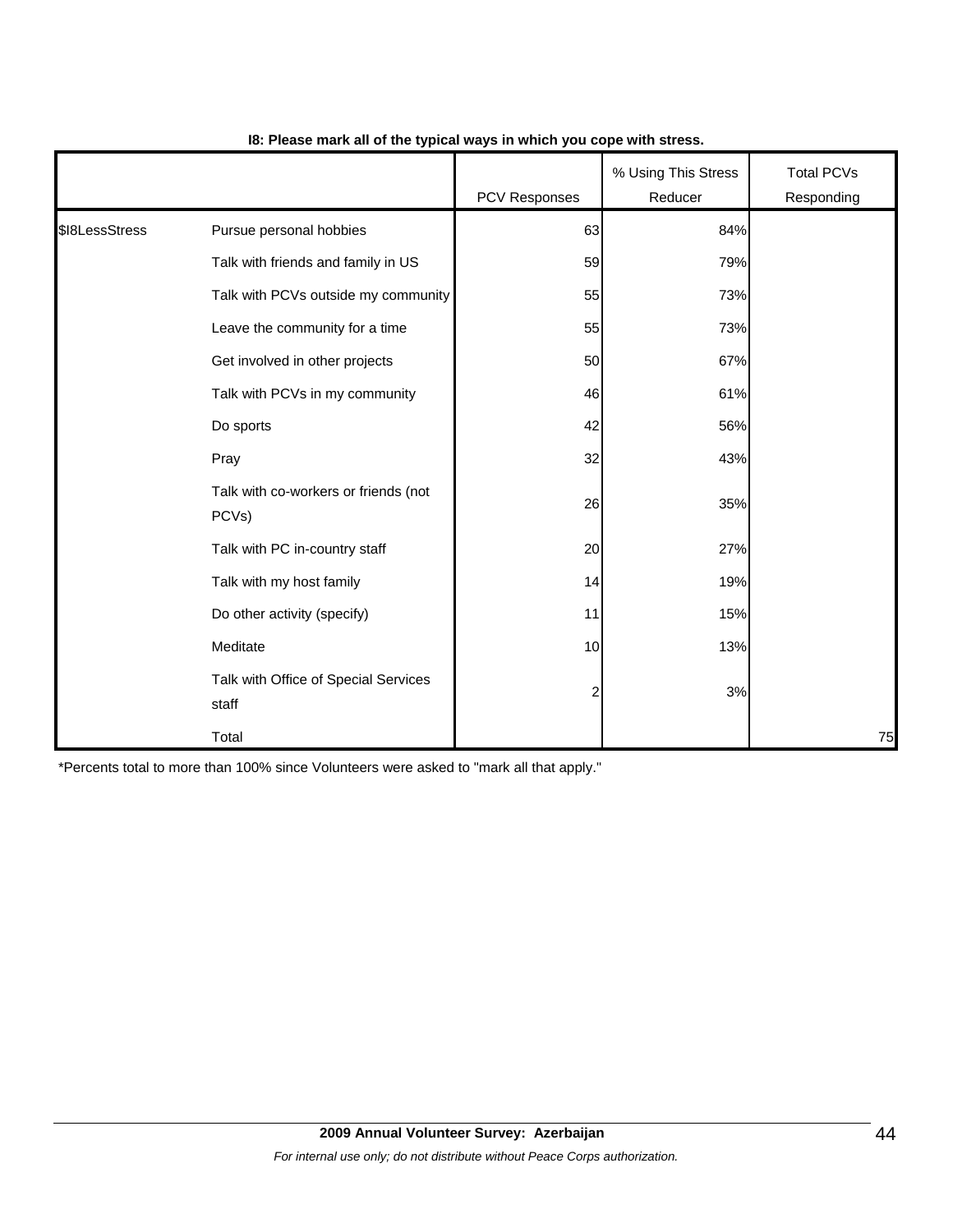# **I8: Others I talk with to reduce stress** Percent Number I8.OTHRS.TEXT Total 100% 79 Open-ended results. Not responsive to request.

## **I8: Other activities to reduce stress**

|                  |                                                | Percent | Number |
|------------------|------------------------------------------------|---------|--------|
| 18.OTHRACT.TEXT2 | Open-ended results. Not responsive to request. |         |        |
|                  |                                                |         |        |
|                  |                                                |         |        |
|                  |                                                |         |        |
|                  |                                                |         |        |
|                  |                                                |         |        |
|                  |                                                |         |        |
|                  |                                                |         |        |
|                  |                                                |         |        |
|                  |                                                |         |        |
|                  |                                                |         |        |
|                  | Total                                          | 100%    | 79     |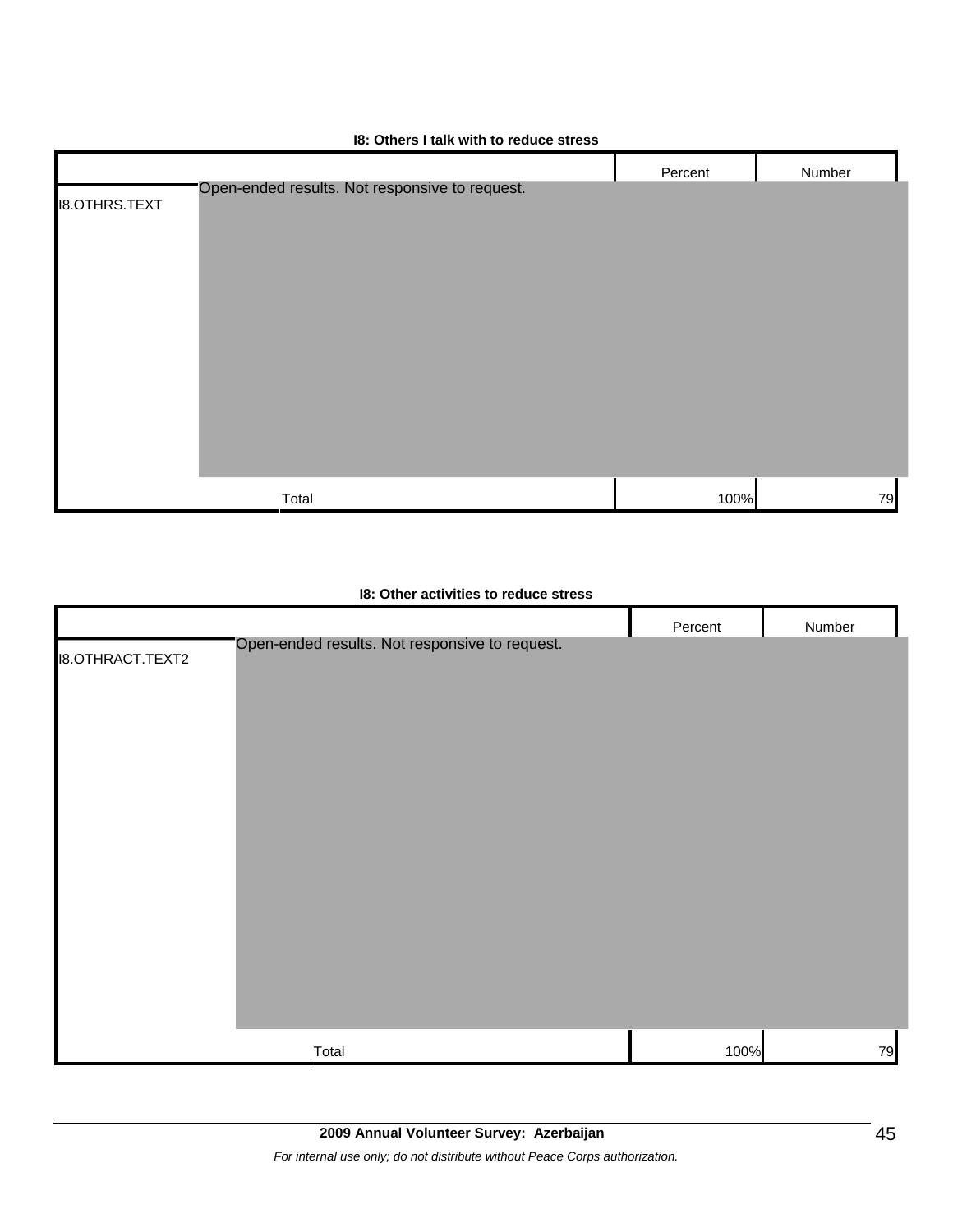# **I8: When asked about ways of coping with stress, Volunteers who answered "No stress"**

|                    | No  | Yes, I have no<br>stress | Total |
|--------------------|-----|--------------------------|-------|
| <b>I8.NOSTRESS</b> | 99% | 1%                       |       |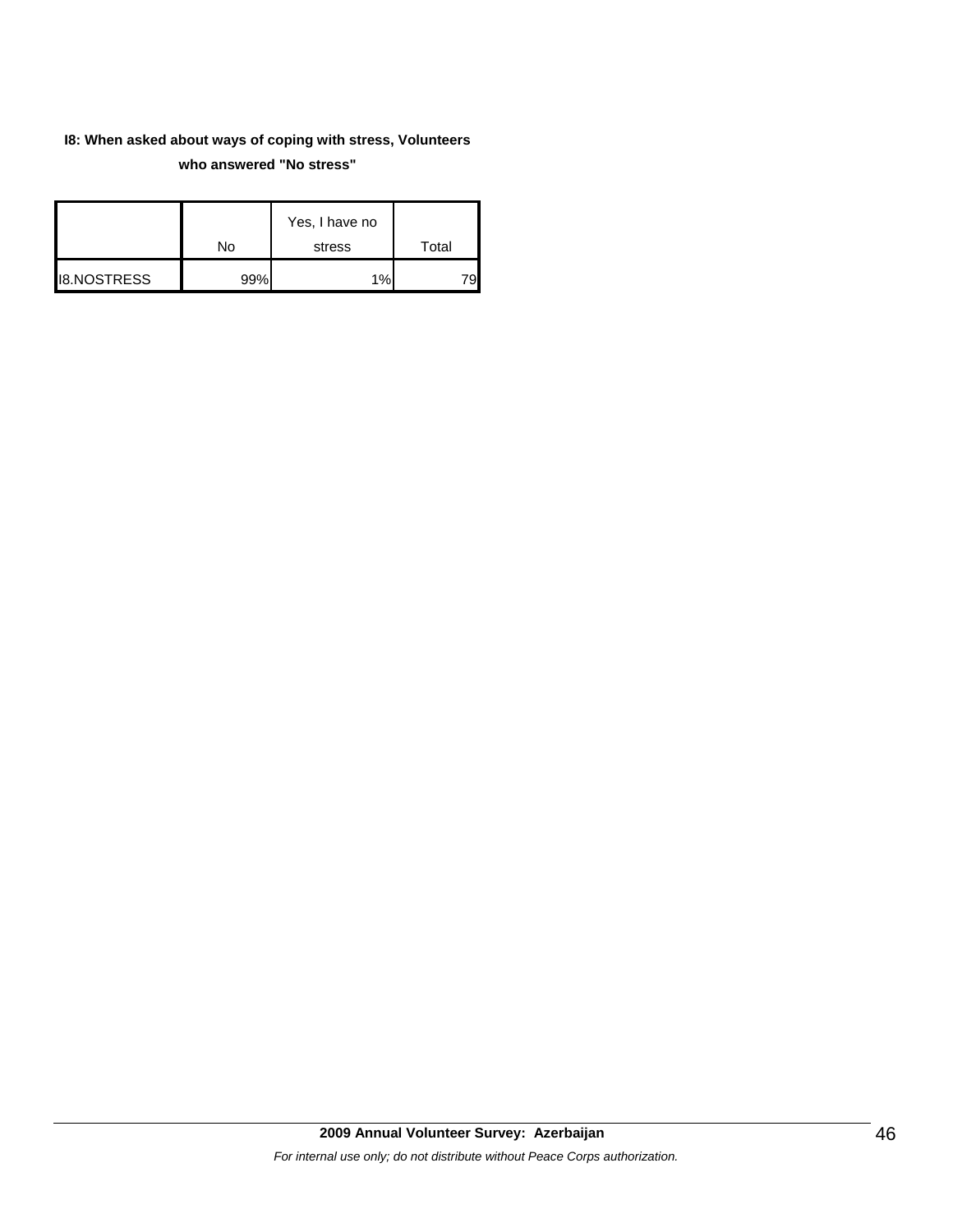# **J. Overall Assessment of Peace Corps Service**

*This section reports Volunteers' level of satisfaction with their Peace Corps service and their expectations about completing their service.* 

|     | Not at all | Minimally | Moderately | Considerably | Exceptionally | Total |
|-----|------------|-----------|------------|--------------|---------------|-------|
| U1A | 1%         | 8%        | 36%        | 30%          | 25%           | 76    |

**J1a: How personally rewarding do you find your overall Peace Corps service?**



service?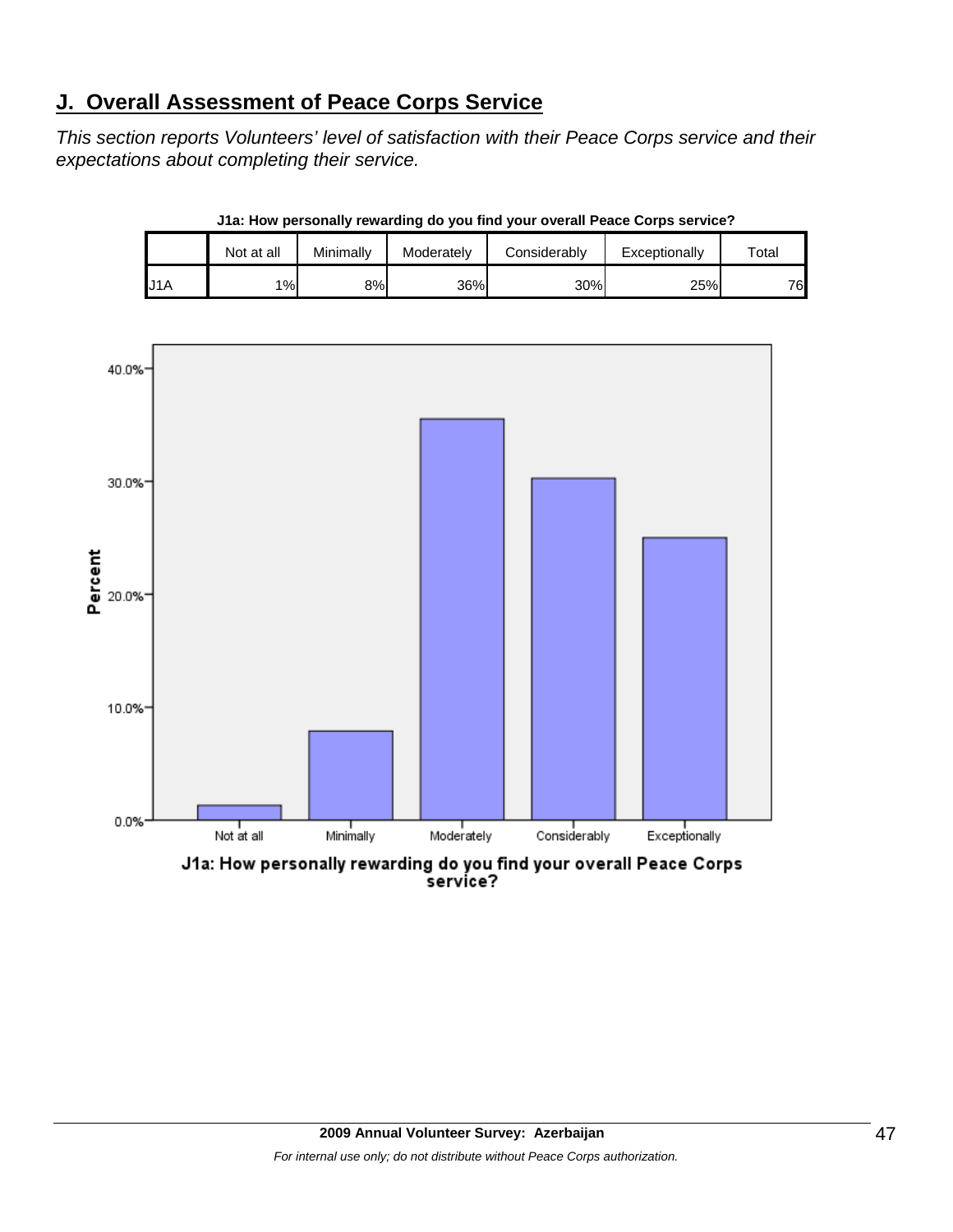|     | Not at all | Minimallv | Moderately | Considerablv | Exceptionally | $\tau$ otal |
|-----|------------|-----------|------------|--------------|---------------|-------------|
| J1B | $1\%$      | 8%l       | 33%        | 42%          | 16%           | 76          |

**J1b: How personally rewarding do you find your community involvement?**



J1b: How personally rewarding do you find your community involvement?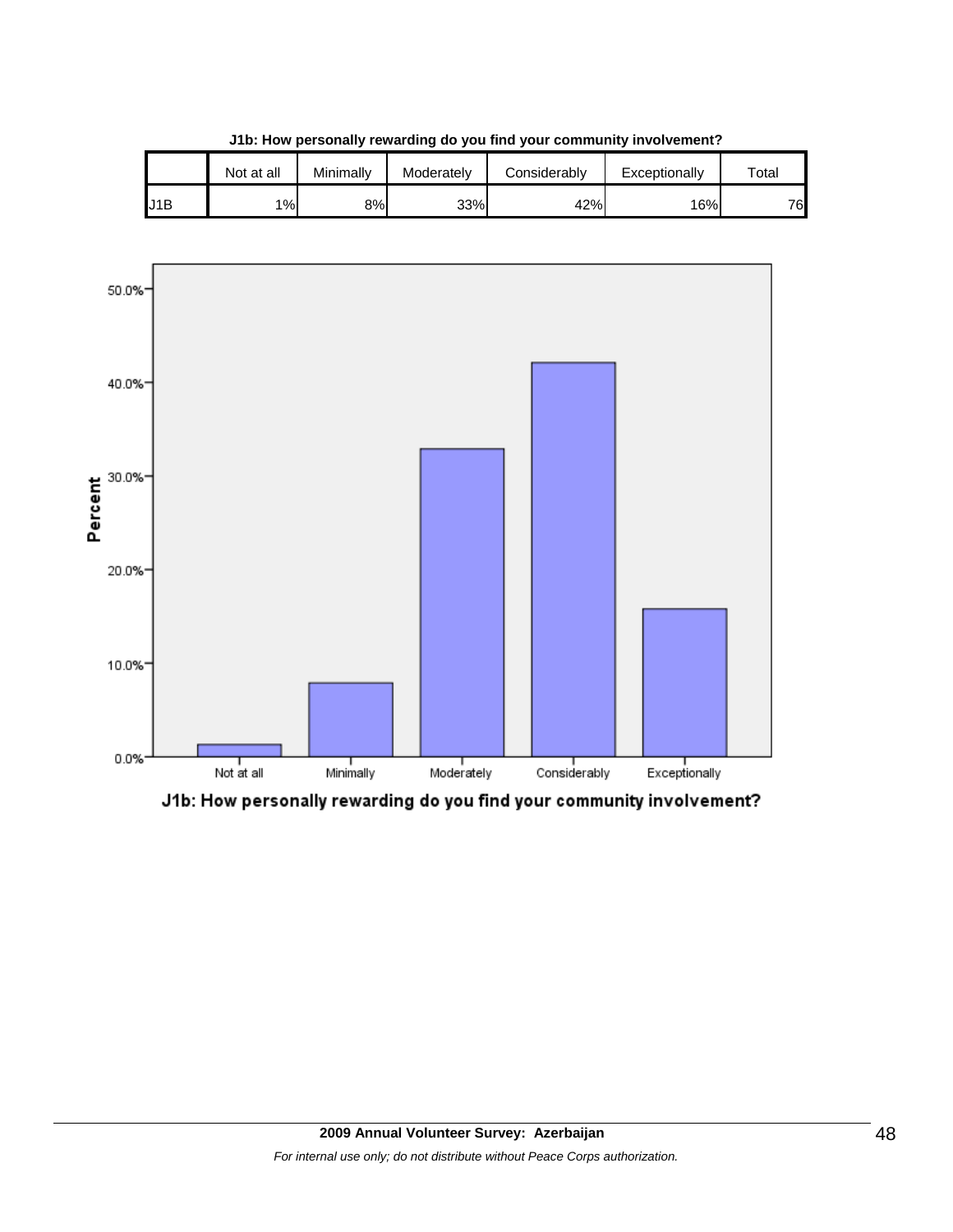|     | Not at all | Minimallv | Moderately | Considerablv | Exceptionally | $\tau$ otal |
|-----|------------|-----------|------------|--------------|---------------|-------------|
| J1C | 1%         | 11%       | 36%        | 32%          | 21%           | 76          |

**J1c: How personally rewarding do you find your experience with other Volunteers?**



J1c: How personally rewarding do you find your experience with other<br>Volunteers?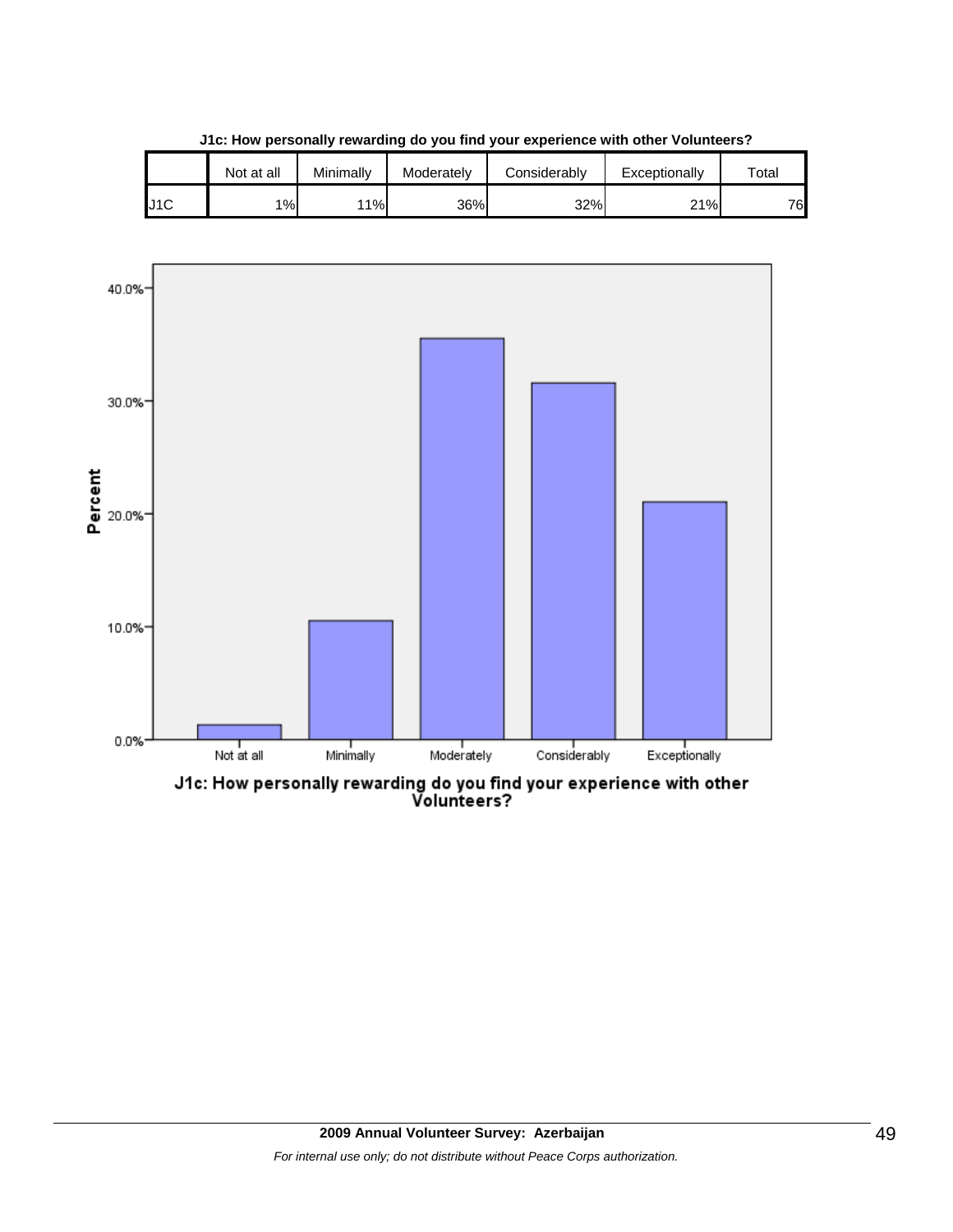|                  | Not at all | Minimally | Moderately | Considerablv | Exceptionally | $\tau$ otal |
|------------------|------------|-----------|------------|--------------|---------------|-------------|
| U <sub>1</sub> D | 8%l        | 13%       | 28%        | 36%          | 16%           | 76          |

**J1d: How personally rewarding do you find your work with counterparts/community partners?**

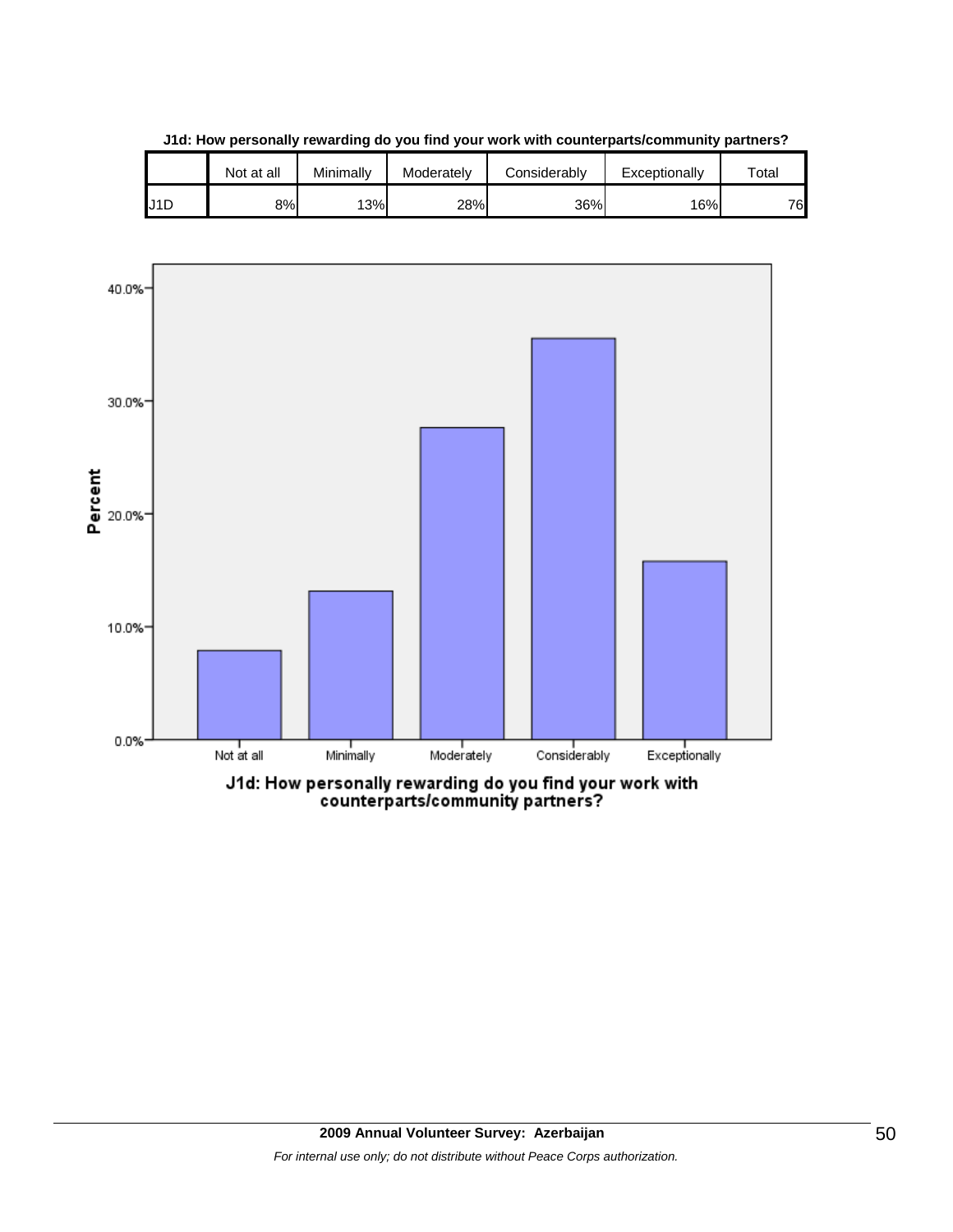|                 | Not at all | Minimally | Moderately | Considerably | Exceptionally | $\tau$ otal |
|-----------------|------------|-----------|------------|--------------|---------------|-------------|
| J <sub>1E</sub> | 1%         | 8%l       | 34%        | 33%          | 24%           | 76          |

**J1e: How personally rewarding do you find your experience with other HCNs?**



J1e: How personally rewarding do you find your experience with other<br>HCNs?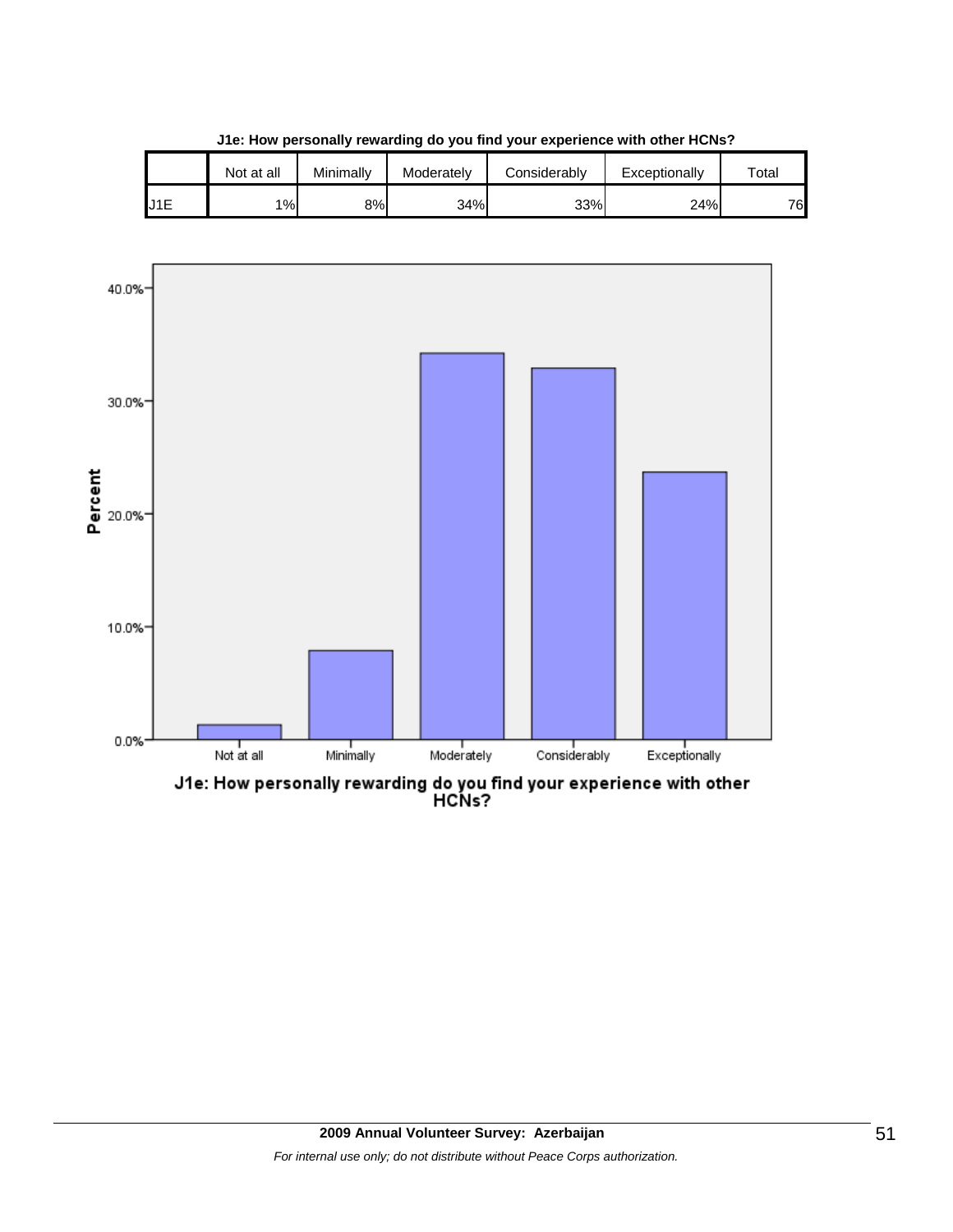|                  | Not at all | Minimally | Moderately | Considerably | Exceptionally | $\tau$ otai |
|------------------|------------|-----------|------------|--------------|---------------|-------------|
| J <sub>2</sub> A | 3%         | 15%       | 48%        | 26%          | 8%            | 66          |

**J2a (PCVs at post 9 months+ months): Please rate how well you think you achieved Goal 1.**



J2a (PCVs at post 9 months+ months): Rate how well you think you<br>achieved Goal 1.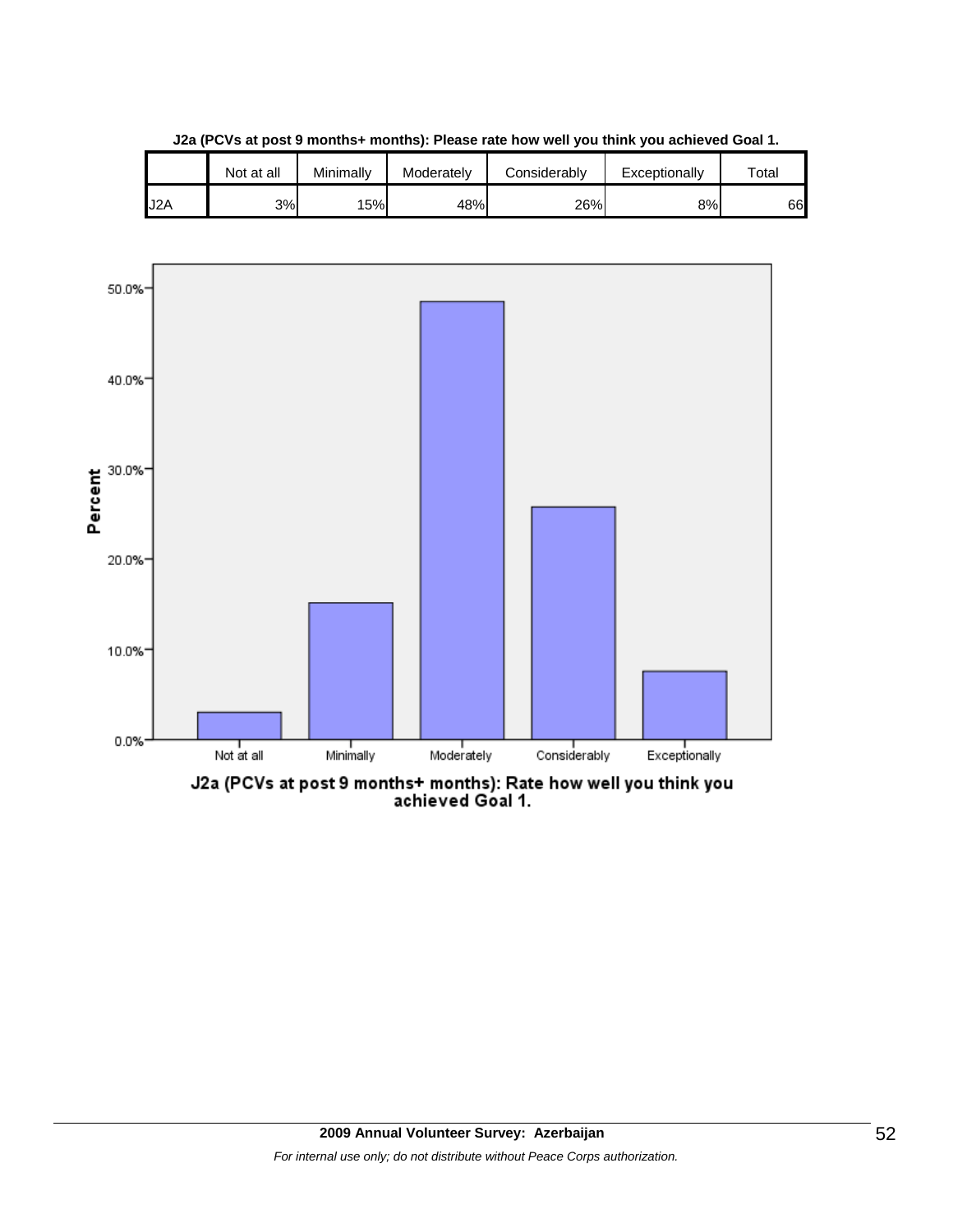

**J2b: (PCVs at post 9 months+ months): Please rate how well you think you achieved Goal 2.**

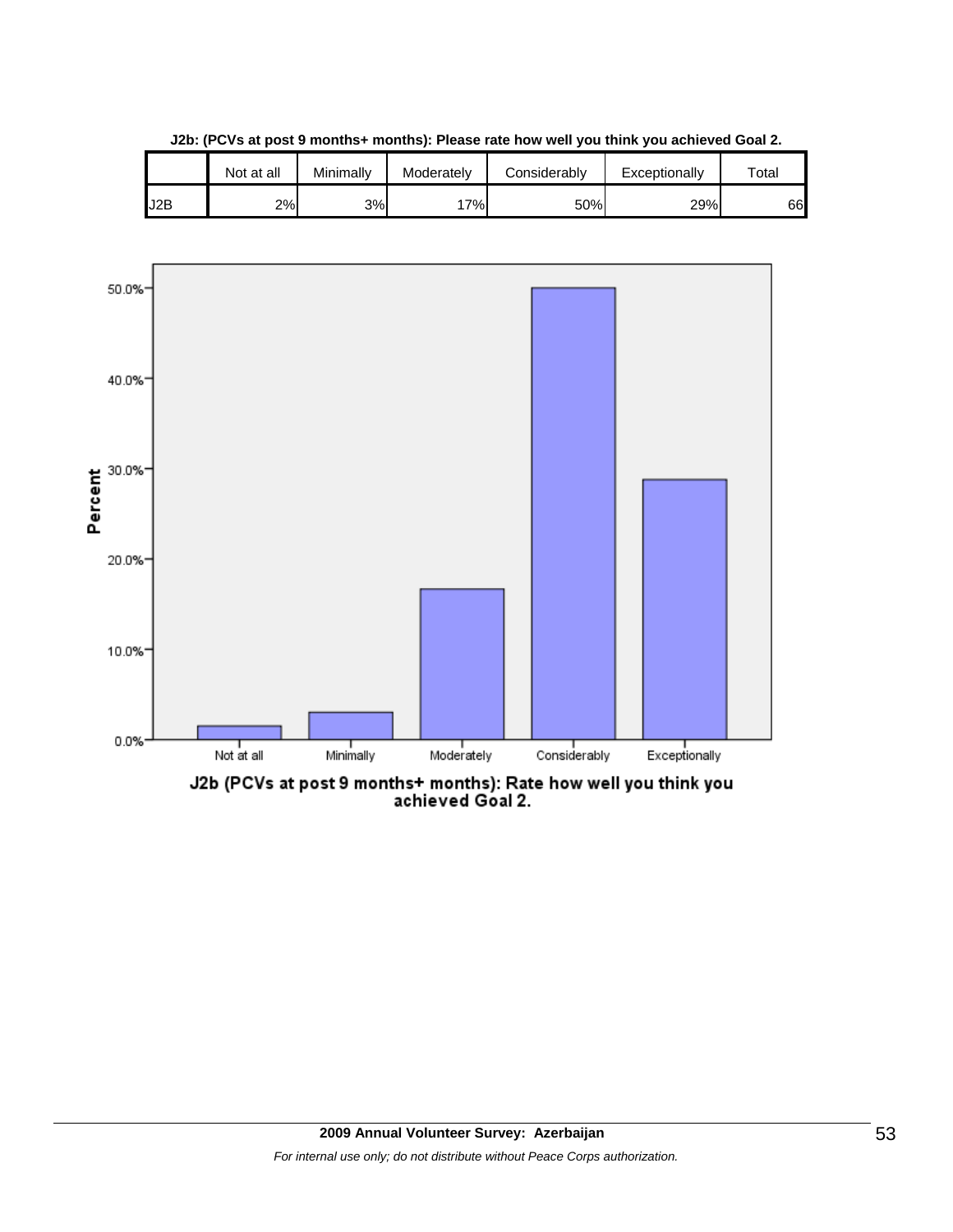|     | Not at all | Minimallv | Moderately | Considerably | Exceptionally | $\tau$ otai |
|-----|------------|-----------|------------|--------------|---------------|-------------|
| J2C | 2%         | 8%l       | 23%        | 48%          | 20%           | 66          |

**J2c (PCVs at post 9 months+ months): Please rate how well you think you achieved Goal 3.**



J2c (PCVs at post 9 months+ months): Please rate how well you think you<br>achieved Goal 3.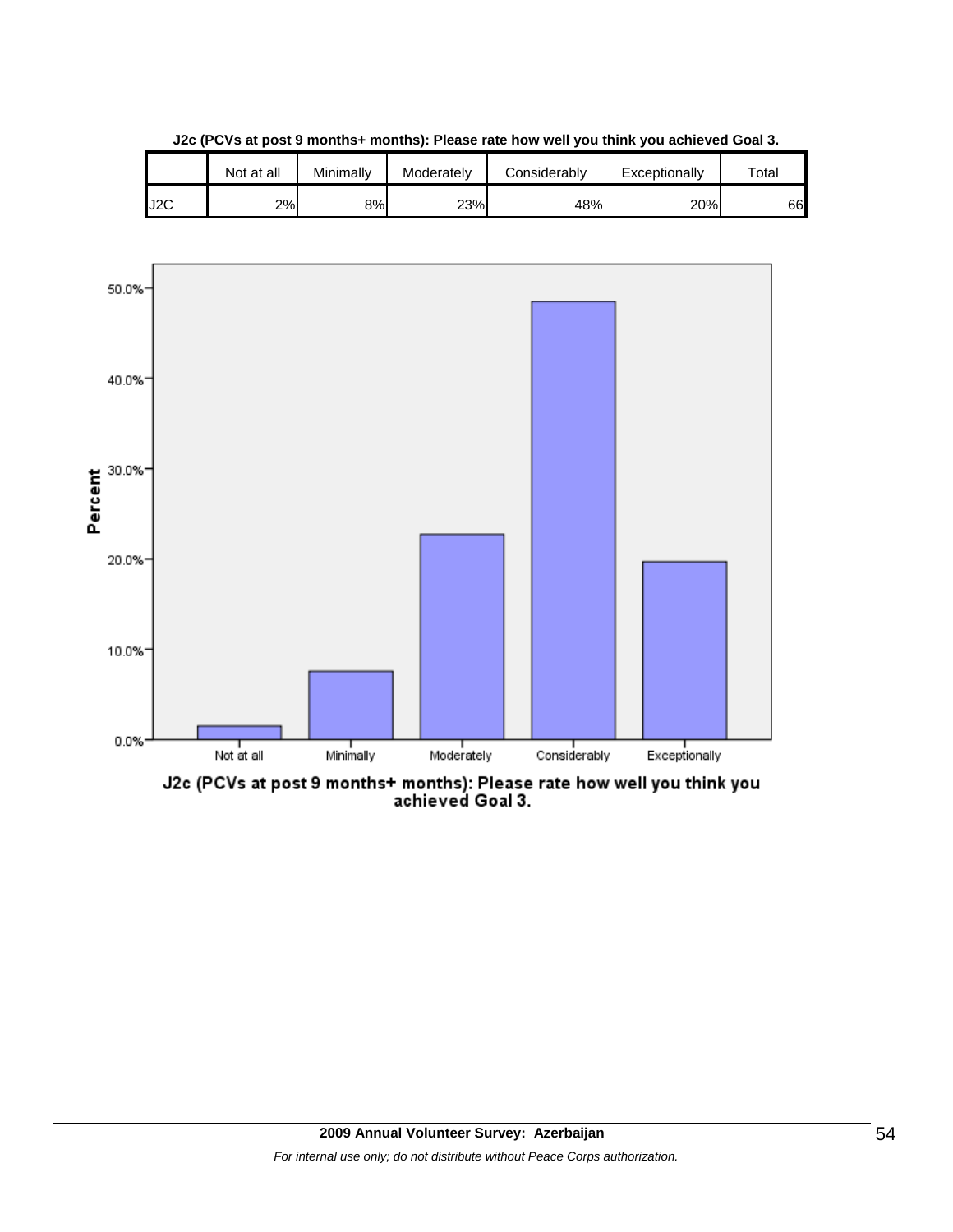**J3: Today, would you make the same decision to join the Peace Corps?**

|    | No | Not likely | Possibly | Probably | Definitely | $\tau$ otal |
|----|----|------------|----------|----------|------------|-------------|
| J3 | 1% | 4%         | 8%       | 31%      | 56%        | 75          |

**J4: Would you recommend Peace Corps service to others you think are qualified?**

|     | No | Not likely | Possibly | Probably | Definitely | $\tau$ otal |
|-----|----|------------|----------|----------|------------|-------------|
| IJ4 | 3% | 1%         | 11%      | 25%      | 60%        | 75          |

**J5: Do you intend to complete your Peace Corps service?**

|     | No | Not sure | Yes | Might extend | Total |
|-----|----|----------|-----|--------------|-------|
| IJ5 | 1% | 3%       | 86% | 11%          | 76    |

**J6: Would your host country benefit most if the Peace Corps program was---?**

|     |              |         | Refocused/redesig |                  |          |       |
|-----|--------------|---------|-------------------|------------------|----------|-------|
|     | Discontinued | Reduced | ned               | Maintained as is | Expanded | Total |
| IJ6 | 3%           | 8%      | 50%               | 27%              | 12%      | 74    |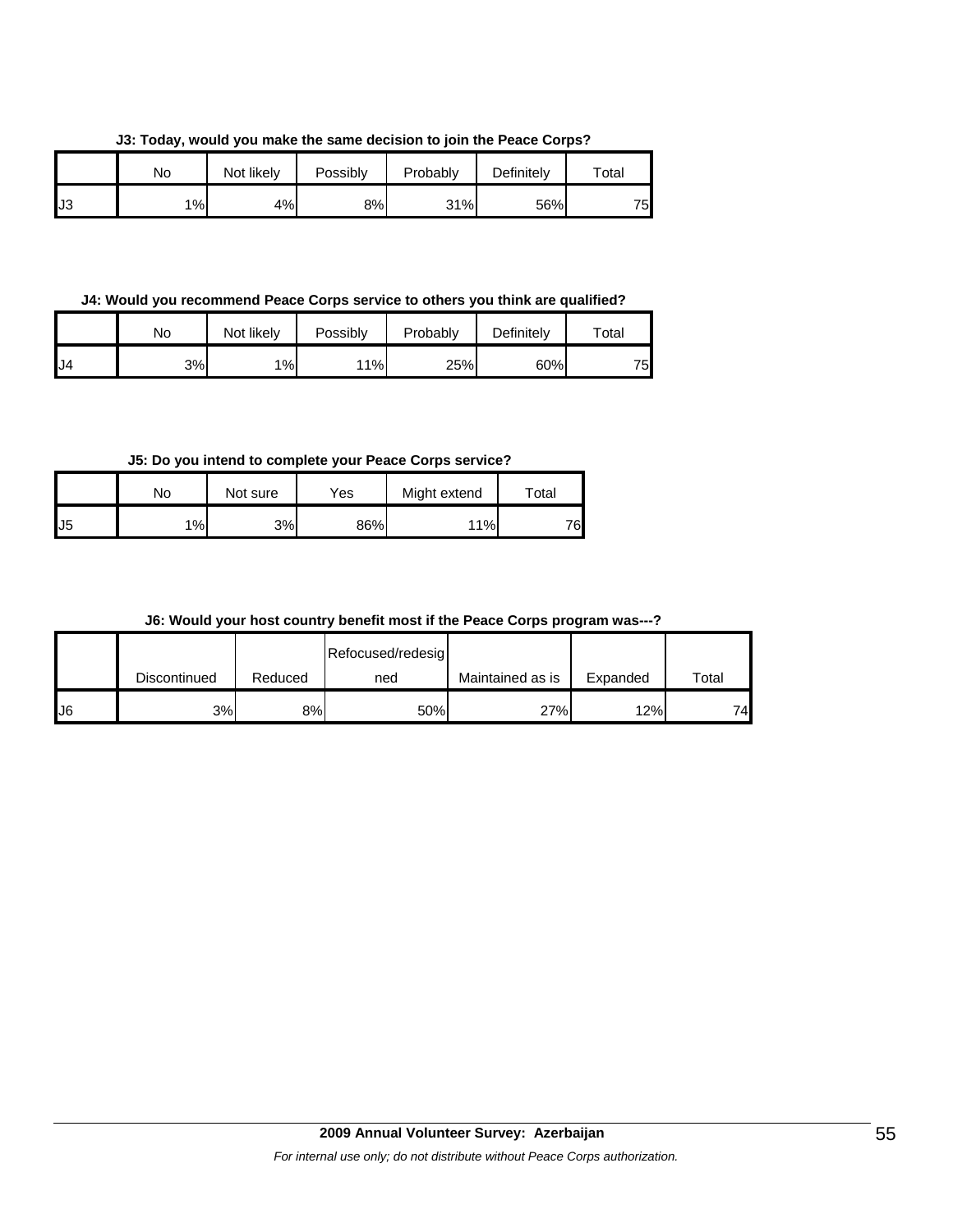# **K. Activities After Peace Corps Service**

*This section reports on Volunteers' plans for after they have completed their Peace Corps Service.* 

| K1a: What are your plans after your Peace Corps service? Work in government. |                      |                    |    |  |  |  |
|------------------------------------------------------------------------------|----------------------|--------------------|----|--|--|--|
| Government                                                                   |                      |                    |    |  |  |  |
| In the $U.S.$                                                                | In your host country | In another country |    |  |  |  |
| 80%                                                                          | 10%                  | 10%                | 10 |  |  |  |

\* Percent of cases was used. Percentages will be greater than 100 since Volunteers were asked to select all that applied.

#### **K1b: What are your plans after your Peace Corps service? Work in the private sector.**

| <b>Private Sector</b> |                      |                    |    |  |  |  |
|-----------------------|----------------------|--------------------|----|--|--|--|
| In the U.S.           | In your host country | In another country |    |  |  |  |
| 67%                   | 20%                  | 20%                | 15 |  |  |  |

\* Percent of cases was used. Percentages will be greater than 100 since Volunteers were asked to select all that applied.

#### **K1c: What are your plans after your Peace Corps service? Work for an NGO.**

| <b>NGO</b>    |                      |                    |    |  |  |  |
|---------------|----------------------|--------------------|----|--|--|--|
| In the $U.S.$ | In your host country | In another country | N  |  |  |  |
| 83%           | 17%                  | 25%                | 12 |  |  |  |

\* Percent of cases was used. Percentages will be greater than 100 since Volunteers were asked to select all that applied.

#### **K1d: What are your plans after your Peace Corps service? Work for PC Response.**

| Peace Corps Response |                      |                    |    |  |  |  |
|----------------------|----------------------|--------------------|----|--|--|--|
| In the U.S.          | In your host country | In another country |    |  |  |  |
| 50%                  | 7%                   | 50%                | 61 |  |  |  |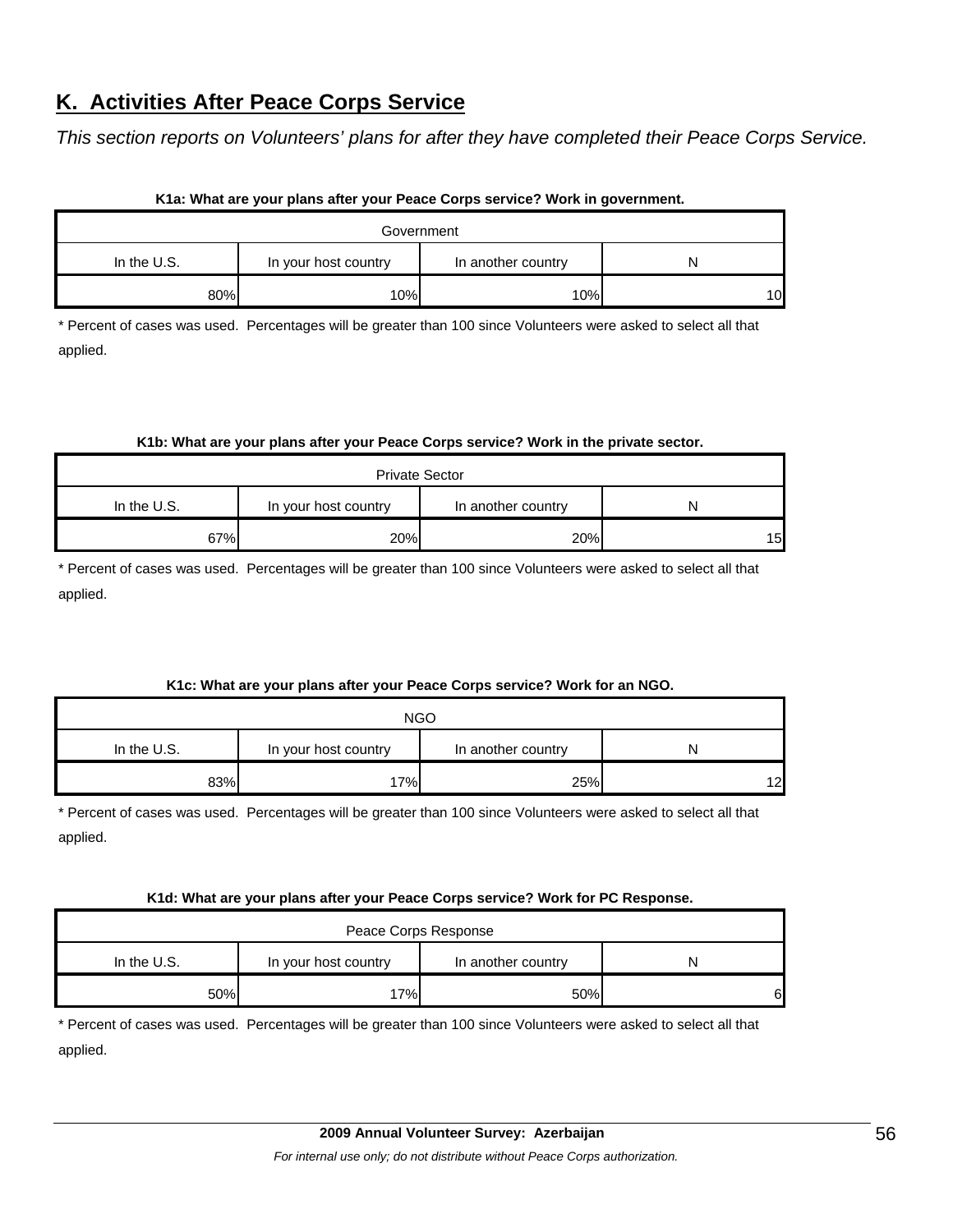#### **K1e: What are your plans after your Peace Corps service? Continue to participate in volunteer activities.**

| <b>Volunteer Activities</b> |                      |                    |    |  |  |  |
|-----------------------------|----------------------|--------------------|----|--|--|--|
| In the $U.S.$               | In your host country | In another country | N  |  |  |  |
| 87%                         | 17%                  | 26%                | 23 |  |  |  |

\* Percent of cases was used. Percentages will be greater than 100 since Volunteers were asked to select all that applied.

#### **K1f: What are your plans after your Peace Corps service? Graduate school/academic credentialing.**

| Graduate School |                                            |    |    |  |
|-----------------|--------------------------------------------|----|----|--|
| In the U.S.     | In another country<br>In your host country |    |    |  |
| 87%             | 7%                                         | 7% | 15 |  |

\* Percent of cases was used. Percentages will be greater than 100 since Volunteers were asked to select all that applied.

#### **K1g: What are your plans after your Peace Corps service? Travel.**

| Travel      |                      |                    |    |
|-------------|----------------------|--------------------|----|
| In the U.S. | In your host country | In another country |    |
| 73%         | 13%                  | 67%                | 15 |

\* Percent of cases was used. Percentages will be greater than 100 since Volunteers were asked to select all that applied.

#### **K1h: What are your plans after your Peace Corps service? Other.**

| Other         |                      |                    |   |
|---------------|----------------------|--------------------|---|
| In the $U.S.$ | In your host country | In another country | N |
| 50%           | 50%                  | 0%                 | 4 |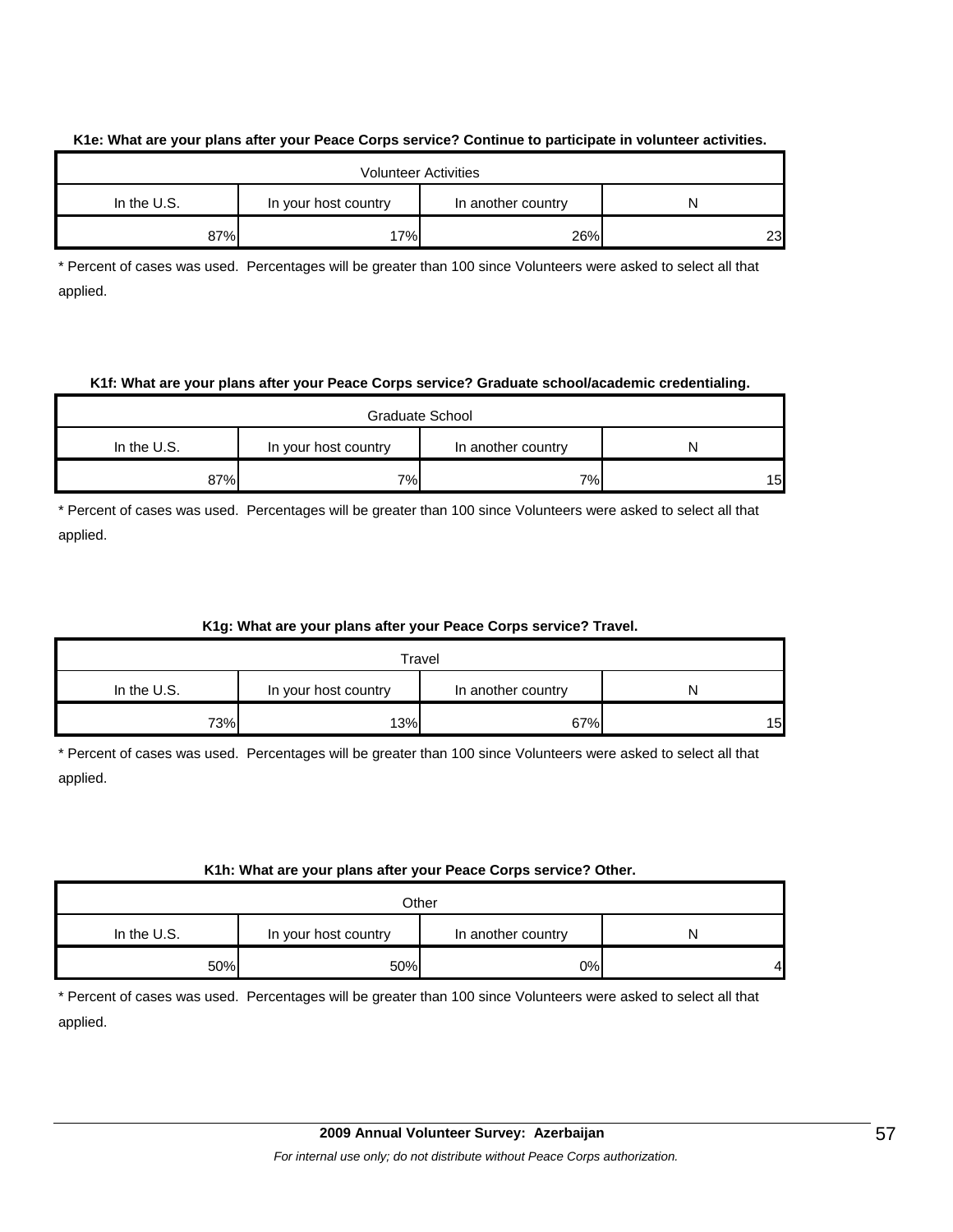# **K2:How prepared do you feel to share your Peace Corps experience and knowledge of your host country with others in the United States when you return?**

|                                        | Not at all | Minimally | Moderately | Considerably | Total |
|----------------------------------------|------------|-----------|------------|--------------|-------|
| How prepared do you feel to share your | 0%         | 0%        | 29%        | 71%          |       |
| Peace Corps experience and             |            |           |            |              |       |
| knowledge of your host country with    |            |           |            |              |       |
| others in the United States when you   |            |           |            |              | 28    |
| return?                                |            |           |            |              |       |

#### **K3: How well do you feel Peace Corps has prepared you for life in the U. S. after you return?**

|                                 | Not at all | Minimally | Moderately | Considerably | Exceptionally | Total |
|---------------------------------|------------|-----------|------------|--------------|---------------|-------|
| How well do you feel Peace      | 3%         | 7%        | 41%        | 48%          | 0%            |       |
| Corps has prepared you for life |            |           |            |              |               |       |
| in the U. S. after your return? |            |           |            |              |               | 29    |

#### **K6: Have your life/career goals changed because of your Peace Corps service?**

|                                                     | No  | Yes | Total |
|-----------------------------------------------------|-----|-----|-------|
| Have your life/career goals changed because of your | 45% | 55% |       |
| Peace Corps service?                                |     |     | 29    |

#### **K7: How well informed are you about the following opportunities for returned Volunteers:**

|                                    |              | Somewhat |               |    |
|------------------------------------|--------------|----------|---------------|----|
|                                    | Not informed | informed | Well informed | N  |
| Peace Corps Response               | 7%           | 68%      | 25%           | 28 |
| Peace Corps' Fellows/USA           | $0\%$        | 57%      | 43%           | 28 |
| program                            |              |          |               |    |
| Noncompetitive eligibility         | 0%           | 64%      | 36%           | 28 |
| <b>RPCV Career Center in</b>       | 7%           | 75%      | 18%           | 28 |
| Washington, D.C.                   |              |          |               |    |
| <b>Returned Volunteer Services</b> | 17%          | 69%      | 14%           | 29 |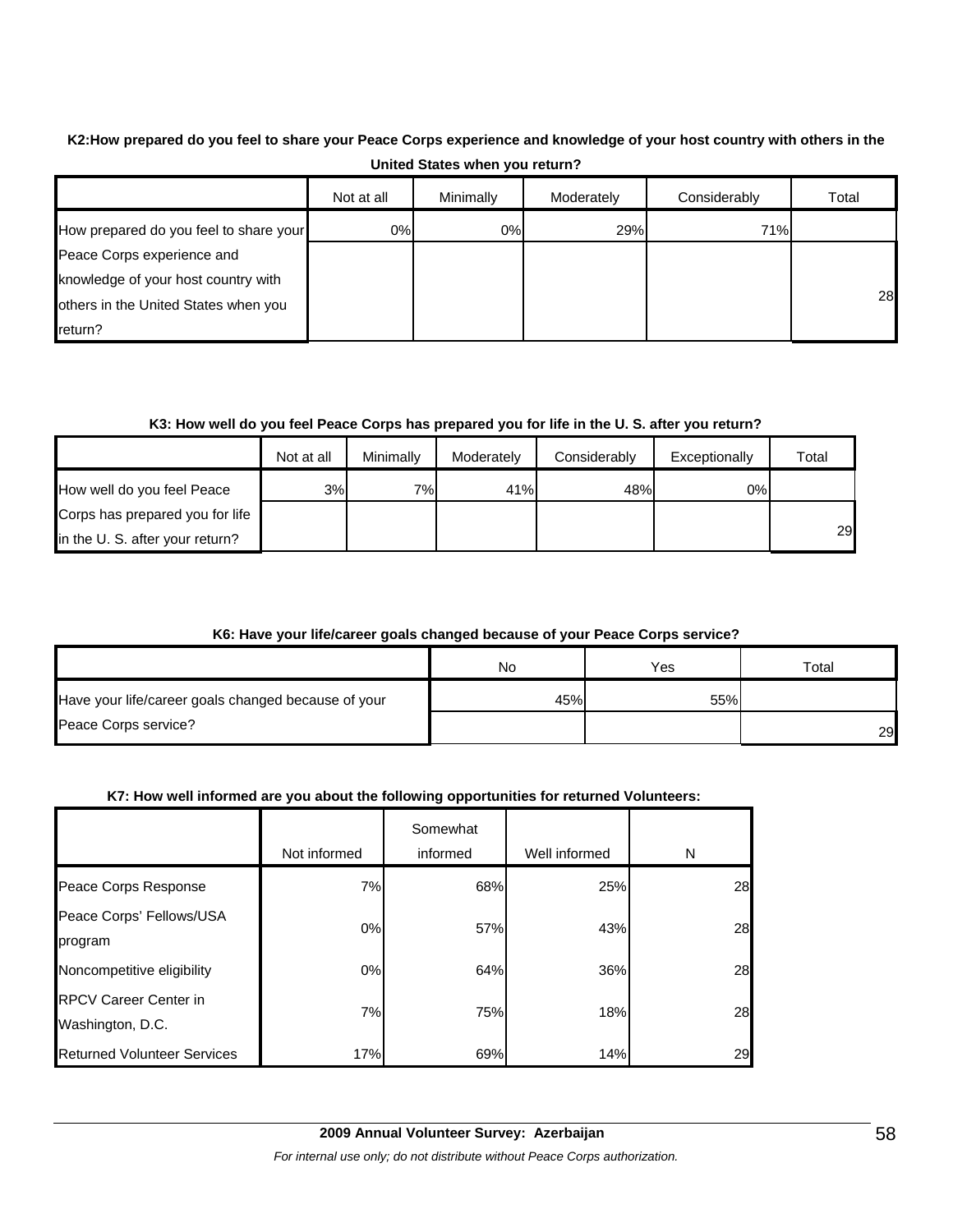| Learn about Fellows/USA | PC Website                                    | 54%   |    |
|-------------------------|-----------------------------------------------|-------|----|
| program                 | Word of mouth                                 | 25%   |    |
|                         | From a recruiter                              | 21%   |    |
|                         | At COS Conference                             | 18%   |    |
|                         | At PST                                        | 14%   |    |
|                         | At IST                                        | 11%   |    |
|                         | University website                            | 11%   |    |
|                         | From staff in the host country's<br>PC office | 11%   |    |
|                         | Other                                         | 4%    |    |
|                         | Hotline                                       | $0\%$ |    |
|                         | Mid-service mailing from PC                   | $0\%$ |    |
|                         | At post's information resource<br>center      | $0\%$ |    |
|                         | N                                             |       | 28 |

**K8: How did you first learn about the Fellows/USA program?**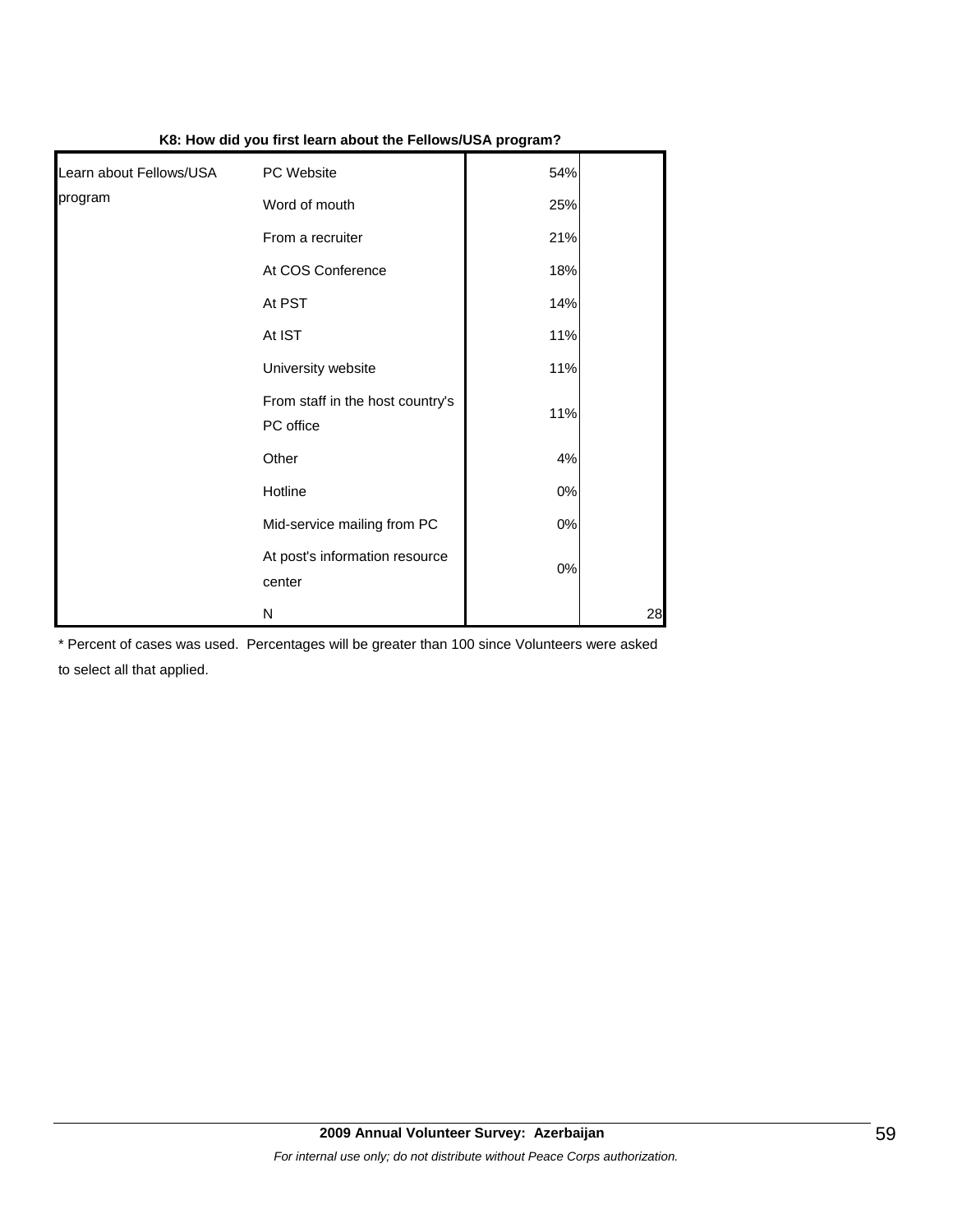#### **K9: Which of the following resources do you think will be helpful as you exit**

|              | K9: Which of the following resources do you think will be helpful as you exit<br><b>Peace Corps service?</b> |     |    |  |  |
|--------------|--------------------------------------------------------------------------------------------------------------|-----|----|--|--|
| K9 Resources | Access to free job bulletins                                                                                 | 56% |    |  |  |
|              | Electronic newsletter with job<br>postings and career advice                                                 | 48% |    |  |  |
|              | <b>RPCV Handbook</b>                                                                                         | 44% |    |  |  |
|              | <b>Career Resource Manual</b>                                                                                | 44% |    |  |  |
|              | <b>RPCV</b> career conferences                                                                               | 44% |    |  |  |
|              | Applying to federal government<br>with RPCV noncompetitive<br>eligibility                                    | 41% |    |  |  |
|              | List of RPCVs willing to talk to<br>me about their careers                                                   | 41% |    |  |  |
|              | Connection with RPCVs<br>through a mentoring program                                                         | 37% |    |  |  |
|              | RPCV job search webinars                                                                                     | 33% |    |  |  |
|              | Guide to speaking about my PC<br>service to others (third goal)                                              | 30% |    |  |  |
|              | <b>NOT SURE</b>                                                                                              | 22% |    |  |  |
|              | Self-assessment software (SIGI<br>3)                                                                         | 15% |    |  |  |
|              | Other                                                                                                        | 0%  |    |  |  |
|              | N                                                                                                            |     | 27 |  |  |